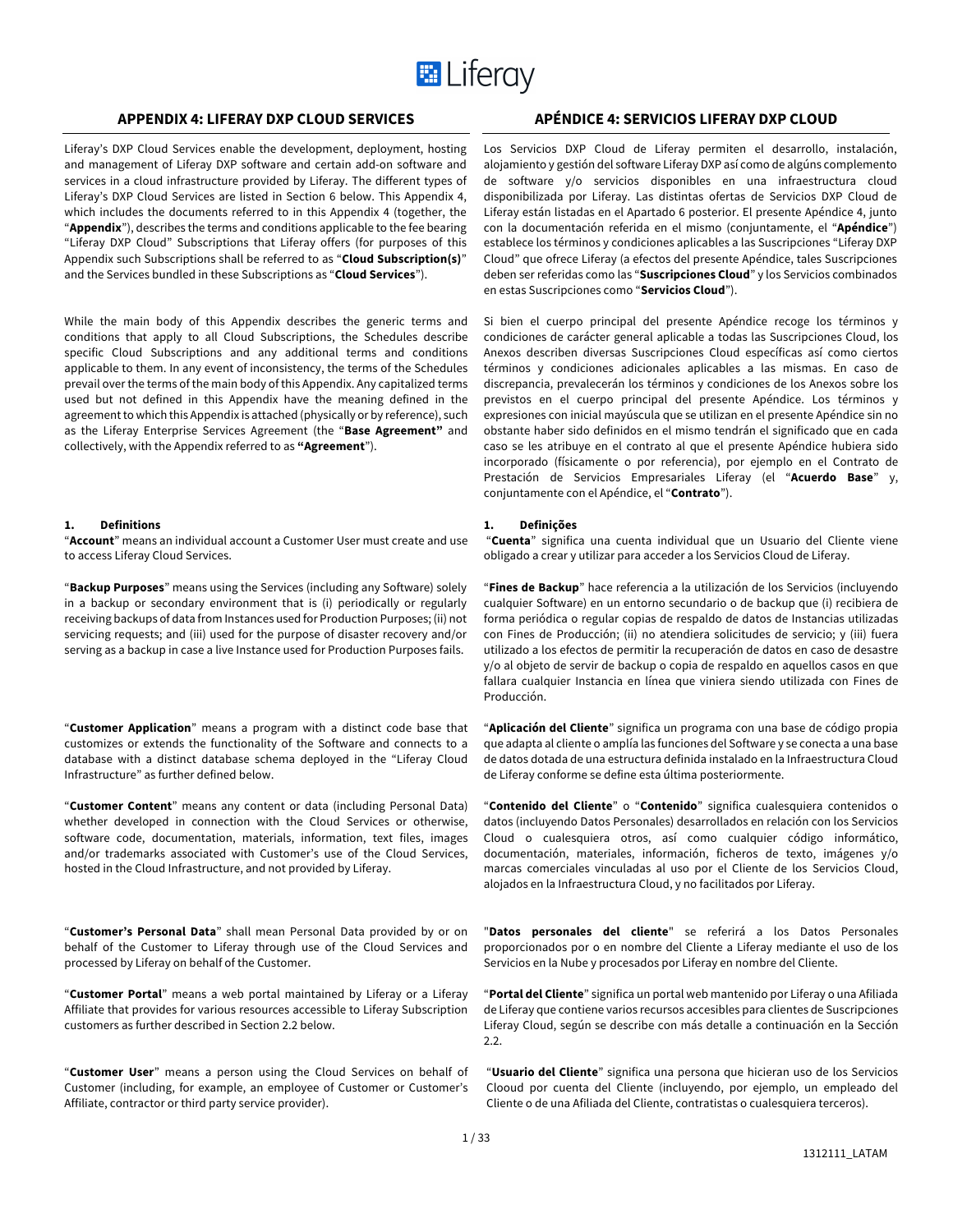#### **Appendix 4: Liferay DXP Cloud Services Apéndice 4: Servicios Liferay DXP Cloud**

"**Data Protection Laws**" means the applicable data protection or privacy laws to the extent such laws apply to the processing of data within the scope of the Cloud Services.

"**Designated Contact**" means a Customer User designated to communicate with Liferay for the provision of Support and/or any other Cloud Services.

"**Designated Purpose**" means the specific use case and purpose for which Customer utilizes the Cloud Services and Software, for example Development Purpose, Production Purpose or Backup Purpose.

"**Documentation**" means the documentation generally made available by Liferay in conjunction with the Cloud Services at dev.liferay.com and help.liferay.com.

"**End User**" means any third party who is not a Customer User that accesses and uses Customer Application through the web.

"**EOSL Policy**" means the End of Service Life Policy applicable to a specific Software, as identified at www.liferay.com/products/end-of-service-life.

"**External Offerings**" means software and/or services that Customer uses in connection with the Cloud Services and that are provided through third parties.

"**Forked Software**" means modifications to the Software source code to develop a separately maintained source code program (i) with features not present in the Software source code or (ii) where modifications to the original source code of the Software are not automatically integrated with the original source code of the Software.

"**Incident**" means a single, discrete technical problem that cannot be reasonably subdivided, and also that is not overly broad in scope, the severity of which shall be determined in accordance with Schedule 1.A.

"**Instance**" means one (1) copy of the Software.

"**Liferay Cloud Infrastructure**" means the cloud-based platform provided by Liferay for deployment and hosting of Liferay Software.

"**Liferay DXP**" means a Liferay Software offering commonly known as "Liferay's Digital Experience Platform".

"**Liferay Marketplace**" means the marketplace located at: www.liferay.com/marketplace.

"**Memory**" means random access memory (RAM) assigned to a single Instance.

"**Non**-**Production Purposes**" means using the Cloud Services (including any Software) solely in a non-production environment, generally for the purposes of dev-integration, testing, quality assurance, staging, and user acceptance testing but excluding Development Purposes.

"**Normativa de Protección de Datos**" significa la normativa en materia de protección de datos o cualquier legislación en materia de protección de la privacidad, en la medida en que resulten aplicables al tratamiento de datos dentro del alcance de los servicios Cloud.

"**Persona de Contacto**" significa el Usuario del Cliente que hubiera sido señalado como persona de contacto para comunicarse con Liferay a efectos de la prestación del Servicio de Soporte y/o de cualesquiera otros Servicios Cloud.

"**Fin Específico**" significa el supuesto de uso y fin específico para el que el Cliente utilizara los Servicios Cloud y el Software, por ejemplo, cualesquiera Fines de Desarrollo, Fines de Producción o Fines de Backup.

"**Documentación**" significa la documentación que ofrece con carácter general Liferay junto con los Servicios Cloud en las direcciones dev.liferay.com y help.liferay.com.

"**Usuarios Finales**" significa cualquier tercero que no tuviera la condición de Usuario del Cliente y que accediera a y utilizara la Aplicación del Cliente a través de la web.

"**Política EOSL**" significa la Política de Fin de Soporte y Mantenimiento (End of Service Life Policy) aplicable a cualquier Software en particular, disponible en la dirección www.liferay.com/products/end-of-service-life.

"**Ofertas de Terceros**" significa software y/o servicios que utilizara el Cliente en conexión con los Servicios Cloud y facilitado por tercero.

"**Forked Software**" significa el Software resultante de cualesquiera modificaciones al código fuente del Software efectuadas a efectos de desarrollar un nuevo programa en código fuente, mantenido por separado y (i) que integrara características no presentes en el código fuente del Software original, o (ii) en el que las modificaciones al código fuente original del Software no se integraran automáticamente en el código fuente original del Software.

"**Incidencia**" significa cualquier problema técnico individual y de entidad propia que no pudiera razonablemente ser objeto de mayor división, y asimismo que no fuera demasiado amplio en su alcance, cuya gravedad será valorada de conformidad con lo dispuesto en el Anexo 1.A.

"**Instancia**" significa una (1) copia del Software.

"**Infraestructura Cloud de Liferay**" significa la plataforma basada en la nube fornecida por Liferay para la implantación y el alojamiento del Software de Liferay.

"**Liferay DXP**" significa la oferta de Software de Liferay referida generalmente como "Plataforma de Experiencia Digital de Liferay" (Liferay's Digital Experience Platform).

"**Marketplace de Liferay**" significa el mercado de aplicaciones y servicios disponible en la dirección www.liferay.com/marketplace.

"**Memoria**" significa memoria de acceso aleatorio (RAM) asignada a una única Instancia.

"**Sin Fines de Producción**" se refiere a la utilización de los Servicios Cloud (incluyendo cualquier Software) exclusivamente en un entorno distinto del de producción, en general a los efectos de integración de desarrollo, realización de pruebas, control de calidad, presentación y aceptación del usuario, excluyendo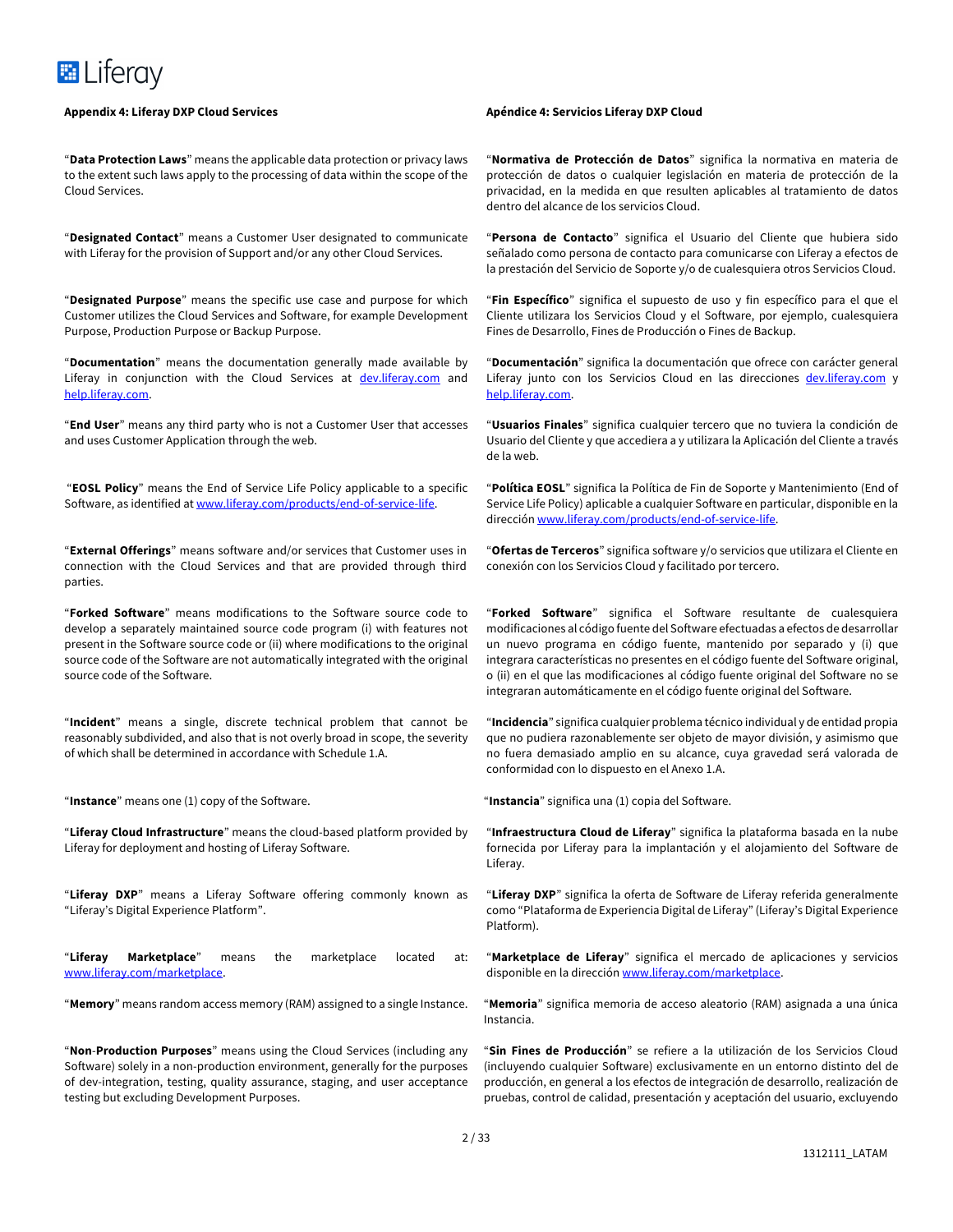

"**Personal Data**" shall have the meaning assigned to it by Data Protection Laws.

"**Production Purposes**" means using the Cloud Services (including any Software) in a production environment, generally to service live requests and to use live data and Software.

"**Services**" as defined in the Base Agreement shall for the purposes of this Appendix mean Cloud Services.

"**Sizing**" means the sizing of an Instance, which is determined by the number of vCPUs that will be accessible by, and the Memory assigned to, each Instance.

"**Software**" or "**Liferay Software**" means the software and corresponding Documentation that Liferay makes available for download as part of Cloud Services. Software shall not include third-party software applications that are made available through the Liferay Marketplace ("**Third-Party Marketplace Apps**"), Third-Party Software or generally available open source projects such as any Liferay branded community edition of the Software and/or other community projects.

"**Subscription Benefit(s)**" means one or more of the defined benefits described in Section 2 below.

"**Subscription Term**" has the meaning defined in Section 5 below.

"**Technical and Organizational Measures**" means commercially reasonable physical, administrative and technical measures taken by Liferay in order to assure integrity, security and confidentiality of Personal Data as set forth at www.liferay.com/de/legal/cloud-services-data.

"**Third-Party Software**" means any software program, computer code, programming libraries, application programming interfaces, or other materials, (i) the intellectual property rights of which are not owned by Liferay or its Affiliates and (ii) which is not licensed to Customer under the EULAs set forth in the Base Agreement or this Appendix, but is licensed subject to the applicable license terms and conditions set forth in a file accompanying the Software (and for certain Software also at www.liferay.com/third-partysoftware).

"**Unit**" means the unit that is used to measure Customer's use of the Cloud Services as set forth in Section 6 or as agreed by the parties in an Order Form.

"**Updates**" means any and all software fixes, updates, upgrades, enhancements, additions, corrections, modifications, new versions and releases of Liferay Software, when and if they are made available.

en cualquier caso cualesquiera supuestos en los que se utilizaran tales servicios con Fines de Desarrollo.

"**Datos Personales**" tiene el significado atribuido a este término en la Normativa de Protección de Datos aplicable.

"**Con Fines de Producción**" hace referencia a la utilización de los Servicios Cloud (incluyendo el uso de cualquier Software) en un entorno de producción, generalmente a efectos de atender solicitudes de servicio y utilizar datos y Software en tiempo real.

"**Servicios**" significa, conforme a la definición de los mismos previstas en el Acuerdo Base, y a los efectos del presente Apéndice, los Servicios Cloud.

"**Volumen**" significa el volumen de una Instancia, determinado por el número de CPU Virtuales accesibles por dicha Instancia, así como por la Memoria asignada a cada Instancia.

"**Software**" o "**Software (de) Liferay**" significa el software y Documentación asociada al mismo que Liferay pone a disposición de sus clientes para su descarga como parte de los Servicios Cloud. El Software no incluye aquellas aplicaciones de software de terceros accesibles a través de la página de descargas Liferay Marketplace (las "**Apps Disponibles en el Marketplace de un Tercero**") ni ningún Software de Tercero ni cualesquiera proyectos de código abierto generalmente disponibles al público tales como cualquier edición comunitaria del Software comercializada bajo la marca Liferay y/u otros proyectos comunitarios.

"**Beneficios de la Suscripción**", "Beneficios" o "**Prestaciones**" significa cualesquiera beneficios o prestaciones previstas en el Apartado 2 posterior.

"**Plazo de (la) Suscripción**" tiene el significado que se le atribuye a dicha expresión en el Apartado 5 posterior.

"**Medidas Técnicas y Organizativas**" significa cualesquiera medidas físicas, administrativas y de naturaleza técnica, en cada caso que fueran razonables desde un punto de vista comercial, adoptadas por Liferay a efectos de garantizar la integridad, seguridad y confidencialidad de los Datos Personales tal como se ha previsto en la documentación disponible en la dirección www.liferay.com/de/legal/cloud-services-data.

"**Software de Tercero**" significa cualquier programa de software, código informático, librerías de programación, interfaz de programación de aplicaciones, u otros elementos (i) cuyos derechos de propiedad intelectual e industrial no pertenecieran a Liferay ni a sus Afiliadas, y (ii) que no hubieran sido licenciados a favor del Cliente en virtud de las licencias EULA previstas en el Acuerdo Base o en el presente Apéndice, sino que hubieran sido licenciados con sujeción a cualesquiera términos y condiciones de licencia aplicables previstos en cualquier fichero que acompañara al Software (y, en el caso de determinados elementos de Software en particular, también en la dirección www.liferay.com/third-party-software).

"**Unidad**" significa la unidad utilizada para medir el uso por el Cliente de los Servicios Cloud, conforme a lo dispuesto en el Apartado 6 posterior, o bien la unidad de medida que acordaran las partes en cada Pedido.

"**Actualizaciones**" significa cualesquiera correcciones de software, actualizaciones, mejoras, adiciones, subsanación de errores, modificaciones, nuevas versiones y lanzamientos del Software de Liferay que, en su caso, pudieran ser puestas a disposición del Cliente.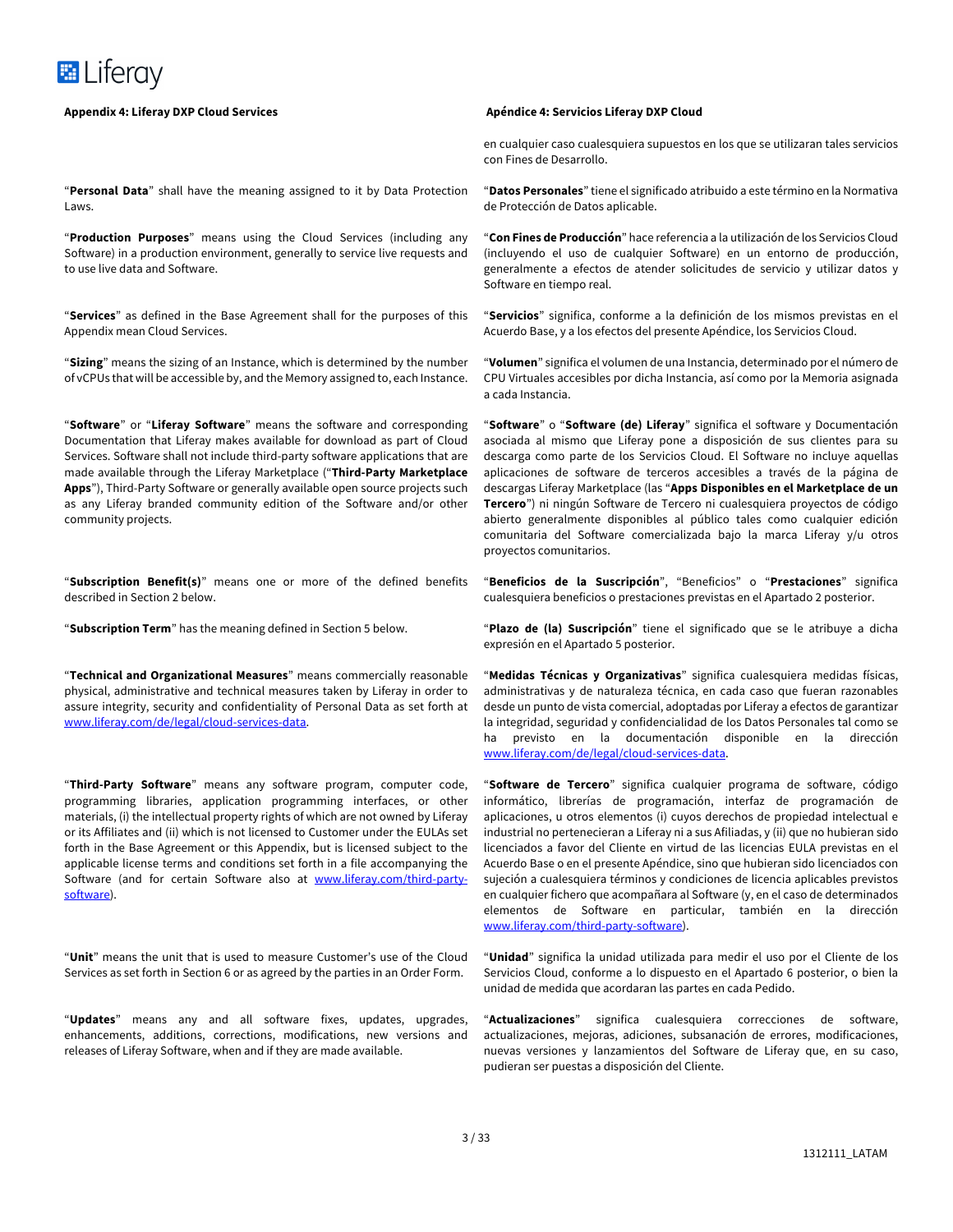

"**Virtual CPU**" or "**vCPU**" means a virtual machine's virtual processor to which a physical CPU is assigned, in whole or in part.

#### **2. Benefits of the Cloud Services Subscriptions**

Cloud Services provide Customer with one or more of the following benefits as specified in the Schedule applicable to the relevant Cloud Subscription as identified in Section 6 below, during the applicable Subscription Term ("**Subscription Benefits**"):

#### **2.1. Cloud Access**

Liferay will provide Customer access to the respective Cloud Services which may include, as applicable, the Liferay Cloud Infrastructure (as further described in Schedule 4.B), any Instances of Liferay Software preinstalled by Liferay for Customer in the Liferay Cloud Infrastructure, for purposes of deployment, management, development, integration and hosting of the Customer Application, for which Customer has purchased a Cloud Subscription (collectively, "**Cloud Access**").

#### **2.2. Access to Customer Portal**

Liferay will provide Customer access to Liferay's Customer Portal during the Subscription Term. Liferay's Customer Portal provides Customer access to an expanding knowledge base, support information, compatibility information, checklists, FAQs, patching tools, Updates, newsletters, as well as access to all versions of Liferay Software throughout their respective life cycle as set forth in the EOSL Policy and the applicable Third-Party Software for electronic download from Liferay's Customer Portal ("**Customer Portal Access**"). The applicable Software made available through the Customer Portal for each Cloud Subscription and any end user license agreements ("EULAs") applicable to such Software are specified in the applicable Schedule identified in Section 6 below. Customer accepts and agrees to the terms of such EULA(s) as a precondition to receiving applicable Subscription Benefits in connection with such Software.

#### **2.3. Maintenance**

Liferay will periodically update the Cloud Service or make Updates for Liferay Software provided as part of a Cloud Service available for electronic download from Liferay's website, as further specified in the applicable Schedules ("**Maintenance**").

#### **2.4. Support**

Liferay (and/or a Liferay Business Partner, if applicable) will provide Customer with access to Liferay support for issues relating to Cloud Services ("**Support**") through Liferay's web-based issue tracker application to the Liferay support team for investigation or through phone and chat as further described in Schedule 4.A.

#### **3. Subscription Fees**

Liferay charges a Fee for the Cloud Subscriptions based on the total number of Units of measure and certain other parameters like the applicable Support Level. The Units and other applicable parameters for Cloud Subscriptions are described in this Appendix (including the applicable Schedules) and identified in the applicable Order Form. While Customer has a Cloud Subscription entitling Customer to receive Cloud Services, Customer is required to purchase a quantity of Cloud Subscriptions equal to the total number of Units applicable

#### **Appendix 4: Liferay DXP Cloud Services Apéndice 4: Servicios Liferay DXP Cloud**

"**CPU Virtual**" o "**vCPU**" significa el procesador virtual de una máquina virtual al que se le hubiera asignado, total o parcialmente, una CPU física.

#### **2. Beneficios que integran los Servicios Cloud**

Los Servicios Cloud conllevan a favor del Cliente los beneficios previstos a continuación, conforme se especifican en el Anexo aplicable a la Subscripción Cloud correspondiente, según se identifican en el Apartado 6 posterior por lo Plazo de Suscripción aplicable (los "**Beneficios de la Suscripción**"):

#### **2.1. Acesso al Cloud**

Liferay facilitará al Cliente acceso a los Servicios Cloud correspondiente, que puede incluyr, en su caso, la Infraestructura Cloud Liferay (conforme descrito en Anexo 4.B), cualesquiera Instancias de Software de Liferay que hubieran sido preinstaladas por Liferay para el Cliente en la Infraestructura Cloud de Liferay, a efectos del despliegue, gestión, desarrollo, integración y alojamiento de la Aplicación del Cliente, para lo cual el Cliente deberá haber previamente adquirido una Suscripción Cloud (conjuntamente, el "**Acceso al Cloud**").

#### **2.2. Accesso al Portal de Clientes**

Liferay facilitará al Cliente acceso al Portal de Clientes de Liferay durante el Plazo de Suscripción. El Portal de Clientes de Liferay otorga acceso al Cliente a una base de conocimiento en expansión, a información de soporte, información sobre compatibilidad, listados de verificación, preguntas frecuentes, herramientas de parcheado, Actualizaciones de seguridad, newsletters, así como acceso a versiones disponibles del Software Liferay durante sus respectivos ciclos de vida conforme se prevé en la Política EOSL posterior y a cualquier Software de Tercero aplicable, para su descarga electrónica desde el Portal de Clientes de Liferay (el "**Acceso al Portal de Clientes**"). Dicho Software puesto a disposición a través del Portal de Clientes para cada Suscripción Cloud, junto con cualquier contrato de licencia para el usuario final (las "Licencias EULA", por sus siglas en inglés) aplicable a dicho Software, es el que se especifica en el correspondiente Anexo identificado en el Apartado 6 posterior. El Cliente acepta y manifiesta su conformidad con los términos de dicha Licencia o Licencias EULA como condición previa a la recepción de cualesquiera Beneficios de Suscripción asociados a dicho Software.

#### **2.3. Mantenimiento**

Liferay actualizará periódicamente el Servicio Cloud o publicará Actualizaciones del Software de Liferay facilitado como parte de cualquier Servicio Cloud para su descarga electrónica desde la página web de Liferay, conforme se especifica con mayor detalle en los correspondientes Anexos (el "**Mantenimiento**" o "**Servicio de Mantenimiento**").

#### **2.4. Soporte**

Liferay (y/o cualquier Socio Comercial de Liferay, en su caso) facilitará al Cliente acceso al servicio de soporte de Liferay para incidencias de los Servicios Cloud (el "**Soporte**" o el "**Servicio de Soporte**") a través de la herramienta correspondiente disponible de forma online, o bien por teléfono o vía chat, que permite a los Clientes notificar al equipo de soporte de Liferay los problemas que pudieran experimentar con el Software, conforme se describe con mayor detalle en el Anexo 4.A.

#### **3. Honorarios Correspondientes a los Servicios de Suscripción**

Liferay cobrará unos Honorarios por las Suscripciones Cloud, sobre la base del número total de Unidades medidas y ciertos otros parámetros como, por ejemplo, el Nivel de Soporte seleccionado. Tanto dichas Unidades como dichos otros parámetros figuran en el presente Apéndice (incluyendo en los Anexos correspondientes) y han sido especificados en el Pedido correspondiente. En tanto en cuanto el Cliente mantuviera en vigor cualquier Suscripción que le facultara para recibir los Servicios Cloud, el Cliente deberá adquirir un número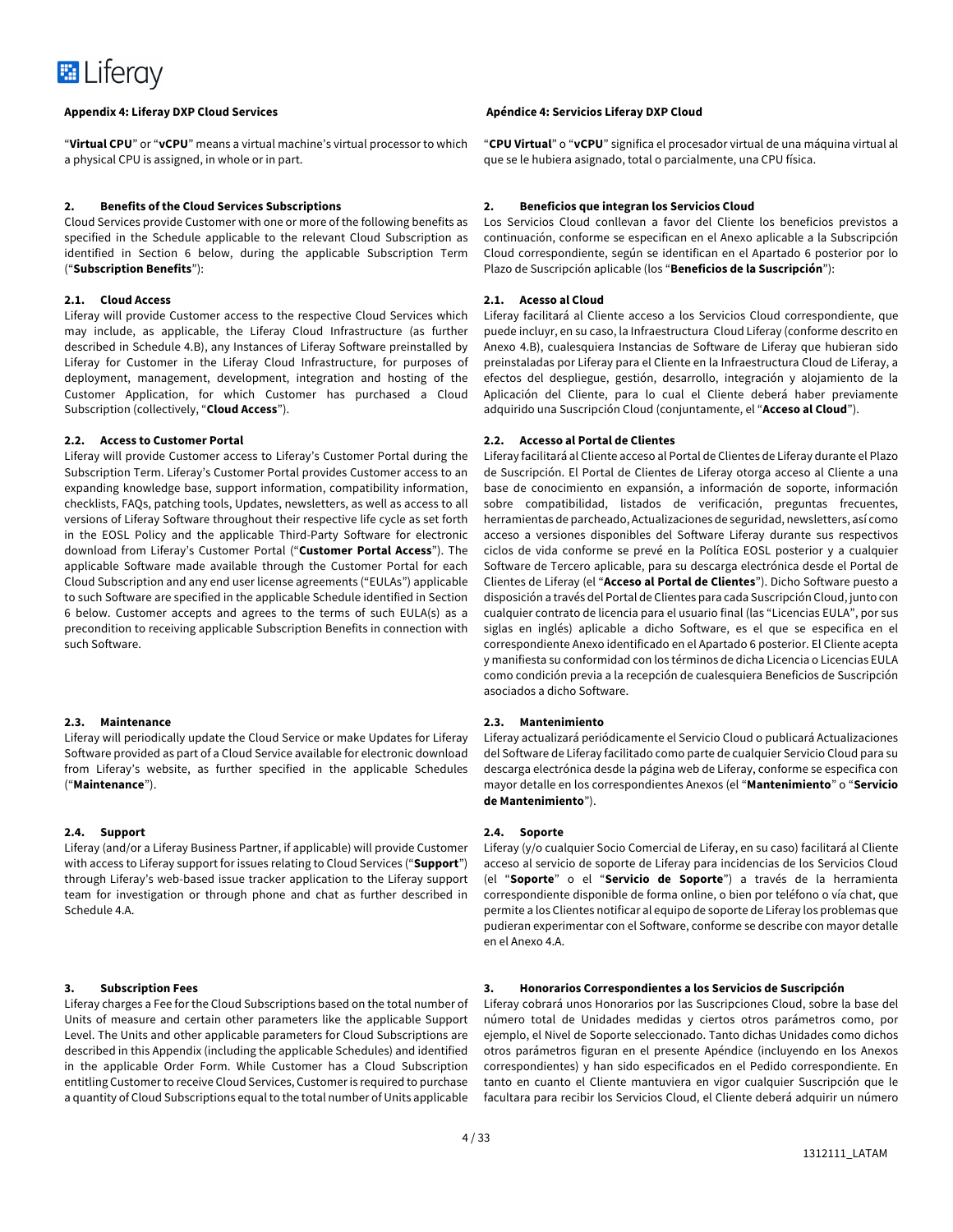

to that Cloud Subscription (including variants or components of the Software or Cloud Services) that Customer deploys, uses or executes. In addition, if Customer uses any of the Cloud Services to support or maintain Liferay Software (or any part thereof) or any software that is not Liferay Software then Customer must purchase Cloud Subscriptions equal to the amount of Units applicable to that Liferay Software for which Customer uses Cloud Services. If Customer terminates Subscriptions or does not renew Subscriptions within thirty (30) days after the termination or expiration of a Subscription Term and as a genuine pre-estimate of Liferay's losses and costs associated with reinstatement, Liferay reserves the right to charge Customer reinstatement Fees on a per Unit basis (the "Reinstatement Fee"), if and when Customer wishes to reinstate the terminated or expired Subscriptions. The Reinstatement Fee per Unit shall be equal to one hundred twenty percent (120%) of the Fees for the reinstated Subscription Services, agreed between Customer and Liferay as of the date of reinstatement, and pro-rated based on the lapsed period between the expiration or termination of the Subscription Term and the date the Subscription Services are reinstated.

# **4. Use of the Services, Restrictions**

#### **4.1. Account**

Customer is required to create an Account for each Customer User to access and use Cloud Services by providing a valid email address and creating a secure password. Customer remains fully responsible for confidentiality of credentials used by Customer Users to access their respective Accounts and any activity through those Accounts, either by End Users or third parties resulting of any unauthorized access to the Cloud Services. Customers may not (and may not allow third parties to) access the Services or, provide any third party access to the Services, in a manner that is intended to avoid Fees or to circumvent maximum capacity thresholds for the Cloud Services or otherwise increase the Cloud Service scope or level provided for each Customer.

#### **4.2. Use of the Service**

- (i) **General**. Subject to Customer's compliance with the Agreement, Liferay grants to Customer a non-transferable, non-exclusive, worldwide (subject to any applicable export restrictions), non-sublicensable right to use the Cloud Services in order to deploy, develop, manage and host the Customer Application limited to the applicable Subscription Term and limited to and in connection with the Units for which Customer has purchased Cloud Subscriptions from Liferay or a Business Partner. Customer acquires only the right to use the Cloud Services and Software as set forth in this Appendix but does not acquire any rights of ownership in the Cloud Services or Software. Liferay reserves all rights to the Cloud Services (including any Software) not expressly granted to Customer.
- (ii) **Internal Use and Affiliates**. Customer's right to use is limited to Customer's internal purposes (which shall include use by or on behalf of Customer's Affiliates and Affiliates shall not be considered a third party for the purposes of this Section, provided that Customer remains responsible for the Affiliates' compliance with terms of the Agreement and any Order Form). The foregoing sentence is not intended to limit Customer's internal use of the Cloud Services (including any Software) to operate a web site and/or to offer Customer's own software as a service, which may be used and accessed by an unlimited number of End Users, provided such web site or service does not include a

de Suscripciones Cloud igual al número total de Unidades −relacionadas con dicha Suscripción (incluyendo variantes o componentes del Software o de los Servicios Cloud)− que el Cliente desplegara, instalara, utilizara o ejecutara. De forma adicional, si el Cliente utilizara cualquiera de los Servicios Cloud a efectos de soporte o mantenimiento del Software de Liferay (o de cualquier elemento del mismo) o de cualquier otro software distinto del aquél, el Cliente deberá adquirir un número de Suscripciones Cloud igual al número de Unidades aplicables a dicho Software de Liferay para las que el Cliente pretendiera utilizar dichos Servicios Cloud. Si el Cliente cancela las Suscripciones o no renueva las Suscripciones dentro de los treinta (30) días posteriores a la finalización o vencimiento de un Plazo de Suscripción y como una estimación previa genuina de las pérdidas y los costos de Liferay asociados con el restablecimiento, Liferay se reserva el derecho de cobrar del Cliente una comisión de rehabilitación por Unidad (la "Comisión por Rehabilitación"), si y cuando el Cliente desea restablecer las Suscripciones canceladas o vencidas. La Comisión por Rehabilitación por Unidad será igual al ciento veinte por ciento (120%) de los Honorário por los Servicios de Suscripción restablecidos, acordados entre el Cliente y Liferay a la fecha de restablecimiento, y prorrateados en función del período transcurrido entre el vencimiento o la terminación del Plazo de Auscripción y la fecha en que se restablecen los Servicios de Suscripción.

## **4. Uso de los Servicio y Prohibiciones**

### **4.1. Cuenta**

El Cliente deberá crear una Cuenta por cada Usuario del Cliente que hubiera de acceder a y utilizar los Servicios Cloud, y a tales efectos deberá facilitar una dirección válida de correo electrónico y crear una contraseña segura. El Cliente será íntegramente responsable en todo momento de la confidencialidad de las credenciales utilizadas por los Usuarios del Cliente para acceder a su respectiva Cuenta, así como por cualquier actividad realizada a través de dichas Cuentas, bien por los Usuarios Finales o por cualesquiera terceros como consecuencia de cualquier acceso no autorizado de los mismos a los Servicios Cloud. El Cliente no podrá (ni permitirá a terceros) acceder a los Servicios, o garantir acceso a los Servicios por terceros, en cualquier forma que pretendiera eludir el pago de cualesquiera Honorarios, exceder la capacidad máxima del Servicio Cloud en cuestión o ampliar el ámbito o nivel del Servicio Cloud contratado por el Cliente.

#### **4.2. Uso del Serviço**

(i) **General**. Sujetados al cumplimiento por parte del Cliente con el Contrato, Liferay otorga al Cliente una licencia no susceptible de ulterior cesión o sublicencia, para todo el mundo (con sujeción a cualesquiera prohibiciones aplicables en materia de exportación) y sin carácter exclusivo, a efectos de utilizar los Servicios Cloud para desplegar, desarrollar, gestionar y alojar la Aplicación del Cliente, por el Plazo de Suscripción aplicable y limitada a y en relación con las Unidades respecto de las cuales el Cliente hubiera adquirido cualesquiera Suscripciones Cloud a Liferay o a cualquier Socio Comercial. El Cliente solo adquiere el derecho de usar los Servicios Cloud y el Software como se establece en este Apéndice, pero no adquiere ningún derecho de propiedad sobre los Servicios Cloud o el Software. Liferay se reserva todos los derechos de los Servicios Cloud (incluido cualquier Software) no otorgados expresamente al Cliente.

(ii) **Uso Interno y Afiliadas**. El derecho de uso que confiere dicha licencia al Cliente estará limitado exclusivamente a usos internos (sin que el uso por o por cuenta de las Afiliadas del Cliente y por las propias Afiliadas pueda considerarse uso por un tercero a efectos de la presente Clausula, en el bien entendido que el Cliente continuará siendo responsable del cumplimiento por dichas Afiliadas de los términos del Contrato y de cualquier Pedido). La frase anterior no pretende limitar el uso interno por parte del Cliente de los Servicios Cloud (incluyendo el uso de cualquier Software) a efectos de operar cualquier sitio web y/u ofrecer el propio software del Cliente como servicio, que podrá ser utilizado y cuyo acceso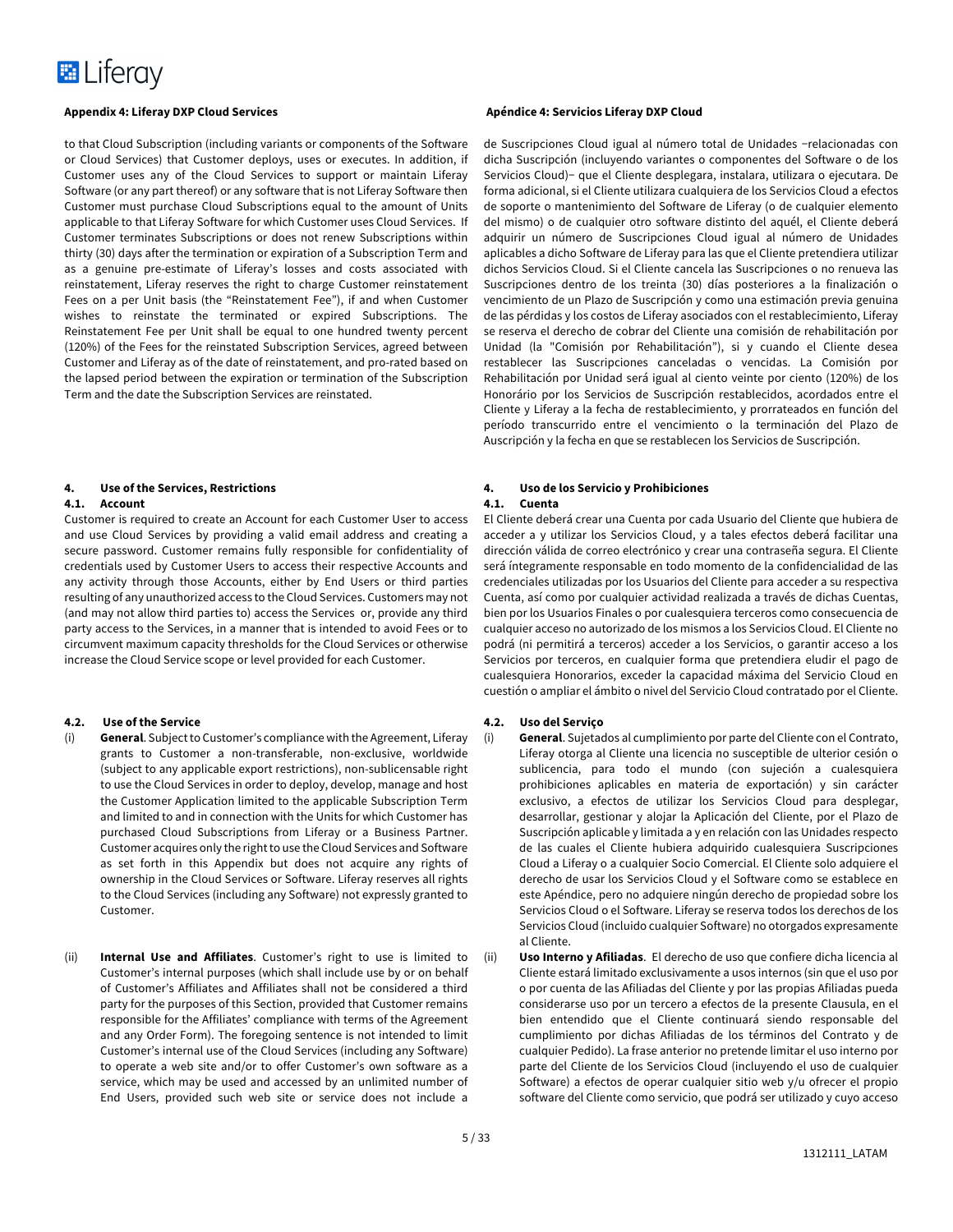distribution of the Cloud Services (including any Software), in whole or in part.

(iii) **Use by Third Parties**. The Cloud Services may be used under the terms of this Appendix by Customer Users, provided that Customer remains responsible for all of Customer's obligations under the Agreement and for the activities and omissions of the Customer Users.

#### **4.3. Restrictions**

#### **4.3.1. General Restrictions**

The rights granted to Customer under this Appendix do not authorize Customer and Customer will not (and will not allow any third party to): (i) distribute, sell, rent any parts of the Cloud Services to a third party; (ii) reverse engineer, translate, modify, loan, convert or apply any procedure or process to the Cloud Services or any parts thereof in order to ascertain, derive, and/or appropriate for any reason or purpose, the source code or source listings of the software utilized by Liferay in the provision of the Cloud Services, Liferay Software or any trade secret information or process contained in the Cloud Services (except as permitted under applicable law or license terms applicable to the concerned item); (iii) execute or incorporate other software (except for approved software as more particularly identified in the Documentation or specifically approved by Liferay in writing) into the Cloud Services, or create a derivative work of any part of the Cloud Services including but not limited to, any software utilized by Liferay in the provision of the Cloud Services; (iv) remove any product identification, trademarks, trade names or titles, copyrights, legends or any other proprietary marking in the Cloud Services; (v) disclose the results of any benchmarking of the Cloud Services (whether or not obtained with Liferay's assistance) to any third party; (vi) using Cloud Services or Software for the purpose of building a competitive product or service to the Liferay Software or Cloud Services or copying the Software's or Cloud Services features or user interface; (vii) using the Cloud Services or Software to develop or enhance any (a) software that is not Software including but not limited to any open source version of Software (such as "Liferay Portal") or (b) derivative works of any software that is not Software or developing Forked Software; (viii) use any of the Cloud Services in violation of any applicable laws (including i.e. Data Protection Laws, export or IP laws) or for any illegal activities or promotion, solicitation or encouraging of illegal activities and substances; (ix) using Cloud Services in a manner that might affect availability and enjoyment of the Cloud Services by other users or third parties (such as unauthorized access to the accounts of other customers, harassing other users or third parties, any attempts to circumvent agreed limitations of the Cloud Service, intercepting, unauthorized monitoring or penetration, performance, vulnerability or security testing of the Cloud Service or breaching security measures, use for illegal or unlawful file sharing, launching or facilitating a denial of service attack (DoS) from or on Cloud Service, hacking, cracking, spoofing or defacing any portion of the Cloud Service, posting, transmitting or distributing spam mail, mass mailings, chain letters, any robot, spider, site search/retrieval application, or other automatic or manual process or device to retrieve or index data or "data mine"); or (x) using Cloud Services for any purposes that might impact life, health or environment or telecommunication services, as "miner" or "folder" of cryptocurrencies or using Cloud Services to operate a general-purpose proxy or "open proxy". For clarity and avoidance of doubt, distributing or otherwise providing access to any portion of the Cloud Services to a third party or using any of the Cloud Services for the benefit of a third party is a material breach of the Agreement, even though open source licenses applicable to certain software packages may give Customer the right to distribute those packages (and this Appendix is not intended to interfere with Customer's rights under those individual licenses).

### **Appendix 4: Liferay DXP Cloud Services Apéndice 4: Servicios Liferay DXP Cloud**

estará abierto a cualquier número de Usuarios Finales, siempre que dicho sitio web o servicio no incluya distribución alguna, total o parcial, de los Servicios Cloud (incluyendo de ningún Software).

(iii) **Uso por Terceros**. Los Servicios Cloud podrán ser utilizados en los términos del presente Apéndice por los Usuarios del Cliente, en el bien entendido que el Cliente será responsable del cumplimiento de todas las obligaciones del Cliente previstas en el Contrato así como de las acciones y omisiones de los Usuarios del Cliente.

#### **4.3. Restrições**

#### **4.3.1. Restrições Gerais**

Los derechos reconocidos al Cliente en el presente Apéndice no facultan al Cliente a (ni permitirán al Cliente facultar a terceros a), quien en consecuencia se abstendrá de: (i) distribuir, vender o arrendar cualquier parte de los Servicios Cloud a favor de un tercero; (ii) llevar a cabo labores de ingeniería inversa, traducir, modificar, convertir o aplicar ningún tipo de procedimiento o proceso a los Servicios Cloud con el fin de determinar, obtener, y/o apropiarse para cualquier finalidad del código fuente o de los listados fuente del software que utilizara Liferay a efectos de la prestación de los Servicios Cloud, o del propio Software de Liferay o de cualquier información que tuviera la condición de proceso o secreto comercial recogido o incluido en los Servicios Cloud (salvo conforme permitiera la legislación o los términos de licencia aplicable al elemento en cuestión); (iii) ejecutar o incorporar otro software (salvo en el caso de cualquier software aprobado al respecto conforme hubiera sido expresamente identificado en la Documentación o bien aprobado por Liferay por escrito) a los Servicios Cloud, o crear cualquier elemento o servicio derivado de cualquier parte de los Servicios Cloud incluyendo, sin limitación alguna, cualquier software utilizado por Liferay en la prestación de los Servicios Cloud; (iv) suprimir cualquier identificación de cualquier producto, o cualesquiera marcas, nombres comerciales o títulos, avisos de derechos de autor, leyendas o cualquier otra marca que reflejara la existencia de un derecho exclusivo sobre los Servicios Cloud; (v) desvelar los resultados de cualquier comparativa (benchmarking) de los Servicios Cloud (hubiera o no sido obtenida con la asistencia de Liferay) a ningún tercero; (vi) utilizar los Servicios Cloud o el Software a los efectos de generar un producto o servicio que compitiera con el Software de Liferay o con los Servicios Cloud o que reprodujera las características del Software o de dichos Servicios Cloud o su interfaz de usuario; (vii) utilizar los Servicios Cloud o el Software para desarrollar o mejorar (a) cualquier software distinto del Software incluyendo sin limitación alguna cualquier versión de código abierto del Software (por ejemplo, el "Portal de Liferay") o (b) cualquier obra derivada de cualquier software distinto del Software o de cualquier Forked Software que se encontrara en desarrollo; (viii) utilizar cualquiera de los Servicios Cloud en cualquier forma que infringiera la legislación aplicable (incluyendo cualquier Normativa de Protección de Datos, o cualquier legislación aplicable en materia de exportaciones o propiedad intelectual e industrial) o para cualesquiera actividades o publicidad ilícita, o para solicitar o pedir cualesquiera actividades o sustancias ilícitas; (ix) utilizar los Servicios Cloud en cualquier forma que pudiera afectar a la disponibilidad y uso de los Servicios Cloud por cualesquiera otros usuarios o terceros (mediante el acceso no autorizado a las cuentas de otros clientes, molestar a otros usuarios o terceros, cualquier intento de eludir las prohibiciones o limitaciones acordadas del Servicio Cloud, o interceptando o supervisando o accediendo a, de forma no autorizada, el rendimiento, la vulnerabilidad o las medidas de seguridad del Servicio Cloud o mediante la realización de actividades de hacking, cracking, spoofing o cualesquiera otras que interfirieran con cualquier parte del Servicio Cloud, o mediante la remisión, transmisión o distribución de correo basura, campañas masivas de envíos, cartas en cadena, cualquier aplicación tipo robot, spider o de búsqueda/recuperación de datos u otro proceso automático o manual o dispositivo que recopilara o indexara cualesquiera datos - "data mine"); o (x) utilizar los Servicios Cloud para cualquier finalidad en detrimento de la vida, salud o el medio ambiente o los servicios de telecomunicaciones, por ejemplo el minado de criptomonedas o su explotación para cualquier servicio de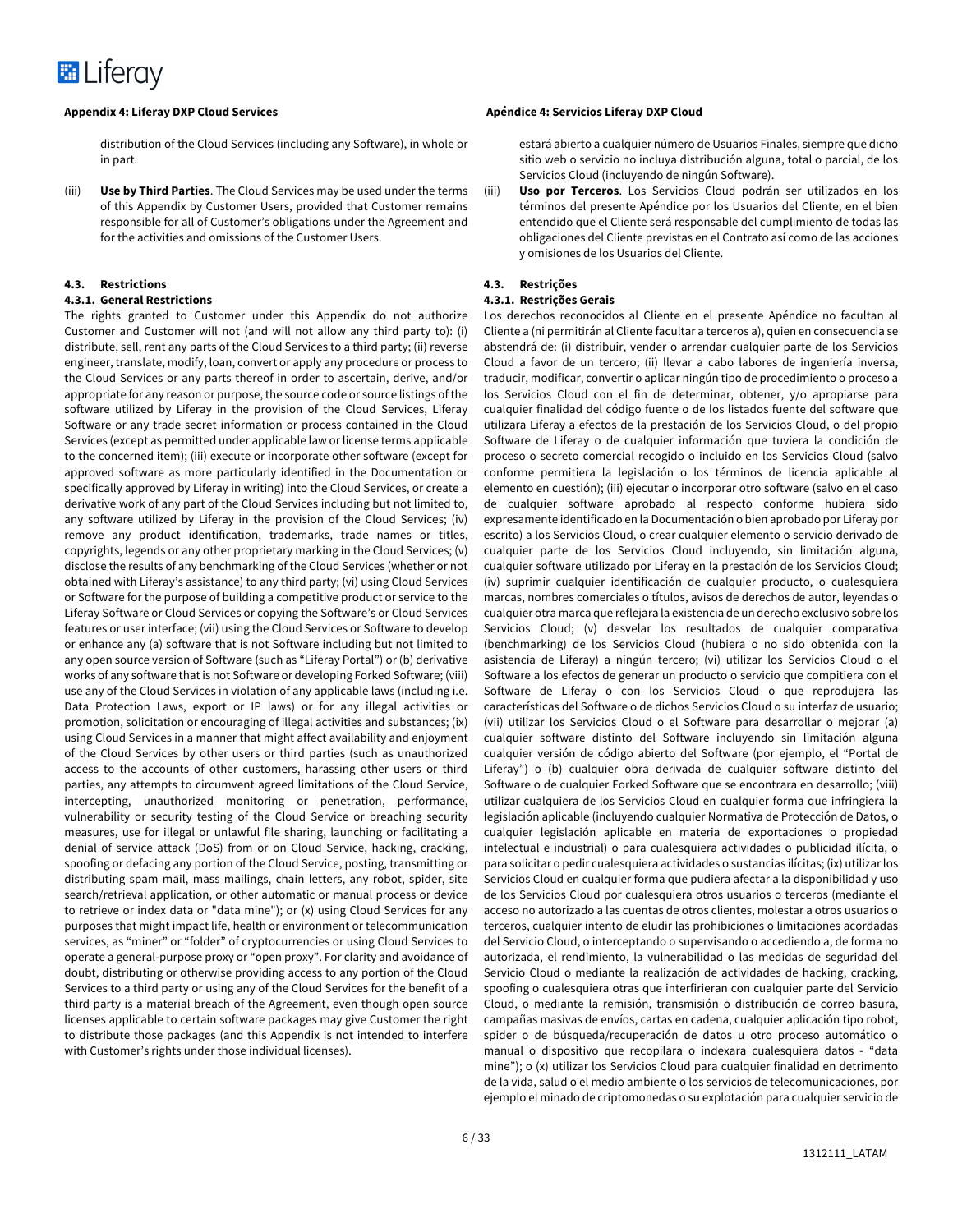#### **4.3.2. Non-Compliance and Remedies**

Customer agrees to indemnify, defend and hold Liferay harmless from and against any costs, losses, liabilities, claims or expenses (including reasonable attorneys' fees) arising out of any allegation or claim to the extent is based on a violation of Section 4.3.1. In addition, Customer agrees that as a remedy in case of a breach as set forth in Section 4.3.1 (vii) above, Customer will pay Liferay the Cloud Services Fees for each Unit for which Customer utilizes the Cloud Services or Software in connection with such software that is not Software as genuine pre-estimate of Liferay's losses and costs associated with such breach.

### **4.3.3. Limiting Devices**

Customer is hereby notified that the Cloud Services may contain or be subject to time-out devices, counter devices, and/or other devices intended to ensure the limits of the rights granted to Customer under this Appendix will not be exceeded ("**Limiting Devices**"). If the Cloud Services contain or are otherwise subject to Limiting Devices, Liferay will provide Customer with materials necessary to use the Cloud Services to the extent permitted. Customer may not tamper with or otherwise take any action to defeat, disable or circumvent a Limiting Device or timing or use restrictions that are built into, defined or agreed upon, regarding the Cloud Services, including but not limited to, resetting the Unit amount.

#### **4.3.4. Derivative Works**

Customer acknowledges and agrees that title to the Cloud Services including but not limited to, any software utilized by Liferay in the provision of the Cloud Services and each component, copy and modification, including but not limited to all derivative works, improvements or upgrades ("**Derivative Works**") whether made by Liferay, Customer or on Liferay's or on Customer's behalf, including those made at Customer's suggestion and all associated intellectual property rights, are and shall remain the sole and exclusive property of Liferay, its Affiliates and/or its licensors. As between Customer and Liferay, Customer shall own all independently developed code and documentation and any associated intellectual property rights developed by Customer or on Customer's behalf that are separate from the code base of the Software provided or otherwise made available as part of the Cloud Services (i.e. non-Derivative Works).

#### **5. Subscription Term, Termination and Suspension 5.1. Subscription Term**

Unless otherwise agreed by the parties in writing, Cloud Subscriptions (i) will begin on the date Liferay accepts Customer's order for the applicable Cloud Subscriptions (please note that the foregoing does not limit Customer's obligation to pay for Cloud Services that Customer previously used but for

#### **Appendix 4: Liferay DXP Cloud Services Apéndice 4: Servicios Liferay DXP Cloud**

proxy abierto u "open proxy". Para mayor claridad y para evitar dudas, distribuir o proporcionar acceso a cualquier parte de los Servicios Cloud a un tercero o usar cualquiera de los Servicios Cloud para el beneficio de un tercero es un incumplimiento sustancial del Acuerdo, aunque las licencias de código abierto aplicable a ciertos paquetes de software puede dar al Cliente el derecho de distribuir esos paquetes (y este Apéndice no tiene la intención de interferir con los derechos del Cliente bajo esas licencias individuales).

#### **4.3.2. Incumplimiento y Acciones en caso de Incumplimiento**

El Cliente se compromete a indemnizar y mantener a Liferay indemne por y frente a cualesquiera costes, pérdidas, responsabilidades, reclamaciones o gastos (incluyendo honorarios razonables de abogados) que trajeran causa de cualquier alegación o reclamación en la medida en que la misma viniera referida al incumplimiento de lo dispuesto en la Clausula 4.3.1 anterior. De forma adicional, el Cliente se compromete, para el caso de incumplimiento de lo dispuesto en la Clausula 4.3.1(vii) anterior, a abonar a Liferay los Honorarios correspondientes a los Servicios Cloud por cada Unidad para la que el Cliente utilizara dichos Servicios Cloud o Software en relación con aquel software que no tuviera la condición de Software, a modo de estimación preacordada de las pérdidas y costes de Liferay derivados de dicho incumplimiento.

#### **4.3.3. Dispositivos Limitadores**

Liferay informa en este acto al Cliente que los Servicios Cloud pudieran incluir o estar sujetos a mecanismos o dispositivos limitadores de tiempo, dispositivos contadores y/u otros dispositivos dirigidos a garantizar que el Cliente no excede los límites de los derechos reconocidos al mismo en virtud del presente Apéndice (los "**Dispositivos Limitadores**"). Si los Servicios Cloud incluyeran o estuvieran sujetos a Dispositivos Limitadores, Liferay facilitará al Cliente los elementos necesarios para utilizar los Servicios Cloud en la medida en que dicho uso estuviera autorizado. El Cliente no podrá alterar ni realizar ninguna actuación que pretendiera anular, deshabilitar o eludir el control de ningún Dispositivo Limitador o cualesquiera restricciones de tiempo o uso a las que estuvieran sujetos los Servicios Cloud, o definidas o acordadas en relación con tales Servicios Cloud, incluyendo sin limitación alguna el reinicio del contador de Unidades.

#### **4.3.4. Obras Derivadas**

El Cliente reconoce y acepta que la titularidad de los Servicios Cloud incluyendo sin limitación alguna sobre cualquier software utilizado por Liferay a efectos de la prestación de dichos Servicios Cloud, así como la titularidad sobre cada componente, copia y modificación, incluyendo sin limitación alguna sobre cualesquiera obras derivadas, mejoras o actualizaciones (las "**Obras Derivadas**"), con independencia de que las mismas hubieran sido creadas por Liferay, por el Cliente o por cuenta de Liferay o del Cliente, incluyendo las creadas a petición del Cliente, junto con cualesquiera derechos de propiedad intelectual e industrial existentes sobre las mismas, corresponde y corresponderá en todo momento, con carácter exclusivo, a Liferay, sus Afiliadas y/o sus licenciantes. A efectos de la relación el Cliente y Liferay, corresponderá al Cliente la titularidad de cualquier código y documentación que hubiera desarrollado de forma independiente, junto con cualesquiera derechos de propiedad intelectual e industrial fruto de desarrollos realizados por el Cliente o por cuenta de este último que fueran distintos y separados del código base del Software facilitado o puesto a disposición del Cliente como parte de los Servicios Cloud (esto es, Obras No Derivadas).

#### **5. Plazo de Suscripción; Resolución y Suspención de la Suscripción 5.1. Plazo de Suscripción**

Salvo acuerdo en otro sentido alcanzado por las Partes por escrito, las Suscripciones Cloud (i) entrarán en vigor en la fecha en que Liferay aceptara el Pedido del Cliente en el que este último solicitara las Suscripciones Cloud en cuestión (sin perjuicio de la obligación del Cliente de abonar aquellos Servicios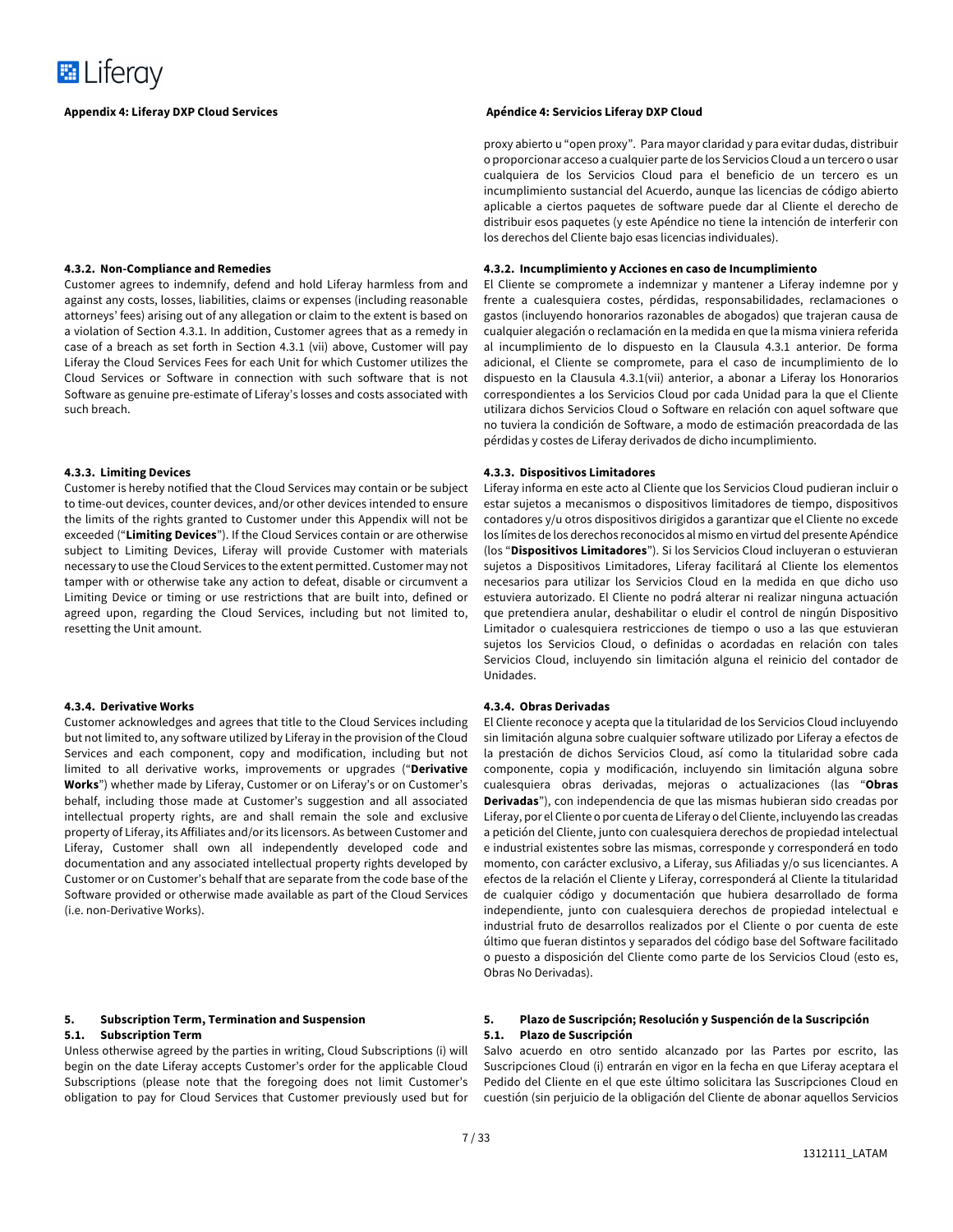which Customer has not paid); (ii) will run for and have a minimum term of twelve (12) months; (iii) cannot be terminated for convenience by either party; and (iv) may be renewed by the parties upon mutual agreement. The initial term and any renewal term are collectively referred to as the "**Subscription Term**".

### **5.2. Suspension and Termination, Retention of Customer Content**

Without limiting other rights that Liferay may have, Liferay may suspend or terminate Customer's use of Cloud Services, disable access to the Cloud Service for Customer or Customer Users or take down Customer Content immediately, if Liferay reasonably believes Customer or Customer Users have breached the Agreement, applicable law or have violated or are violating any third party rights, without any liability to Customer and without obligation to refund of any prepaid Fees to Customer and Customer will continue to incur applicable Fees for the Cloud Services during any suspension. Where appropriate and permitted under applicable law, Liferay will notify Customer of any suspension and reasons thereof and request rectification of the breach within a reasonable time frame specified by Liferay in the notification ("**Cure Period**"). If Customer fails to rectify violation of the Agreement within the Cure Period, then the Agreement will automatically terminate upon expiration of the Cure Period without any liability to Customer.

### **6. Available Cloud Subscription, Applicable Schedules**

Table 6 below sets forth various Cloud Subscriptions that Liferay offers. The applicable Schedules for each Subscription listed in Table 6 contain specific information, terms and conditions regarding the relevant Cloud Subscriptions.

#### **Appendix 4: Liferay DXP Cloud Services Apéndice 4: Servicios Liferay DXP Cloud**

Cloud que el Cliente hubiera previamente utilizado y no hubiera aún satisfecho); (ii) se mantendrán en vigor por, y tienen como un minimo, un plazo de doce (12) meses; (iii) no puedan ser resueltas sin causa durante dicho plazo por ninguna de las Partes; y (iv) puede ser renovada por las partes por acuerdo mutuo. El plazo inicial junto con el correspondiente a cualquier prórroga será referido conjuntamente como el "**Plazo de Suscripción**".

### **5.2. Suspención y Resolución; Retirada del Contenido del Cliente**

Sin perjuicio de cualesquiera otros derechos que pudieran asistir a Liferay, Liferay podrá suspender o poner fin al uso por el Cliente de los Servicios Cloud, deshabilitar el acceso del Cliente y/o de los Usuarios del Cliente a dichos Servicios Cloud o retirar inmediatamente el Contenido de Cliente si Liferay razonablemente entendiera que el Cliente o los Usuarios del Cliente han incumplido el presente Contrato o la legislación aplicable o infringido o infringieran los derechos de un tercero, sin que ello suponga responsabilidad alguna frente al Cliente por parte de Liferay y sin que esta última venga obligada a devolver al Cliente cualesquiera Honorarios ya percibidos. Durante la suspensión, el Cliente continuará incurriendo en los Honorarios que procedan por razón de los Servicios Cloud en cuestión. En aquellos casos en que ello fuera apropiado y así lo permitiera la legislación aplicable, Liferay notificará al Cliente cualquier suspensión así como los motivos que justificaran la misma, y requerirá al Cliente para que subsane el incumplimiento en el plazo razonable señalado por Liferay en dicha notificación (el "**Plazo de Subsanación**"). Si el Cliente no subsanara dicho incumplimiento en el Plazo de Subsanación, el Contrato se resolverá automáticamente a la finalización de dicho Plazo de Subsanación, sin que ello conlleve responsabilidad alguna a cargo de Liferay.

### **6. Servicios Cloud de Suscripción Disponibles, Anexos Aplicables**

El Cuadro 6 previsto a continuación enumera las distintas Suscripciones Cloud que conforman la oferta de Liferay. Los Anexos referidos para cada Suscripción en el Cuadro 6 incluyen términos y condiciones e información especifica relativa a los Servicios Cloud en cuestión.

| Taple 6                                   |                                                                                                                                                                                                      |                 |
|-------------------------------------------|------------------------------------------------------------------------------------------------------------------------------------------------------------------------------------------------------|-----------------|
| <b>Subscriptions</b>                      | <b>Description</b>                                                                                                                                                                                   | <b>Schedule</b> |
| Liferay DXP Cloud                         | Liferay DXP Cloud is Liferay's offering of "Liferay DXP" Software preinstalled in the<br>Liferay Cloud Infrastructure.                                                                               | 4.C             |
| Enterprise Search for DXP Cloud           | Enterprise Search for DXP Cloud Subscriptions provide certain search server<br>functionalities.                                                                                                      | 4.D             |
| Liferay Analytics Cloud for DXP Cloud     | Liferay Analytics Cloud is a software-as-a-service ("SaaS") offering providing data-<br>driven insights that enable users to optimize digital experiences created on Liferay<br>DXP.                 | 4.D             |
| Liferay Paid App DXP Cloud Add-On         | Liferay Paid Apps DXP Cloud Add-On Subscriptions provide for additional coverage for<br>Liferay apps available through Liferay's Marketplace                                                         |                 |
| Third Party Add-On                        | Various Subscriptions to third party services and offerings.                                                                                                                                         | 4.D             |
| <b>Designated Contacts</b>                | Designated Contacts DXP Cloud Add-On Subscription enables adding further<br><b>Designated Contacts</b>                                                                                               | 4.D             |
| Extended Premium Support for DXP<br>Cloud | Extended Premium Support Subscription extends the benefits associated with the<br>Premium Support Phase for Maintenance and Support of certain Liferay Software into<br>the Sustained Support Phase. | 4.D             |
| Liferay Commerce for DXP Cloud            | Liferay Commerce for DXP Cloud is Liferay's digital commerce platform preinstalled in<br>the Liferay Cloud Infrastructure.                                                                           | 4.E             |

**Table 6**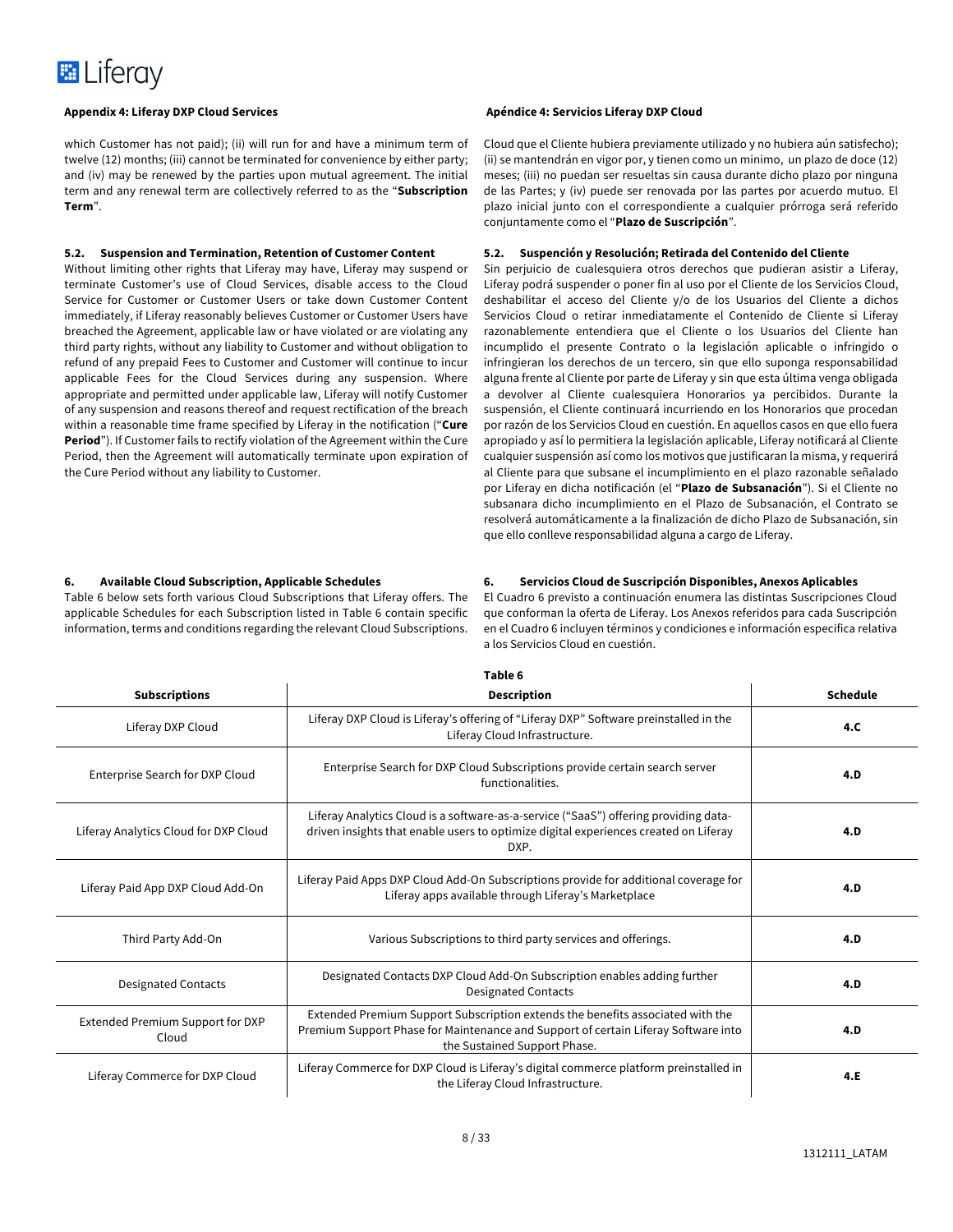

| Cuadro 6                                                |                                                                                                                                                                                                                            |       |
|---------------------------------------------------------|----------------------------------------------------------------------------------------------------------------------------------------------------------------------------------------------------------------------------|-------|
| <b>Suscripciones</b>                                    | Descripción                                                                                                                                                                                                                | Anexo |
| Liferay DXP Cloud                                       | Liferay DXP Cloud" representa la oferta combinada de Liferay del Software "Liferay<br>4.C.<br>DXP" que se encuentra preinstalado en la Infraestrutura Cloud Liferay.                                                       |       |
| <b>Enterprise Search</b><br>para DXP Cloud              | Suscripciones Enterprise Search para DXP Cloud ofrece ciertas funciones de servidor<br>de búsqueda.                                                                                                                        | 4.D   |
| Liferay Analytics Cloud para DXP Cloud                  | Liferay Analytics Cloud es un software como servicio (software-as-a-service - "SaaS")<br>que ofrece información basada en datos que permite a los usuarios optimizar las<br>experiencias digitales creadas en Liferay DXP. | 4.D   |
| Suscripciones Adicionales Liferay Paid<br>App DXP Cloud | Suscripciones adicionales Liferay Paid App DXP Cloud proporciona cobertura para<br>aplicaciones adicionales de Liferay disponibles a través de Liferay Marketplace.                                                        | 4.D   |
| Suscripciones Adicionales de Terceros                   | Suscripciones variadas para servicios y ofertas de terceros.                                                                                                                                                               | 4.D   |
| Personas de Contacto                                    | Suscripción adicional de Personas de Contactos DXP Cloud le permite agregar otras<br>Personas de Contactos.                                                                                                                | 4.D   |
| Soporte Premium Extendido para DXP<br>Cloud             | La Suscripción de Soporte Premium Extendido extiende los beneficios asociados con<br>la Fase de Soporte Premium para el Mantenimiento y Soporte de ciertos Softwares<br>Liferay durante la Fase de Soporte.                | 4.D   |
| Liferay Commerce para DXP Cloud                         | Liferay Commerce para DXP Cloud es la plataforma de comercio digital de Liferay<br>preinstalada en la Infraestructura Cloud Liferay.                                                                                       | 4.E   |
|                                                         |                                                                                                                                                                                                                            |       |

#### **7. External Offerings, Content, Linking**

Certain External Offerings may be made available for use on or in connection with the Cloud Services. Each Customer is fully responsible for the choice of any External Offerings within a Customer Application. The availability of such External Offerings does not constitute any endorsement by Liferay nor implies that the External Offerings will interoperate with any Cloud Services (including any Liferay Software as applicable) regardless of whether an item of External Offerings is designated as Liferay "certified" or similar. Liferay does not provide any warranty, does not necessarily support and has not necessarily confirmed the validity, functionality or screened the content of such External Offerings and any use is at Customer's own risk. The terms and/or conditions that apply to Customer's use of any External Offerings within a Customer Application are as solely agreed upon between Customer and the External Offerings provider and do not apply to Liferay. Liferay and its licensors and vendors have no obligations and/or liability with respect to such third party or the External Offerings. If a Customer chooses to use External Offerings within a Customer Application, Customer authorizes Liferay to grant the External Offerings access to Customer Content, Customer Application, and applicable Accounts, in each case to the extent necessary to provide the External Offerings or for interoperability with the External Offerings. External Offerings may be removed from or be made no longer available through Cloud Services at any time, for example but not limited to if a takedown is required by law or court order or due to inconsistent interoperability. Customer may furthermore encounter links to non-Liferay websites, services, content or other external sources while using Cloud Services, which should not be interpreted as endorsement by Liferay of such third party sites or the company, products, services or content to which they link as they are not under Liferay control, Liferay has not reviewed or is otherwise responsible for them and Liferay is not responsible for the content of any linked site or any link contained in a linked site. If Customer decides to access any thirdparty site, product or service linked through Cloud Services, Customer does so at Customer's own risk and agrees that Liferay is not responsible or liable for any

### **7. Ofertas de Terceros; Contenido; Enlaces**

Liferay podrá comercializar Ofertas de Terceros, para su utilización en o en relación con los Servicios Cloud. Corresponde exclusivamente al Cliente seleccionar cualesquiera Ofertas de Terceros para su uso con la Aplicación de Cliente. La disponibilidad de dichas Ofertas de Terceros no supone aprobación alguna de las mismas por Liferay, ni garantía alguna de que dichas Ofertas de Terceros pueda interactuar con cualquiera de los Servicios Cloud (incluyendo, en su caso, garantía alguna de compatibilidad con cualquier Software de Liferay), incluso en aquellos casos en que dichas Ofertas de Terceros hubieran sido identificadas con la leyenda de producto, software o servicio o software "certificado" (*certified*) para Liferay o expresión similar. Liferay no ofrece garantía alguna, ni vendrá necesariamente obligado a prestar servicio alguno de soporte respecto de, ni ha confirmado o revisado necesariamente la validez o funcionalidad del contenido de dichas Ofertas de Terceros, cuyo uso se entenderá a riesgo y ventura del propio Cliente. Los términos y/o condiciones aplicables a la utilización por el Cliente de cualquier Ofertas de Terceros con cualquier Aplicación del Cliente serán los acordados exclusivamente entre el Cliente y el proveedor de dichas Ofertas de Terceros, sin que tales términos y condiciones sean de aplicación a Liferay. Ni Liferay ni sus licenciantes o proveedores vendrán obligados y/o serán responsables en forma alguna ante dicho tercero o por razón de dichas Ofertas de Terceros. Para el caso en que el Cliente optara por recurrir a Ofertas de Terceros dentro de la Aplicación del Cliente, el Cliente autoriza a Liferay a permitir a dichas Ofertas de Terceros acceso al Contenido del Cliente, Aplicaciones de Cliente y a su Cuenta aplicable, en cada caso en la medida en que dicho acceso fuera necesario para utilizar dichas Ofertas de Terceros o al objeto de garantizar la interoperabilidad del Contenido del Cliente o Cuenta con las Ofertas de Terceros. Liferay podrá retirar las Ofertas de Terceros o impedir su acceso a través de los Servicios Cloud en cualquier momento, por ejemplo y sin limitación alguna en aquellos casos en que la legislación o cualquier resolución judicial exigiera la retirada del mismo o debido a problemas de interoperabilidad. Asimismo el Cliente pudiera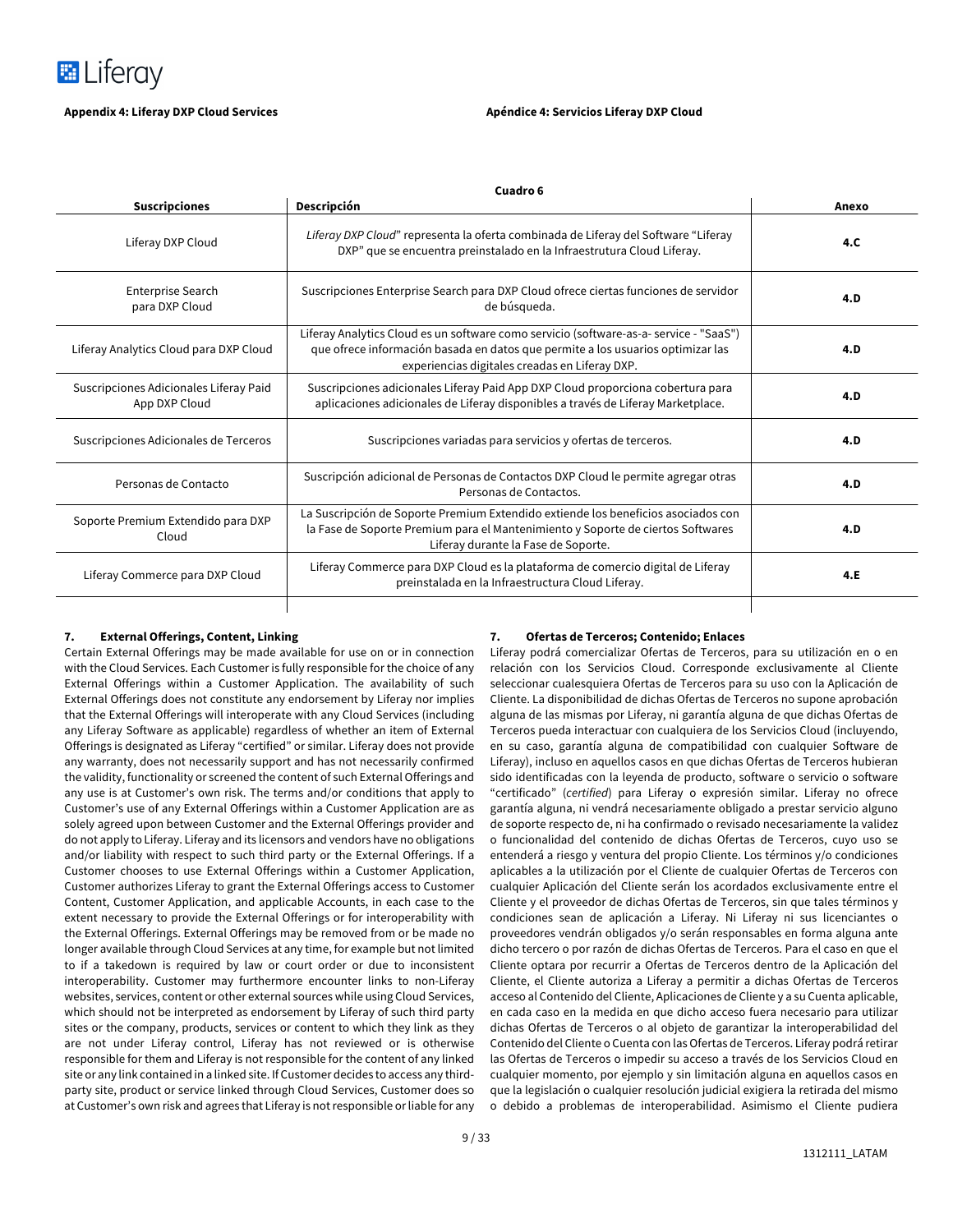

loss or expenses that may result due to Customer's use of (or reliance on) the external site or content.

#### **8. Customer Content, Feedback 8.1. Liferay's Rights in The Content**

In order to make Cloud Services available to Customer, Customer gives Liferay, its Affiliates, subcontractors, and any third-party service providers on whose services Liferay may depend to provide the Cloud Services a worldwide, royaltyfree, perpetual, non-exclusive license to make, use, reproduce, prepare derivative works from, distribute, import, perform and display Customer Content for the purpose of providing the Cloud Services to Customer. Liferay does not expect to access Customer Content or provide it to third parties except (a) as required by applicable law or regulation (such as responding to an audit, agency action, a subpoena or warrant); (b) as may be necessary to deliver, enhance or support the Cloud Services provided to Customer; (c) to prevent, detect or address fraud, security or technology issues; (d) to investigate potential breaches of Customer's agreements with Liferay or to establish Liferay's legal rights or defend against legal claims; or (e) to protect against harm to the property, rights, or safety of Liferay, its users or the public. Except as set forth in this section, Liferay obtains no rights in Customer Content under the Agreement. Customer represents and warrants that Customer owns all rights in, or has received a valid license to use the Customer Content, with rights or license sufficient to enable any activities in connection with the Cloud Services. Customer must provide all required and appropriate warnings, information and disclosures as may be required due to the nature of the Customer Content.

#### **8.2. Customer Responsibilities 8.2.1.**

Customer is solely responsible for the Customer Content used with or made available through Customer's use of the Cloud Services, including but not limited to the Customer Content's compliance with applicable laws (including any applicable export laws or Data Protection Laws), the Customer Content's compliance with the Agreement, the right to use such Customer Content, and administering take down notices related to the Customer Content and Customer will remove immediately any Customer Content that does not meet these compliance requirements. Customer will not use the Cloud Services to store, create, transmit, share, publish, modify or deploy Customer Content that is (i) violating laws, regulations or violates, misappropriates or infringes or is invasive of rights of any third parties; (ii) regulated under the International Traffic in Arms Regulations (ITAR); (iii) is malicious or contains technology that may damage, interfere with, or intercept any system, program or data, including

apreciar la existencia de enlaces a páginas web, servicios, contenido u otras fuentes externas ajenas a Liferay con ocasión de su uso de los Servicios Cloud. Dicha circunstancia no podrá ser interpretada como aprobación alguna por Liferay de dichos sitios o páginas de tercero ni de la empresa, productos, servicios o contenidos accesibles a través de tales enlaces, dado que Liferay carece de control alguno sobre tales elementos, no ha revisado los mismos ni es responsable en ninguna otra forma de los mismos. Liferay no será responsable del contenido existente en o accesible a través de ninguno de los sitios a los que dirigieran tales enlaces ni del contenido al que los enlaces de dicho sitio pudieran, a su vez, redirigir. Si el Cliente decidiera acceder a cualquier sitio, producto o servicio de un tercero a través de enlaces disponibles en los Servicios Cloud, podrá hacerlo bajo su propio riesgo y ventura, y a tales efectos el Cliente reconoce que Liferay no será responsable por ninguna pérdida o gasto que pudiera derivar del uso de dicho sitio externo o de la confianza que depositará el Cliente en el contenido disponible en dicho sitio externo.

## **8. Contenido del Cliente y Comentarios**

### **8.1. Derechos de Liferay sobre el Contenido del Cliente**

A efectos de prestar al Cliente los Servicios Cloud, el Cliente otorga a favor de Liferay, sus Afiliadas, subcontratistas y cualesquiera terceros proveedores de servicios externos de los que dependiera Liferay a efectos de prestar dichos Servicios Cloud una licencia para todo el mundo, gratuita, de carácter perpetuo y no exclusiva para generar, utilizar, reproducir, crear obras derivadas a partir de, distribuir, importar, ejecutar y exhibir en pantalla el Contenido del Cliente a efectos de poder prestar los Servicios Cloud a este último. Liferay no tiene intención de acceder al Contenido del Cliente ni facilitar el mismo a terceros salvo (a) conforme así le fuera exigido por la legislación o normativa aplicable (por ejemplo, a efectos de responder a cualquier inspección u orden de cualquier autoridad), (b) conforme ello pudiera ser necesario al objeto de prestar, mejorar o facilitar cualquier forma de soporte a los Servicios Cloud que se prestan al Cliente; (c) al objeto de impedir, detectar o adoptar medidas correctoras ante cualquier forma de fraude o incidencias de seguridad o tecnológicas; (d) al objeto de investigar posibles incumplimientos de los contratos suscritos por el Cliente con Liferay, o al objeto de defender los derechos de Liferay incluyendo en el marco de cualquier procedimiento; o (e) a efectos de salvaguardar los activos, derechos o seguridad de Liferay, sus usuarios o del público en general. Salvo conforme se ha previsto en el presente apartado, Liferay no ostentará ningún otro derecho sobre el Contenido del Cliente en virtud del Contrato. El Cliente manifiesta y garantiza que es titular de o ha recibido una licencia de uso sobre el Contenido del Cliente que en cada caso le faculta a autorizar cualquier actividad en relación con los Servicios Cloud. Corresponderá al Cliente establecer cualesquiera avisos, advertencias e información que en cada caso pudieran ser necesarios en función de la naturaleza del Contenido del Cliente.

## **8.2. Obligaciones del Cliente**

#### **8.2.1.**

El Cliente es el único responsable del Contenido del Cliente utilizado o puesto a disposición de sus usuarios a través de los Servicios Cloud, incluyendo sin limitación alguna del cumplimiento, por dicho Contenido del Cliente, de la legislación aplicable (incluyendo cualquier legislación aplicable en materia de exportaciones o la Normativa de Protección de Datos), así como del cumplimiento por dicho Contenido del Cliente del Contrato, el derecho a utilizar dicho Contenido del Cliente, y de la gestión y retirada de cualesquiera avisos relativos al Contenido del Cliente. El Cliente retirará inmediatamente cualquier Contenido del Cliente que no cumpliera estos requisitos. El Cliente no podrá utilizar los Servicios Cloud a efectos de almacenar, generar, transmitir, compartir, publicar, modificar o distribuir cualquier Contenido del Cliente (i) que infringiera la legislación o normativa aplicable o los derechos de un tercero, (ii) que estuviera sujeto a la normativa sobre tráfico internacional de armas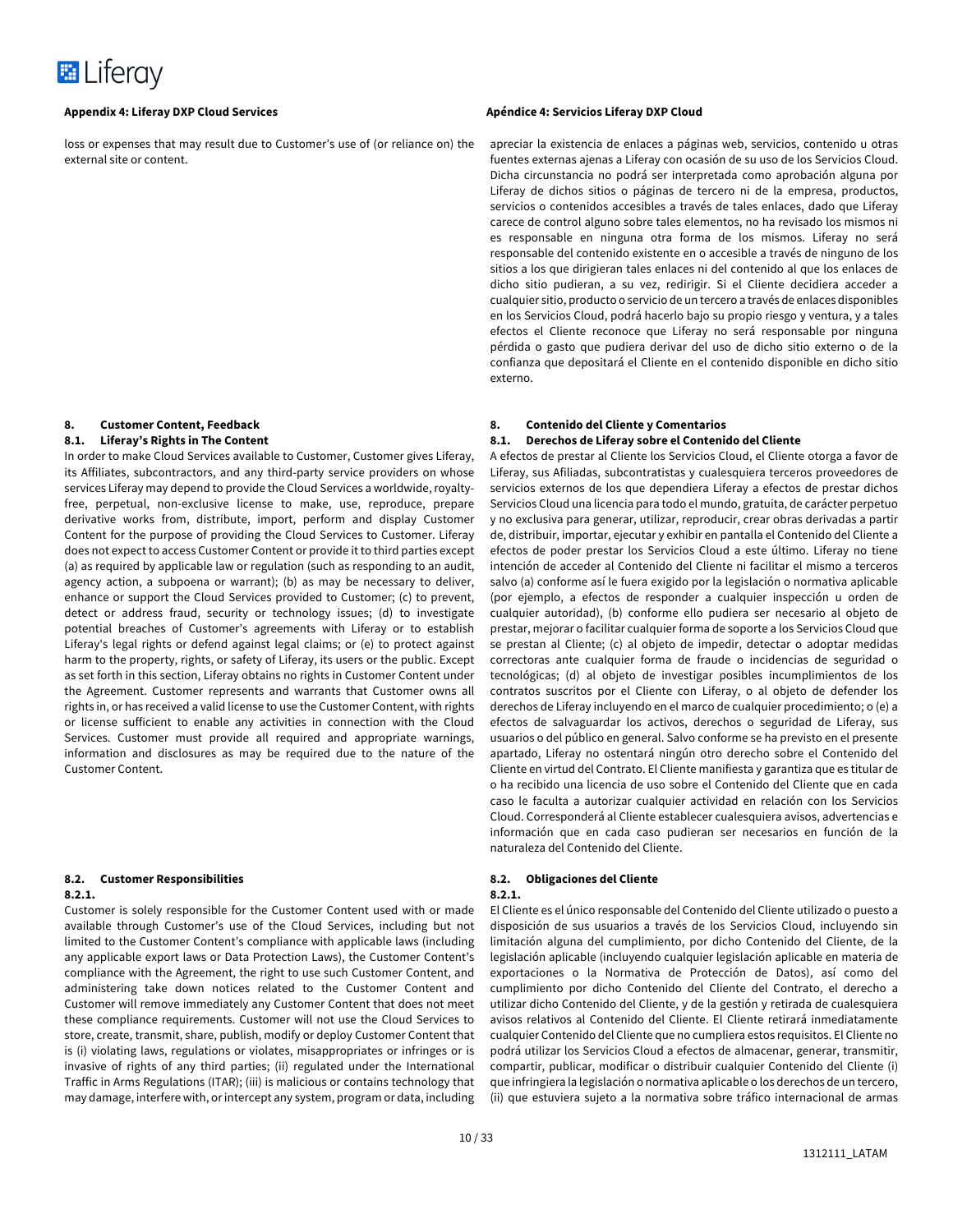

viruses, worms, trojan horses, time bombs or other harmful or disruptive components; (iv) is threatening, abusive, harassing, defamatory, slanderous, libelous, derogatory, or violent; (v) is vulgar, obscene, bigoted, hateful, disparaging or that advocates racial or ethnic intolerance; or (vi) is profane, scandalous, pornographic, pedophilic, indecent, or otherwise objectionable; (vii) harm minors in any way; (viii) deceives or misleads the addressee about the origin of such messages or communicates any information which is grossly offensive or menacing in nature; or (ix) infringes any patent, trademark, copyright or other proprietary rights. Customer may be required upon a reasonable request by Liferay to provide Content or other information as may be reasonably necessary to ensure Customer's compliance with the Agreement. Customer will immediately respond to any notice that Customer receives claiming that Customer Content violates laws, this Agreement or a third party's rights, including, as applicable, notices under the applicable copyright laws, and take corrective action, which may include but is not limited to promptly removing any such Customer Content. Customer will maintain a policy to respond to any and all such requests that Customer may receive regarding Customer Content. Liferay however reserves the right to suspend or terminate Customer's use of or access to the Cloud Services immediately and without liability to a Customer if any Content breaks any applicable law, requires additional consent or permission a Customer has not obtained, or does not comply with the Agreement. Customer is responsible for ensuring that Customer Content is authorized for export, distribution and use under the Export Administration Regulations (EAR) and other export control laws and regulations that may be applicable based on Customer's use of the Cloud Services.

#### **8.2.2.**

Customer agrees to indemnify, defend and hold Liferay harmless from and against any costs, losses, liabilities, claims or expenses (including reasonable attorneys' fees) arising out of any allegation or claim to the extent is based on (i) Customer Content; (ii) the combination of Customer Content with other applications, content or processes; or (iii) any claim or allegation that Customer Content infringes or misappropriates the intellectual property rights of any third party.

#### **8.2.3.**

Customer is solely responsible for assessing if the backup functionalities that Liferay may provide as part of the Cloud Services are sufficient for Customer's purposes and needs. Between Liferay and Customer, Customer is responsible for taking security precautions for backing up Customer Content and for any other measures that Customer deems necessary to ensure that Customer Content is not lost. Customer may lose any of the Customer Content for which Customer does not maintain a copy outside of the Services. Liferay and/or any of its vendors are not responsible to Customer, Customer Users or any third party, if Content is lost or deleted.

(*International Traffic in Arms Regulations* - ITAR) de los Estados Unidos de América; (iii) de naturaleza maliciosa o que incorporara cualquier tecnología que pudiera dañar, interferir con o interceptar cualquier sistema, programa o datos, incluyendo virus, gusanos, troyanos, bombas de tiempo u otros elementos que causaran cualquier daño o perturbación; (iv) de naturaleza amenazante, abusiva, que supusiera cualquier forma de acoso, difamación, calumnia, de carácter despectivo o violento; (v) de carácter vulgar, obsceno, intolerante, denigrante, propio de un discurso de odio o que abogara por cualquier forma de intolerancia racial o étnica; o (vi) que fuera blasfemo, supusiera un escándalo, fuera de naturaleza pornográfica, pedófila, indecente o de cualquier otra forma improcedente; (vii) que dañara a menores en modo alguno; (viii) que confundiera o pretendiera confundir al destinatario acerca del origen del mensaje o que comunicara información de naturaleza ofensiva o amenazante, o (ix) que infringiera cualesquiera patentes, marcas, derechos de autor u otros derechos de propiedad. El Cliente vendrá obligado, previa solicitud razonable al respecto de Liferay, a facilitar cualquier Contenido u otra información conforme ello pudiera ser razonablemente necesario a efectos de garantizar el cumplimiento por el Cliente del Contrato. El Cliente responderá inmediatamente a cualquier notificación que recibiera y en la que se alegara que el Contenido del Cliente infringe cualquier legislación aplicable, o bien las disposiciones del presente Contrato o los derechos de un tercero, incluyendo cualquier notificación recibida en virtud de la normativa de derechos de autor aplicable, y adoptará cualquier medida correctiva que proceda incluyendo sin limitación alguna la retirada de dicho Contenido. El Cliente mantendrá como política en todo momento responder a cualquier comunicación de dicha naturaleza que pudiera recibir en relación con el Contenido del Cliente. Liferay se reserva no obstante el derecho a suspender o poner fin al uso de o acceso por el Cliente a los Servicios Cloud, sin incurrir por ello en responsabilidad alguna frente al Cliente, si el Contenido incumpliera cualquier legislación aplicable, exigiera cualquier consentimiento o permiso adicional que el Cliente no hubiera obtenido, o no cumpliera las disposiciones del Contrato. Corresponderá al Cliente asegurarse de que cuenta con las autorizaciones pertinentes que permitieran la exportación, distribución y uso del Contenido del Cliente de conformidad con lo dispuesto en la Ley de Administración de Exportaciones (*Export Administration Regulations* o EAR) de los Estados Unidos de América y cualquier otra normativa en materia de control de exportaciones que pudiera ser de aplicación en función de la utilización por el Cliente de los Servicios Cloud.

#### **8.2.2.**

El Cliente se compromete a indemnizar, defender y mantener indemne a Liferay por y frente a cualesquiera costes, pérdidas, responsabilidades, reclamaciones o gastos (incluyendo honorarios razonables de abogados) derivados de o resultantes de cualquier alegación o reclamación basada en (i) el Contenido del Cliente, (ii) cualquier combinación entre el Contenido y el Cliente y cualesquiera otras aplicaciones, contenidos o procedimientos, o (iii) cualquier alegación o reclamación en la que se denunciara que el Contenido del Cliente infringe los derechos de propiedad intelectual e industrial de un tercero.

#### **8.2.3.**

Corresponderá exclusivamente al Cliente determinar si las funciones de copia de seguridad que pudiera ofrecer Liferay como parte de los Servicios Cloud son adecuadas para los propósitos y necesidades del propio Cliente. A efectos de la relación entre Liferay y el Cliente, el Cliente es responsable de adoptar las medidas que procedan para realizar cualquier copia de seguridad del Contenido del Cliente, así como cualesquiera otras medidas que el Cliente entendiera necesarias para evitar la pérdida del Contenido del Cliente. El Cliente pudiera perder cualquier Contenido del Cliente del que el Cliente no mantuviera una copia de seguridad al margen de los Servicios. Ni Liferay ni sus proveedores serán responsables frente al Cliente, frente a los Usuarios del Cliente o frente a tercero alguna en caso de pérdida o borrado del Contenido del Cliente.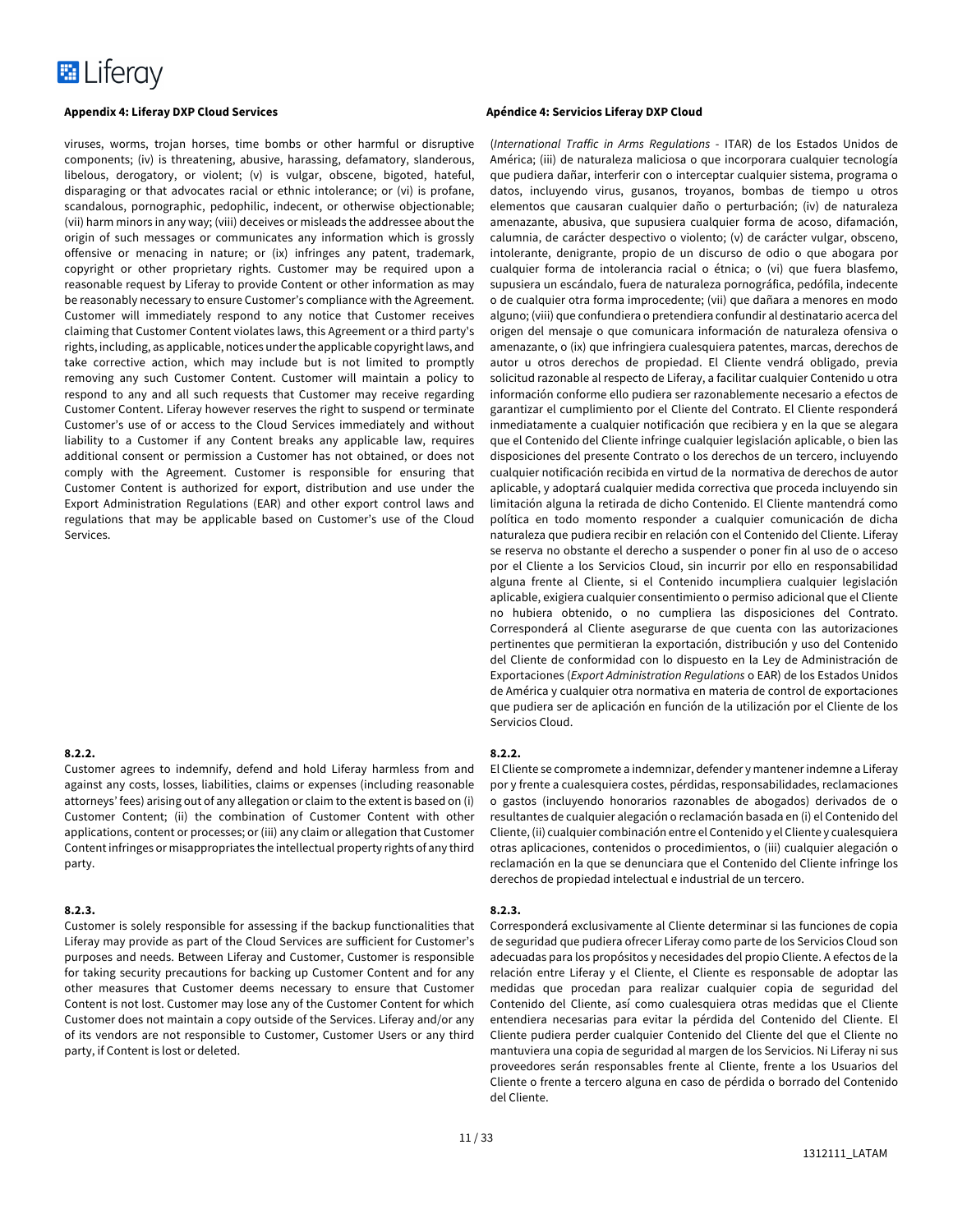

#### **8.3. Feedback**

Within the scope of this Appendix Customer may submit feedback, including comments, information, enhancement requests, recommendations, corrections, and ideas regarding the Cloud Services (collectively "**Feedback**"). Customer confirms that such Feedback is not confidential information of Customer or any third party, but shall be deemed Liferay's Confidential Information. Customer grants Liferay a worldwide, perpetual and irrevocable license to use any and all Feedback for any purpose, including but not limited to incorporating such Feedback as Liferay's own into its products and services without any obligation to account to Customer in any way, which shall include without limitation, no attribution or compensation obligations, etc., and Liferay shall be the owner of any products and services it creates based, directly or indirectly on Customer's Feedback.

#### **9. Non-Compliance**

Customer will immediately notify Liferay if Customer suspects someone has breached Customer's obligations with respect to Customer's use of the Cloud Services, or has obtained unauthorized access to Customer's Accounts, the Customer Content and/or Cloud Services. If Liferay has reason to believe that Customer or Customer Users have breached the Agreement, subject to confidentiality obligations of the Agreement, Liferay or its designated agent may inspect Customer's use of the Cloud Services, including Customer's Accounts, Customer Content and records, to verify Customer's compliance with the Agreement. Customer will not interfere with Liferay's monitoring activities and will provide Customer Content or other information regarding Customer's Accounts and/or Customer Content as may be reasonably requested by Liferay to ensure that Customer's use of the Cloud Services complies with the Agreement.

# **10. Indemnification**

### **10.1. Obligations**

If an unaffiliated third party initiates a legal action against Customer (such action, a "**Legal Action**") and that Legal Action includes an allegation that Liferay's provision of Liferay Cloud Infrastructure Services and any Software provided as part of the Cloud Subscription Services ("**Cloud Content**") directly infringes the third party's copyrights, trademarks or misappropriates the third party's trade secret rights ("**Third Party Rights**"; and, such allegation within a Legal Action, a "**Claim**") and Customer has complied with and remains in compliance with the terms of this Section 0, then, subject to the other terms in this Section 0, Liferay will (i) defend Customer against the Claim and (ii) pay costs, damages and/or legal fees that are included in a final judgment against Customer (without right of appeal) or in a settlement approved by Liferay that are attributable to Customer's use of the Cloud Content.

#### **Appendix 4: Liferay DXP Cloud Services Apéndice 4: Servicios Liferay DXP Cloud**

#### **8.3. Comentarios (Feedback)**

En el marco del presente Apéndice, el Cliente podrá presentar cualesquiera comentarios (*feedback*), sugerencias, información, solicitudes de mejoras, recomendaciones e ideas sobre los Servicios Cloud (conjuntamente, los "**Comentarios**"). El Cliente reconoce y acepta que tales Comentarios no tienen la consideración de información confidencial del Cliente o tercero alguno, teniendo no obstante la consideración de Información Confidencial de Liferay. El Cliente otorga a favor de Liferay una licencia para todo el mundo, de carácter perpetuo e irrevocable, para utilizar cualesquiera Comentarios a cualesquiera efectos que procedan incluyendo sin limitación alguna al objeto de incorporar tales Comentarios como propios en los productos y servicios de Liferay, sin necesidad de dar cuenta o responder en ninguna otra forma al respecto frente al Cliente, incluyendo sin necesidad de atribuir tales Comentarios al Cliente o de abonar importe alguno al respecto al Cliente, etc., y corresponderán a Liferay cualesquiera productos y servicios que esta última pudiera crear sobre la base de, directa o indirectamente, los Comentarios del Cliente.

#### **9. Incumplimiento**

El Cliente notificará inmediatamente a Liferay si sospechara que cualquier persona ha incumplido las obligaciones del Cliente relativas al uso por el Cliente de los Servicios Cloud, o bien que cualquier persona ha obtenido acceso no autorizado a la Cuenta del Cliente, al Contenido del Cliente y/o a los Servicios Cloud. Si Liferay entendiera que el Cliente o los Usuarios del Cliente han incumplido el Contrato, con sujeción a las obligaciones de confidencialidad previstas en el mismo, Liferay o las personas señaladas por esta última podrán inspeccionar el uso por el Cliente de los Servicios Cloud, incluyendo la Cuenta del Cliente, el Contenido del Cliente y sus registros, a efectos de verificar el cumplimiento del Contrato por el Cliente. El Cliente no podrá interferir con las actividades de supervisión de Liferay, y entregará el Contenido del Cliente o cualquier otra información sobre la Cuenta del Cliente y/o el Contenido del Cliente conforme pudiera razonablemente solicitarle Liferay a efectos de verificar que el uso por el Cliente de los Servicios Cloud cumple las disposiciones del Contrato.

#### **10. Indemnización 10.1. Obligaciones**

Si un tercero no vinculado instara un procedimiento contra el Cliente (en adelante, el "**Procedimiento**") en el que se alegara que la utilización por el Cliente de los Servicios de Infraestructura Cloud de Liferay (*Liferay Cloud Infrastruture Services*) junto con cualquier Software facilitado como parte de los Servicios Cloud de Suscripción (el "**Contenido Cloud**") infringe directamente los derechos de autor, patentes o marcas de dicho tercero, o constituye un supuesto de apropiación indebida de los derechos existentes sobre cualesquiera secretos comerciales de dicho tercero (en adelante, los "**Derechos de Tercero**", y cualquier reclamación al respecto realizada en el marco de dicho Procedimiento, una "**Reclamación**"), y siempre que el Cliente hubiera cumplido y cumpliera en ese momento los términos del presente Apartado 0, en tal caso y con sujeción a cualesquiera otros términos y condiciones del presente Apartado 0, Liferay (i) defenderá al Cliente frente a dicha Reclamación, y (ii) abonará cualesquiera costes, daños y honorarios legales que pudieran declararse en cualquier sentencia firme (frente a la cual no cupiera apelación) o que pudieran reconocerse en cualquier acuerdo o transacción extrajudicial aprobada por Liferay y que fueran atribuibles a la utilización por el Cliente del Contenido Cloud.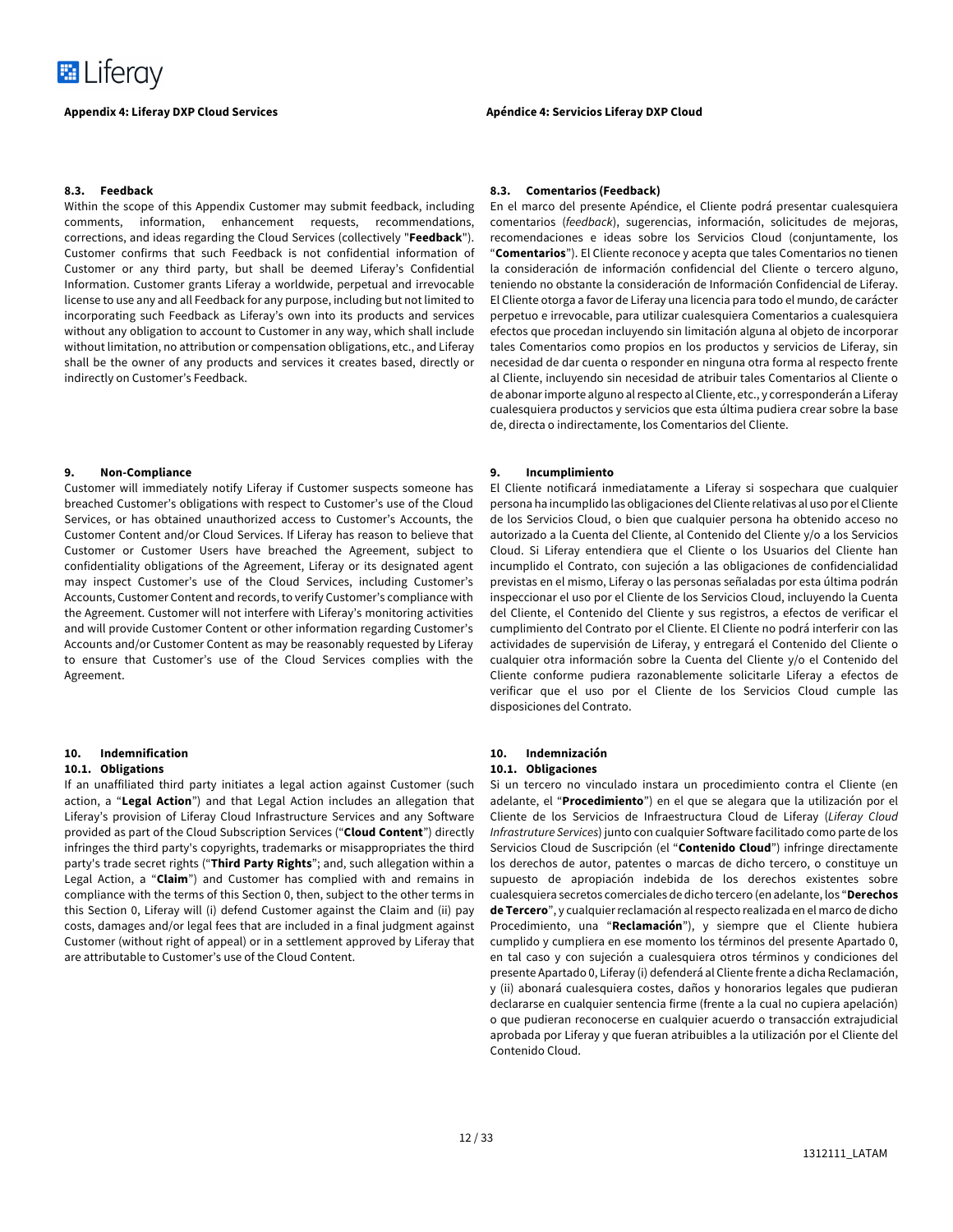

#### **10.2. Remedies**

If an injunction against Customer's use of any Cloud Content is obtained pursuant to a Claim, Customer's use of Cloud Content is found by a court to infringe Third Party Rights or if Liferay believes that such a finding, injunction or a Claim is likely, then Liferay may, at its option and expense do one or more of the following: (i) obtain the rights necessary for Customer to continue using the Cloud Content consistent with the Agreement; (ii) replace the infringing portion of the Cloud Content with functionally equivalent components that are not infringing Third Party Rights; (iii) modify the Cloud Content so that it does not infringe Third Party Rights anymore ((i)-(iii) collectively referred to as "**IP Resolutions**"); or (iv) if none of the IP Resolutions is available on a basis that Liferay finds commercially feasible, then Liferay may terminate the Agreement and/or the applicable Order Form without further obligations to Customer under this Section 10.2 or any other liability for such termination, discontinue providing the Cloud Content to Customer, disable Customer's access to the affected Cloud Services and, if Customer then returns and discontinues use of all items of affected Cloud Content in Customer's possession that are the subject of the Claim, Customer will receive a *pro rata* refund based on the time remaining under the applicable Cloud Subscription as of the effective date of such termination. If Customer chooses not to return any or some of the affected Cloud Content upon termination by Liferay in accordance with this Section 10.2, Customer shall bear the sole risk of any costs, damages and/or attorney's fees arising from Customer's continued use of the Cloud Content following Customer's receipt of Liferay's termination notice, and shall indemnify and hold Liferay harmless from such costs, damages and/or attorney's fees.

#### **10.3. Conditions**

As conditions precedent to Liferay's obligations to Customer under this Section 10, Customer must (i) be current in the payment of all applicable Subscription Fees prior to a Claim or threatened Claim; (ii) notify Liferay in writing of the Claim promptly, but in no event later than ten (10) days of receipt of the Claim for which relief is sought under the Agreement; (iii) provide Liferay with the right to control and conduct the defense of the Legal Action (to the extent the Legal Action is related to the Claim) with counsel of its choice and to settle such Claim at its sole discretion; (iv) not assert or have asserted or have encouraged or assist any third party to assert, against Liferay or any of its Affiliates, customers or Business Partners, any claim that Liferay or a Liferay product infringes copyrights, patents or trademarks, or misappropriates trade secret rights; and (v) cooperate with Liferay in the defense of the Claim.

#### **10.4. Exclusions**

Notwithstanding the foregoing, Liferay will have no obligations under Section 10 with regard to any Claim to the extent that it is based upon (i) a modification of the Cloud Content not made by, or at the written direction of, Liferay; (ii) Liferay's compliance with any designs, specifications or instructions provided

### **Appendix 4: Liferay DXP Cloud Services Apéndice 4: Servicios Liferay DXP Cloud**

#### **10.2. Actuaciones Correctoras**

Si, como consecuencia de cualquier Reclamación, se dictara cualquier medida cautelar prohibiendo el uso por el Cliente del Contenido Cloud, o si dicho uso fuera declarado por un tribunal competente ilícito por infringir cualesquiera Derechos de Tercero, o si Liferay entendiera probable que dicha declaración, medida cautelar o Reclamación fuera a ser dictada o instada, Liferay podrá, a su elección así como a su propia costa: (i) obtener los derechos necesarios a favor del Cliente que permitan a este último continuar usando el Contenido Cloud de forma acorde con lo dispuesto en el Contrato; (ii) sustituir aquella parte del Contenido Cloud por cualquier código o elemento que presentara una funcionalidad similar y no infringiera los Derechos de Tercero; o (iii) modificar el Contenido Cloud de forma tal que este último deje de infringir los Derechos de Tercero en cuestión (y, en adelante, las medidas previstas en los apartados (i) a (iii) anteriores serán referidas como las "**Actuaciones Correctoras**"); (iv) en el bien entendido que si ninguna de dichas Actuaciones Correctoras fuera aceptable para Liferay en términos comerciales, Liferay podrá resolver el Contrato y/o cancelar el correspondiente Pedido sin por ello incurrir en obligación alguna frente al Cliente en virtud del presente Apartado 10.2 ni ninguna otra responsabilidad derivada de dicha resolución, pudiendo asimismo Liferay dejar de facilitar dicho Contenido Cloud al Cliente y/o deshabilitar el acceso del Cliente a los Servicios Cloud afectados. En tal caso, y si el Cliente en tales supuestos devolviera y dejara de utilizar todos los elementos presentes en el Contenido Cloud que se encontraran en poder del Cliente y fueran objeto de la Reclamación, el Cliente recibirá, por referencia a la fecha de efectos de dicha resolución, un reembolso del importe abonado por el Cliente en un importe proporcional al tiempo de vigencia que restara a la correspondiente Suscripción Cloud. Si el Cliente optara por no devolver cualquier elemento del Contenido Cloud afectado en el momento de la resolución declarada por Liferay de conformidad con el presente Apartado 10.2, el Cliente será el único responsable de cualesquiera costes, daños y/u honorarios de abogados y procuradores que derivaran de la continuidad por el Cliente en el uso de dicho Contenido Cloud tras recibir la notificación de resolución remitida por Liferay, y en tal caso el Cliente indemnizará y mantendrá indemne a Liferay por y frente a tales costes, daños y/u honorarios.

### **10.3. Condiciones**

A modo de condición suspensiva de las obligaciones de Liferay frente al Cliente derivadas del presente Apartado 10, el Cliente (i) deberá mantenerse al corriente en el pago de cualesquiera Honorarios devengados con carácter anterior a la Reclamación o anuncio de la Reclamación; (ii) deberá notificar la Reclamación inmediatamente y por escrito a Liferay y, a más tardar, en un plazo máximo de diez (10) días desde la fecha en que recibiera dicha Reclamación en la que se pretendiera cualquier forma de auxilio en virtud del Contrato; (iii) deberá reconocer a favor de Liferay el derecho a controlar y hacerse cargo de la defensa frente al Procedimiento (en la medida en que dicho Procedimiento viniera referido a la Reclamación), con la asistencia del letrado de su elección, pudiendo Liferay alcanzar cualquier acuerdo respecto de dicha Reclamación a su absoluta discreción; (iv) no podrá reclamar ni haber reclamado, o haber fomentado la reclamación de o colaborado a efectos de la presentación de cualquier reclamación por ningún tercero, frente a Liferay o frente a cualquiera de sus Afiliadas, clientes o Socios Comerciales, de ninguna reclamación en la que se alegara que Liferay o que cualquier producto de Liferay infringe cualesquiera derechos de autor, patentes o marcas, o constituye un supuesto de apropiación indebida de cualesquiera derechos existentes sobre cualesquiera secretos comerciales; y (v) vendrá obligado a colaborar con Liferay en la defensa frente a la Reclamación.

#### **10.4. Excepciones**

Sin perjuicio de lo anterior, Liferay no vendrá obligada en forma alguna en los términos del Apartado 10 anterior respecto de ninguna Reclamación en la medida en que esta última estuviera basada en o trajera causa de (i) cualquier modificación del Contenido Cloud que no hubiera sido realizada por, o de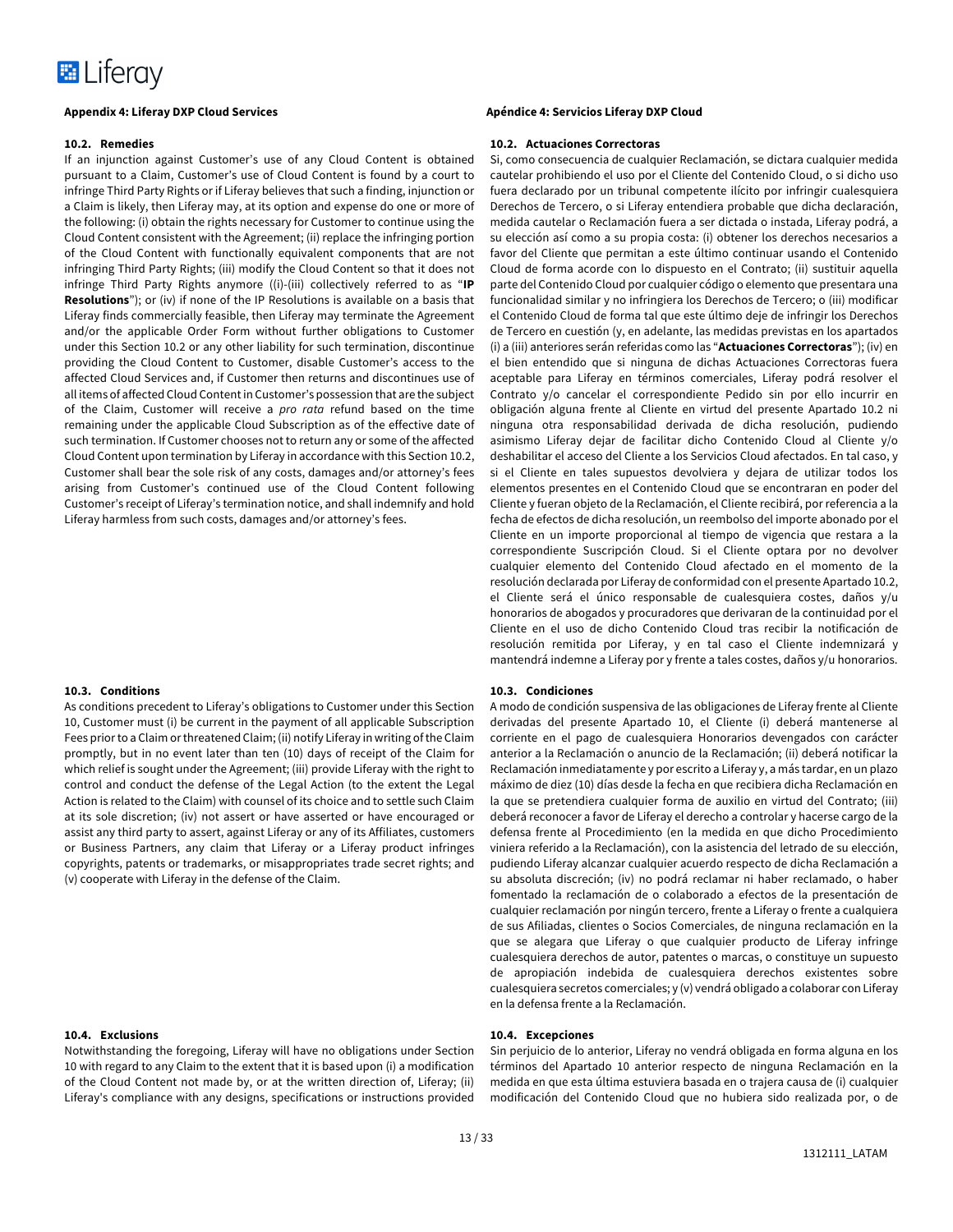

by Customer; (iii) use of the Cloud Content in combination with products, data or business methods not provided by Liferay, if the infringement or misappropriation would not have occurred without the combined use; (iv) facts or circumstances constituting a breach of the Agreement; (v) use of any release of the Cloud Content if, as of the date of a Claim the infringement or misappropriation would not have occurred through use of a more recent release of the Cloud Content, as applicable; (vi) any use of the Cloud Content by Customer other than for Customer's internal use; (vii) use by Customer after notice by Liferay to discontinue use of all or a portion of the Cloud Content to avoid infringement or misappropriation; (viii) a claim or lawsuit by Customer against a third party (or results from or arises out of such claim or lawsuit); or (ix) allegations associated with software, technology, products or other subject matter other than Cloud Content (including, but not limited to allegations associated with any legal action other than the Claim, including any allegations that remain after the Claim is resolved), and Customer assumes full responsibility for fees, costs and damages associated with defending, settling and/or paying any resulting judgment or settlement in connection with software, technology or products that are not Cloud Content.

#### **10.5. Sole Remedies**

No express or implied warranties by Liferay or its Affiliates are created as a result of this Section 10. To the maximum extent permitted by law, this Section 10 states Customer's sole and exclusive remedies and Liferay's sole obligations for claims arising from or related to copyrights, patents, trademarks, trade secrets or any other intellectual property rights as relates directly to the Cloud Subscription Services and Cloud Content and supersedes any other Liferay obligation related to the subject matter of this Section 10 (including, but not limited to, indemnification, breach of warranty, and/or breach of contract under the Agreement). For the avoidance of doubt, the terms of this Section 10 shall apply in the place of, and Customer expressly waives any rights, and releases Liferay from any obligations, under the terms of any other warranties or terms relating to intellectual property rights or remedies, including without limitation indemnification terms or conditions that may be included in the Base Agreement. If there are any other applicable indemnity coverage or remedies available to Customer related to intellectual property infringement under the Base Agreement, Customer agrees that the total of all benefits payable under all such provisions will not exceed the total damages, costs, and expenses incurred by Customer, and that Liferay will pay only its proportional share of such total damages, costs, and expenses subject to the limitations of liability set forth in the Base Agreement. To avoid any doubt, nothing in this Section 10 derogates from the limitations and exclusions of liability under Section 7 of the Base Agreement.

conformidad con las instrucciones escritas de Liferay; (ii) el cumplimiento por parte de Liferay de cualesquiera especificaciones, instrucciones o diseños facilitados por el Cliente, (iii) la utilización del Contenido Cloud en combinación con cualesquiera productos, datos o procedimientos no facilitados por Liferay, en aquellos casos en que la infracción o apropiación indebida no hubiera tenido lugar en ausencia de dicha utilización combinada; (iv) cualesquiera hechos o circunstancias que constituyeran un incumplimiento del Contrato; (v) el uso de cualquier versión del Contenido Cloud si, a la fecha de la Reclamación, la infracción o apropiación indebida en cuestión no se hubiera producido ni tenido lugar de haberse utilizado una versión más reciente del Contenido Cloud; (vi) cualquier utilización por el Cliente del Contenido Cloud distinta de para su propio uso interno; (vii) la utilización del Contenido Cloud en cuestión por el Cliente una vez que Liferay hubiera requerido por escrito al mismo que pusiera fin a la utilización (total o parcial) de dicho Contenido Cloud, a efectos de evitar así la infracción o supuesto de apropiación indebida; (viii) cualquier reclamación o procedimiento judicial instado por el Cliente frente a un tercero (o que resultara o derivara de dicha reclamación o procedimiento); o (ix) cualquier reclamación referida a cualquier software, tecnología, producto u otro elemento distinto del Contenido Cloud (incluyendo, sin limitación alguna, cualquier reclamación respecto de cualquier procedimiento distinta de la propia Reclamación, incluyendo cualesquiera reclamaciones que continuaran activas tras la resolución de la Reclamación), asumiendo el Cliente plena responsabilidad por cualesquiera honorarios, costes y daños derivados de la defensa frente a, de la conformidad o transacción con, y/o del pago de cualesquiera importes declarados en cualquier resolución judicial resultante o acuerdo alcanzado en relación con cualquier software, tecnología o productos que no tuvieran la consideración de Contenido Cloud.

#### **10.5. Caráter Exclusivo de las Acciones**

Lo dispuesto en el presente Apartado 10 no conlleva el otorgamiento por parte de Liferay o de sus Afiliadas de garantía expresa o tácita alguna. Con la máxima extensión en que así lo permitiera la legislación aplicable, el presente Apartado 10 recoge las únicas acciones a favor del Cliente, y prevé las únicas obligaciones de Liferay, en el caso de reclamaciones derivadas de o relativas a cualesquiera derechos de autor, patentes, marcas y secretos comerciales o cualesquiera otros derechos de propiedad intelectual e industrial que trajeran causa directamente de los Servicios Cloud de Suscripción y el Contenido Cloud, en sustitución de cualquier otra obligación de Liferay relativa al objeto del presente Apartado 10 (incluyendo, sin limitación alguna, a efectos de cualquier compromiso de indemnización, incumplimiento de garantía y/u otro incumplimiento del Contrato). A efectos de aclaración, lo dispuesto en el presente Apartado 10 se aplicará en sustitución de cualesquiera otras manifestaciones, garantías o términos y condiciones relativos a cualesquiera derechos de propiedad intelectual o industrial o acciones en la materia, incluyendo sin limitación alguna en sustitución de cualesquiera términos o condiciones en materia de indemnización que pudieran haber sido incluidos en el Acuerdo Base, y el Cliente expresamente renuncia a cualesquiera derechos, y libera a Liferay de cualesquiera obligaciones, derivadas de los términos de dichas otras manifestaciones, garantías, términos o condiciones. Para el caso en que existiera cualquier otra acción de indemnización de daños y perjuicios a disposición del Cliente, o que el Cliente disfrutara del beneficio de cualquier otro compromiso u obligación de indemnización prevista en el Acuerdo Base en relación con cualquier infracción de cualesquiera derechos de propiedad intelectual o industrial, el Cliente acuerda que la suma de cualesquiera importes recibidos en virtud de tales disposiciones no podrá exceder del total de los daños, costes y gastos incurridos por el Cliente, y reconoce y acepta que Liferay abonará únicamente su parte proporcional de dicho total, con sujeción a los límites de responsabilidad previstos en el Acuerdo Base. A efectos de aclaración, nada de lo dispuesto en el presente Apartado 10 podrá entenderse en perjuicio de ninguno de los límites y exclusiones de responsabilidad previstos en el Apartado 7 del Acuerdo Base.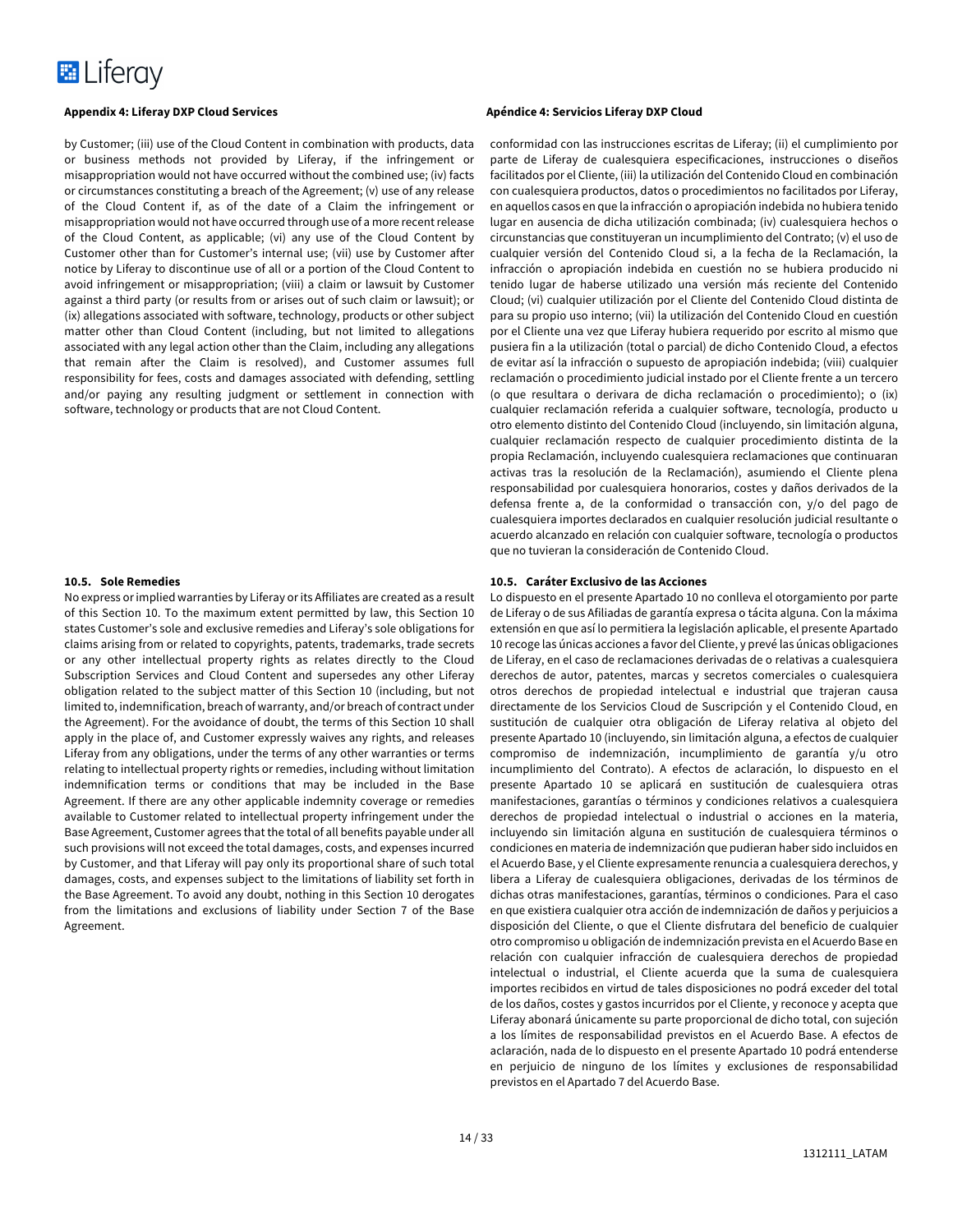

### **11. Data Privacy and Security**

**11.1.** Information as to whether, what and how Customer data may be processed through Cloud Services can be found at: https://www.liferay.com/de/legal/cloud-services-data.

**11.2.** Customer agrees that for purposes of processing of Customer's Personal Data through the Cloud Services Liferay acts as data processor and is appointed and authorized to process such Personal Data on behalf of Customer in accordance with Customer's instructions and in accordance with the terms of the Agreement (including Liferay's confidentiality obligations set forth in the Base Agreement) and only to the extent required in order to provide the Cloud Services to Customer but for no further purposes. The Parties agree that Customer's instructions are properly documented in the Agreement. Processing of Personal Data for any other purposes requires a prior written agreement between the Parties.

**11.3.** Customer acknowledges that for purposes of delivering the Cloud Services Liferay engages the Affiliates and other subcontractors identified at www.liferay.com/legal/cloud-services-data as sub-processors, and that such sub-processors are located in territories world-wide that may not have the same level of protection as the country of the origin of Personal Data. Customer authorizes Liferay to engage the aforementioned and additional sub-processors ("Sub-processors"), provided that: (i) Liferay imposes obligations on the Subprocessors with regard to processing of Personal Data that shall be not less strict than those agreed between Customer and Liferay in this Section; (ii) as between Liferay and Customer, Liferay remains responsible for processing of Personal Data by its Sub-processors and liable for any violations of Liferay's obligations under the Agreement; (iii) Liferay maintains at all times the current list of Sub-Processors available at: https://www.liferay.com/de/legal/cloud-services-data; and (iv) Customer may object to an appointment of an additional Sub-processor by Liferay due to justified concerns regarding such Sub-processors' ability to comply with the data privacy and security obligations applicable to Liferay under the Agreement. Upon receipt of Customer's objection specifying the concerns, Liferay and Customer will enter into good faith negotiations to address Customer's concerns. If Parties should not be able to agree on measures to resolve Customer's concerns in due time, either party may terminate the Agreement without liability to the other party.

**11.4.** Throughout the term of the Agreement Liferay will maintain commercially reasonable and appropriate Technical and Organizational Measures ("TOM") to protect any Personal Data stored by Customer in the Cloud Service. Liferay may at its sole discretion update its TOM at any time and without notice to Customer, provided, however, that any such updates shall not materially reduce the security and data protection standards set forth in the TOM applicable as of the Order Form Effective Date of the Order Form governing Customer's use of the applicable Cloud Service.

**11.5.** Each party shall comply with its respective obligations under the Data Protection Laws. As the party in control of Personal Data, Customer is at all times responsible for assessing if the contractual assurances, TOM implemented and backup functionalities offered by Liferay are appropriate for the Personal Data Customer intends to upload to the Cloud Services in accordance with the Data Protection Laws. Customer shall refrain from uploading to and/or, if required to assure compliance with the Data Protection Laws, remove, Personal Data from the Cloud Services to the extent processing of such Personal Data through the Cloud Service would constitute a violation of the Data Protection Laws

#### **11. Privacidad y Seguridad de los Datos**

**11.1.** La información sobre si, qué y cómo se pueden procesar los datos del Cliente a través de los Servicios en la Nube se puede encontrar en: https://www.liferay.com/de/legal/cloud-services-data.

**11.2.** El Cliente acepta que, a los efectos de los Datos Personales almacenados por el Cliente en los Servicios Cloud, Liferay actúa como encargado del tratamiento, designado y autorizado por el Cliente para tratar dichos Datos Personales en nombre del Cliente y de acuerdo con las instrucciones del Cliente y los términos de este Contrato (incluyendo las obligaciones de confidencialidad de Liferay establecidas en el Acuerdo Base) y únicamente en la medida necesaria para prestar los Servicios Cloud al Cliente y sin fines adicionales. Las partes acuerdan y reconocen que las instrucciones del Cliente están correctamente documentadas en el Contrato. El tratamiento de los Datos Personales para cualesquiera otros fines requeriría un acuerdo por escrito previo entre las partes.

**11.3.** El Cliente comprende que para la prestación de los Servicios Cloud, Liferay implica como sub-encargados del tratamiento a sus Afiliadas y/o otros subcontratistas identificados en https://www.liferay.com/de/legal/cloudservices-data, y que dichos sub-encargados pueden estar localizados en cualquier punto del mundo, incluyendo en lugares que pueden no tener el mismo nivel de protección vigente en el país de origen de los Datos Personales. El Cliente autoriza a Liferay a involucrar a dichos sub-encargados ("Subencargados"), en el bien entendido que: (i) Liferay impone obligaciones a los Sub-encargados en relación con el tratamiento de los Datos Personales que no pueden ser menos restrictivos que los acordados entre el Cliente y Liferay en esta Sección 11; (ii) entre Liferay y el Cliente, Liferay continúa siendo responsable del tratamiento de los Datos Personales por sus Sub-encargados, así como por cualesquiera violaciones de las obligaciones de Liferay bajo el Contrato; (iii) Liferay mantiene disponible en todo momento la lista actual de Sub-encargados en https://www.liferay.com/de/legal/cloud-services-data; y (iv) el Cliente puede oponerse al nombramiento de Sub-encargados adicionales debido a razones justificadas relacionadas con la incapacidad del Subencargado adicional de cumplir con las obligaciones de privacidad y protección de datos personales aplicables a Liferay de acuerdo con el Contrato. Tras la recepción de las objeciones detalladas del Cliente, Liferay y el Cliente negociarán de buena fe la solución a los problemas planteados. Si las partes no pudieran alcanzar un acuerdo a los problemas planteados a tiempo, cualquier parte podrá terminar el contrato sin responsabilidad hacia la otra parte.

**11.4.** Durante la vigencia del Contrato Liferay adoptará cualesquiera medidas técnicas y organizativas razonables que procedan desde un punto de vista comercial (las "Medidas Técnicas y Organizativas") a efectos de salvaguardar cualesquiera Datos Personales almacenados por el Cliente en el Servicio Cloud. Liferay podrá, a su absoluta discreción, actualizar sus Medidas Técnicas y Organizativas en cualquier momento sin necesidad de previo aviso al Cliente, sin que en ningún caso dicha actualización pueda reducir con carácter significativo alguno los niveles de seguridad y protección de los datos que ofrecieran las Medidas Técnicas y Organizativas vigentes a la Fecha de Entrada en Vigor del Contrato.

**11.5.** Cada parte debe cumplir con sus obligaciones bajo la Normativa de Protección de Datos aplicable. Como parte responsable de los Datos Personales, el Cliente es en todo momento responsable de evaluar si las obligaciones contractuales, las Medidas Tecnológicas y Organizativas adoptadas y las funcionalidades de backup ofrecidas por Liferay son apropiadas para los Datos Personales que el Cliente pretende almacenar en los Servicios Cloud de acuerdo con la Normativa de Protección de Datos. El Cliente debe abstenerse de alojar en los Servicios Cloud y/o, si fuera necesario para cumplir con la Normativa de Protección de Datos, eliminar Datos Personales de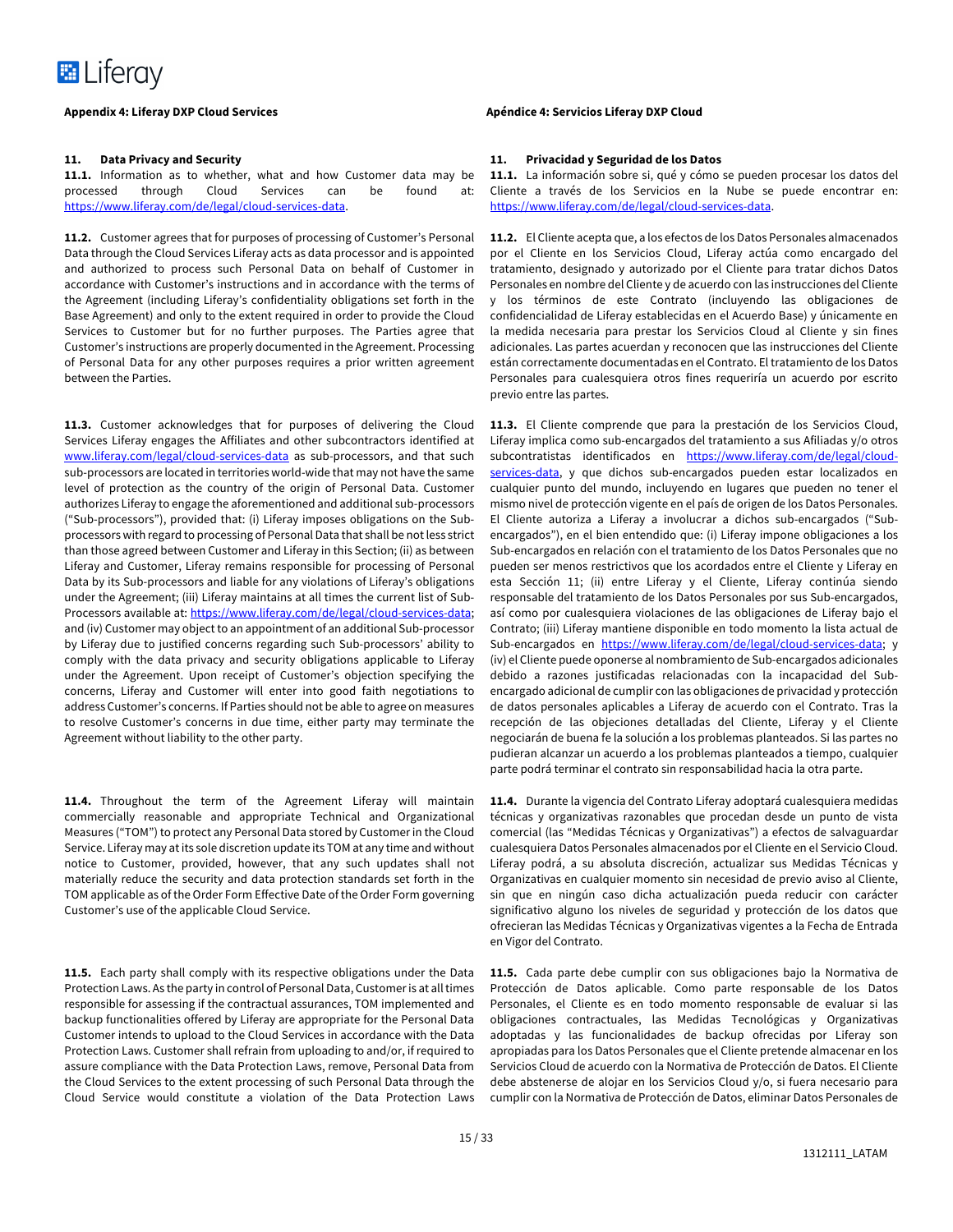applicable to such Personal Data. To the extent required under applicable laws, Customer will obtain any necessary consent from, provide any required notification and/or information to the data subjects, and reply to the requests of the data subjects exercising their rights under the Data Protection Laws with regard to the Personal Data Customer transfers, uploads or stores in the Cloud Services. As between the parties, Customer is solely responsible for its own secure use of the Cloud Services, including, without limitation, compliance with Customer's own security policies, its use and distribution of access credentials.

**11.6.** Either Party shall inform the other party of any security incident resulting in unauthorized alteration, disclosure, destruction or loss of Customer's Personal Data stored in the Cloud Services without undue delay ("Security Incident"). The Parties shall cooperate in good faith to investigate the reasons and consequences of the Security Incident and take reasonable steps to address the Security Incident and prevent future Security Incidents. Liferay may provide such notifications either via email notification to the email address associated with the applicable Designated Contacts and/or notification within the Cloud Service.

**11.7.** Upon Customer's written request to be made no later than fourteen (14) days upon expiration of Customer's Cloud Services Subscription, Liferay will provide Customer with access to the Cloud Services for up to a fourteen (14) day period starting from the date of receipt of Customer's request, solely for purpose of retrieval of Customer's Content, which includes Customer's Personal Data stored by Customer in the Cloud Services. Liferay shall have no obligation to maintain and will irretrievably remove the Content upon expiration of a thirty (30) day period after expiration of Customer's Subscription that provides for access to the Cloud Services.

**11.8.** Where Customer is established in the EEA, Switzerland, UK, Central or South America, or Mexico, and unless otherwise agreed between the parties in the applicable Order Form, the terms of the Data Processing Addendum available at www.liferay.com/legal as of Order Form Effective Date ("**DPA**") apply to the processing of Customer's Personal Data by Liferay and are incorporated in the Agreement and Customer's execution of the applicable Order Form governing the use of Cloud Services by the Customer shall be deemed as its execution of the DPA.

**11.9.** Where the Customer is not established in any of the territories mentioned in the previous sentence, Customer may enter into the DPA with Liferay, by adding a reference to the DPA to the Order Form applicable to the relevant Cloud Services, in which case the DPA will apply to the processing of Customer's Personal Data by Liferay and will be considered incorporated in the Agreement and Customer's execution of the applicable Order Form governing the use of Cloud Services by the Customer will be deemed as its execution of the DPA.

**11.10.** In any event of inconsistencies between the terms of the DPA and this Section 11, the terms of DPA shall prevail in relation to the Customer's Personal Data.

**11.11.** For clarification, either party understands and agrees that processing of the business contact data of the employees or third parties involved in the initiation or maintenance of the Agreement, performance or use of Subscription Benefits of the Agreement on behalf of the other party does not constitute data processing on behalf of that other party. Liferay processes such business contact data only for purposes of the initiation and maintenance of the Agreement, performance or using Subscription Benefits of the Agreement but

#### **Appendix 4: Liferay DXP Cloud Services Apéndice 4: Servicios Liferay DXP Cloud**

los Servicios Cloud, en el caso de que el tratamiento de dichos Datos a través de los Servicios Cloud constituyera una violación de la Normativa de Protección de Datos aplicable a dichos Datos Personales. En la medida necesaria de acuerdo con la normativa vigente, el Cliente deberá obtener los consentimientos necesarios e informar, notificar y contestar a las peticiones de los individuos que ejerciten sus derechos bajo la Normativa de Protección de Datos en relación con sus Datos Personales que el Cliente almacene o transfiera a los Servicios Cloud. El Cliente es además responsable del uso seguro de los Servicios Cloud, incluyendo i.a. el almacenamiento seguro y el uso y distribución de credenciales de acceso.

**11.6.** Cualquier parte deberá informar a la otra sin demora indebida de cualquier incidente de seguridad que resulte en la alteración, revelación, destruición o pérdida no autorizadas de los Datos Personales del Cliente almacenados en los Servicios Cloud ("Incidente de Seguridad"). Las partes colaborarán de buena fe para investigar las razones y consecuencias de un Incidente de Seguridad y tomarán medidas razonables para solucionar el Incidente de Seguridad y prevenir futuros Incidentes de Seguridad. Liferay podrá realizar dichas notificaciones mediante correo electrónico enviado a la dirección asociada a Persona de Contacto y/o a través de la aplicación.

**11.7.** Cuando el Cliente solicite por escrito que se realice a más tardar catorce (14) días después de la expiración de la Suscripción a los Servicios Cloud del Cliente, Liferay le proporcionará al Cliente acceso a los Servicios en la nube por un período de hasta catorce (14) días a partir de la fecha de recepción de la solicitud del Cliente, con el único fin de recuperar el Contenido del Cliente, que incluye los Datos Personales del Cliente almacenados por el Cliente en los Servicios Cloud. Liferay no tendrá la obligación de mantener y eliminará irremediablemente el Contenido al vencimiento de un período de treinta (30) días después del vencimiento de la Suscripción del Cliente que brinda acceso a los Servicios Cloud.

**11.8.** Cuando el Cliente esté establecido en el EEE, Suiza, Reino Unido, America Central o del Sur, o Mexico, y a menos que se acuerde lo contrario entre las partes en el Pedido correspondiente, los términos del Apéndice de Procesamiento de Datos disponibles en www.liferay.com/legal a partir de la Fecha de Entrada en Vigor del Pedido ("**DPA**") se aplican al procesamiento de los Datos personales del Cliente por Liferay y están incorporados en el Acuerdo y la ejecución por parte del Cliente del Pedido aplicable que rige el uso de los Servicios en la Nube por parte del Cliente se considerará como su ejecución del DPA.

**11.9.** Cuando el Cliente no esté establecido en ninguno de los territorios mencionados en la apartado anterior, el Cliente puede suscribir el DPA con Liferay, agregando una referencia al DPA al Pedido aplicable a los Servicios en la Nube relevantes, en cuyo caso el DPA se aplicará al procesamiento de los Datos personales del Cliente por Liferay y se considerará incorporado en el Acuerdo y la ejecución por parte del Cliente del Pedido aplicable que rige el uso de los Servicios en la Nube por parte del Cliente se considerará como su ejecución del DPA.

**11.10.** En el caso de que existan contradicciones entre los términos del DPA y esta Sección 11, los términos del DPA prevalecerán en relación con los Datos Personales del Cliente.

**11.11.** A efectos de aclaración, cada una de las partes reconoce y acepta que el tratamiento de los datos de contacto profesionales de los empleados o terceros que estuvieran involucrados en la creación o mantenimiento del Acuerdo, prestación o uso de los Beneficios de la Suscripción previstos en el Contrato por cuenta de la otra parte no constituye un supuesto de tratamiento de datos por cuenta de dicha otra parte. Liferay procesa este tipo de información de contacto comercial solo para fines de creación y mantenimiento del Acuerdo, ejecución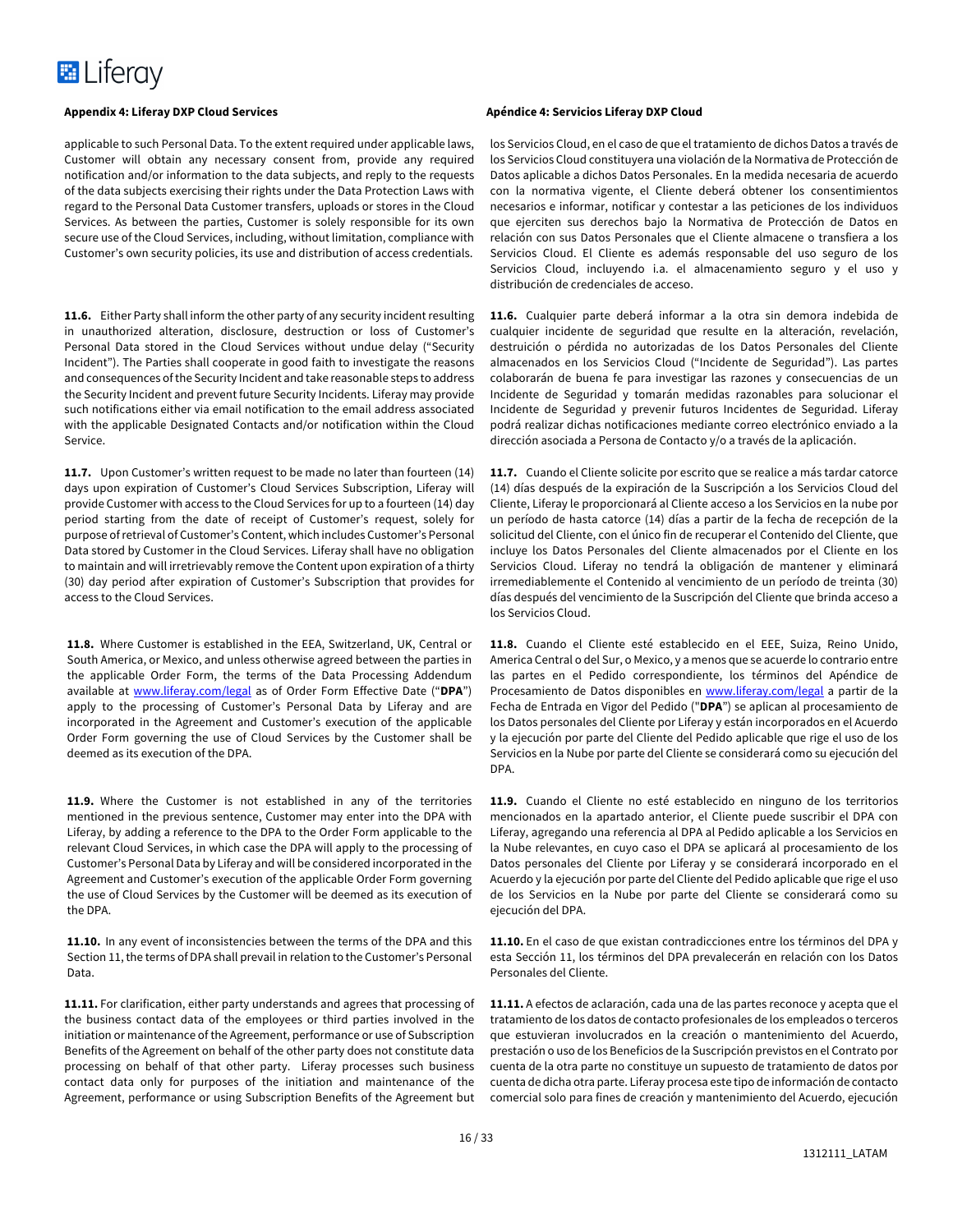for no other purpose in accordance with its privacy statement at: www.liferay.com/privacy-policy.

### **12. Monitoring of Customer's Use of the Service**

Liferay may use solutions or technologies that monitor Customer's usage statistics while using the Cloud Services. Liferay will use such usage statistics related to Customer's use of the Cloud Service in accordance with the Privacy Policy posted at https://www.liferay.com/privacy-policy only to improve Liferay offerings, to assist a Customer in its use of the Liferay offerings and to monitor Customer's compliance with the use restrictions applicable to the Cloud Service as set forth in this Appendix. Liferay may collect and use, for any purpose, aggregated anonymous usage data about Customer's use of the Cloud Services.

### **Appendix 4: Liferay DXP Cloud Services Apéndice 4: Servicios Liferay DXP Cloud**

o uso de los Beneficios de Suscripción del Acuerdo, pero sin ningún otro fin de acuerdo con su declaración de privacidad ubicada en: www.liferay.com/privacy-policy.

## **12. Seguimiento del uso del Servicio por parte del Cliente**

Liferay podrá utilizar soluciones o tecnologías que supervisan las estadísticas de uso de los Servicios Cloud por parte del Cliente. Liferay utilizará tales estadísticas de uso de acuerdo con la Politica de Privacidad en: https://www.liferay.com/privacy-policy, y en tal caso exclusivamente a efectos de mejorar las ofertas Liferay, ayudar al Cliente a utilizar las ofertas Liferay y supervisar el cumplimiento por el Cliente de las restricciones de uso aplicables al Servicio Cloud conforme hubieran sido previstas en el Apéndice. Liferay podrá asimismo recopilar y utilizar, a cualesquiera efectos que procedan, datos anónimos y agregados de uso en relación con el uso por el Cliente de los Servicios Cloud.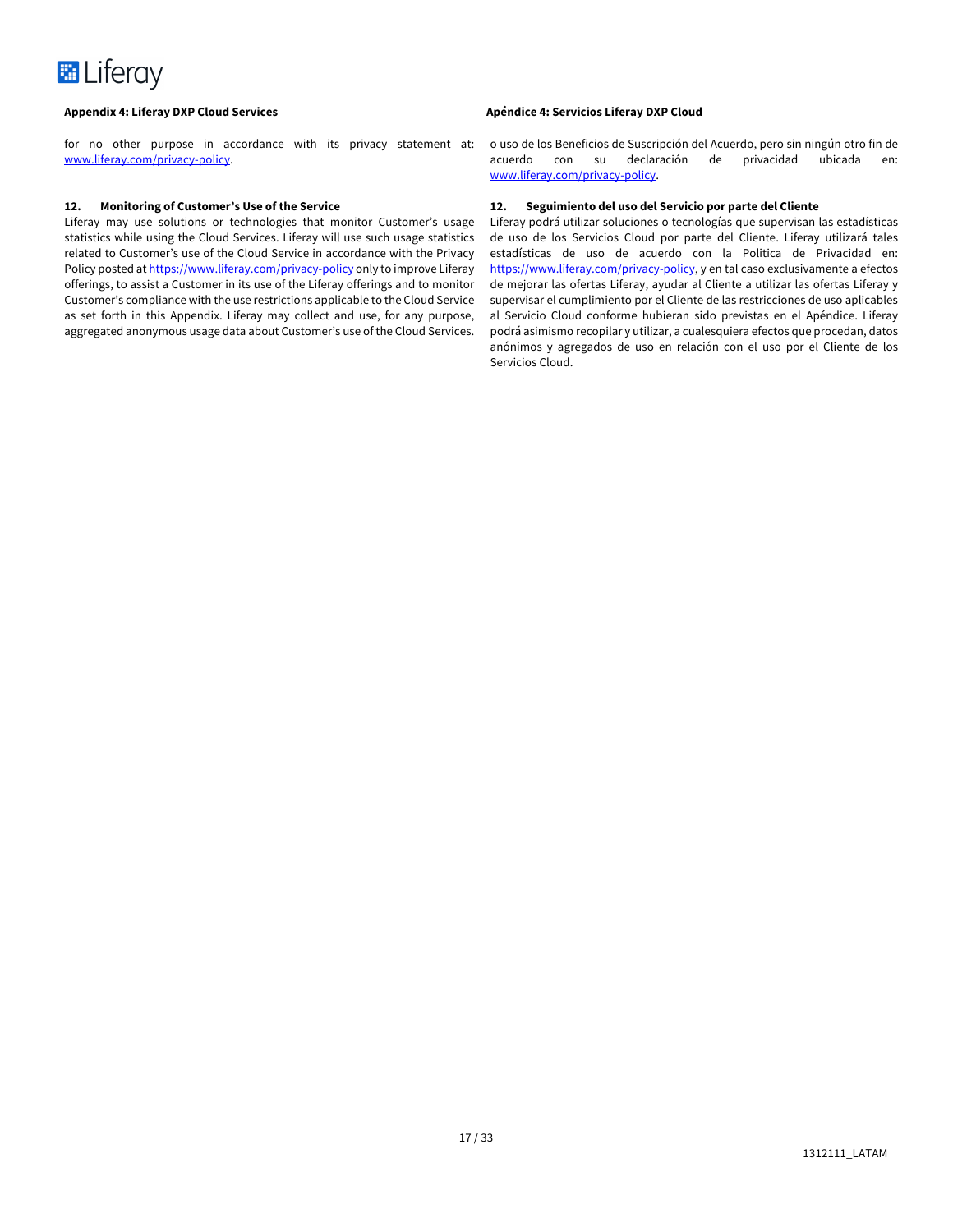

## **SCHEDULE 4.A: SUPPORT ANEXO 4.A: SOPORTE**

Liferay will provide Support to Customer according to the tems of this Schedule 4.A:

#### **1. Severity Levels**

The severity level for a particular Incident is determined through a mutual discussion between Customer and Liferay, and based on the business impact of the issue.

Severity 1 ("High") Incidents: A Severity 1 Incident means (i) for purposes of the Liferay Cloud Infrastructure (a) the production environment for the Customer Application is completely shut down or severely impacted; or (b) the nonproduction environment for the Customer Application is completely inaccessible; or (ii) for purposes of Liferay Software (a) production environment system is severely impacted; or (b) system operations or mission-critical applications are inoperable; or (c) mission-critical applications that have experienced repeated material system interruptions that are effectively making the applications inoperable.

Severity 2 ("Normal") Incidents: A Severity 2 Incident means (i) for purposes of the Liferay Cloud Infrastructure the non-production environment for the Customer Application is functioning with limited capabilities or is unstable with periodic interruptions; or (ii) for purposes of Liferay Software (a) the system is functioning with limited capabilities; or (b) is unstable with periodic interruptions; or (c) mission critical applications, while not inoperable, have experienced material system interruptions.

Severity 3 ("Low") Incidents: A Severity 3 Incident means (i) for purposes of the Liferay Cloud Infrastructure any environment for the Customer Application is fully functional, but there are observed errors that do not impact the usability of an environment; or (ii) for purposes of Liferay Software the system is fully functional, but there are observed errors that do not impact the usability of the system.

Liferay will work on Incidents designated as Severity 1 twenty-four (24) hours a day, seven (7) days a week, ("**24x7**"), provided that if resolution of a Customer's issue requires input from members of Customer's support team and they are not available to work during those hours, Liferay reserves the right to lower the severity level to match the actual business impact, if applicable, until Customer's support team is available to support the incident on a 24x7 basis.

#### **2. Designated Contacts**

Liferay will provide Support to Customer only through communication with the Designated Contacts. Customer may designate up to the number of Designated Contacts described in the table below based on the number of Subscriptions for Production Purposes Customer has purchased. Customer may add Designated Contacts by purchasing additional "Designated Contact Add-on" Subscriptions. Customer shall use commercially reasonable efforts to maintain consistent Designated Contacts during the relevant Subscription Term, provided that Customer may change its Designated Contacts from time to time as a result of changes in employment responsibilities, transfers, leaves of absence, resignation or termination of employment of such individual.

Liferay prestará Soporte al Cliente en los términos de este Anexo 4.A.:

### **1. Niveles de Gravedad**

El Nivel de gravedad para cualquier Incidencia en particular será determinado por Liferay en conversaciones con el Cliente y sobre la base de los efectos de la Incidencia en cuestión sobre el negócio.

Incidencias de Nivel 1 ("Incidencias Altas"): se entiende por Incidencia de Nivel 1 (i) en relación con la Infraestructura Cloud de Liferay, aquella Incidencia en la que (a) el entorno de producción de la Aplicación del Cliente se viera gravemente afectado o interrumpido totalmente o (b) el entorno de no-producción estuviera completamente inaccesible; o (ii), a efectos del Software de Liferay, el supuesto en el que (a) el sistema del entorno de producción se viera gravemente afectado, o (b) el supuesto en que las operaciones del sistema o cualesquiera aplicaciones críticas resultaran inoperables, o (c) el supuesto en que cualesquiera aplicaciones críticas hubieran venido experimentando interrupciones repetidas de carácter significativo que impidieran, de hecho, utilizar las aplicaciones en cuestión.

Incidencias de Nivel 2 ("Incidencias Normales"): se entiende por Incidencia de Nivel 2, en relación con la Infraestructura Cloud de Liferay, el supuesto en el que (i) el entorno de no-producción de la Aplicación del Cliente viniera funcionando con limitaciones en sus características o de forma inestable con interrupciones periódicas o, en el caso del Software de Liferay, el supuesto en que (ii) el sistema viniera funcionando con limitaciones en sus características, o (iii) fuera inestable con interrupciones periódicas, o (iv) el supuesto en que cualquier aplicación crítica, aun sin quedar inoperativa, viniera experimentando interrupciones del sistema de carácter significativo.

Incidencias de Nivel 3 ("Incidencias Bajas"): se entiende por Incidencia de Nivel 3, en relación con la Infraestructura Cloud de Liferay, (i) el supuesto en que cualquier entorno de la Aplicación del Cliente fuera completamente funcional, si bien se apreciaran errores que no afectaran a la usabilidad del sistema; o, en el caso del Software de Liferay, (ii) el supuesto en que el sistema fuera completamente funcional, si bien se apreciaran errores que no afectaran a la usabilidad de dicho sistema.

Liferay trabajará a efectos de solucionar cualesquiera Incidencias de Nivel 1 veinticuatro (24) horas al día, siete (7) días a la semana ("24x7"), si bien en aquellos casos en que la resolución de la Incidencia exigiera cualquier aportación por parte de los miembros del equipo de soporte del Cliente y estos últimos no se encontraran disponibles durante dichas horas, Liferay se reserva el derecho a reducir el nivel de gravedad de la incidencia a efectos de adecuarlo al impacto efectivo que la misma tuviera en el negocio, en su caso, hasta que el equipo de soporte del Cliente estuviera disponible para trabajar en la Incidencia en régimen 24x7.

### **2. Personas de Contacto**

A efectos de la prestación de sus servicios de Soporte a favor del Cliente, Liferay se comunicará exclusivamente a través de las Personas de Contacto. El Cliente podrá designar (como máximo) el número de Personas de Contacto que se detalla en el siguiente cuadro, en función del número de Suscripciones Con Fines de Producción contratadas por el Cliente. El Cliente podrá añadir Personas de Contacto mediante la contratación de Suscripciones adicionales del complemento denominado "Designated Contact Add-on". El Cliente realizará esfuerzos razonables desde un punto de vista comercial a efectos de mantener sus Personas de Contacto, pudiendo no obstante cambiar las mismas en cualquier momento como consecuencia de cualquier variación de sus puestos o responsabilidades, cualesquiera traslados, ausencias o supuestos de cese o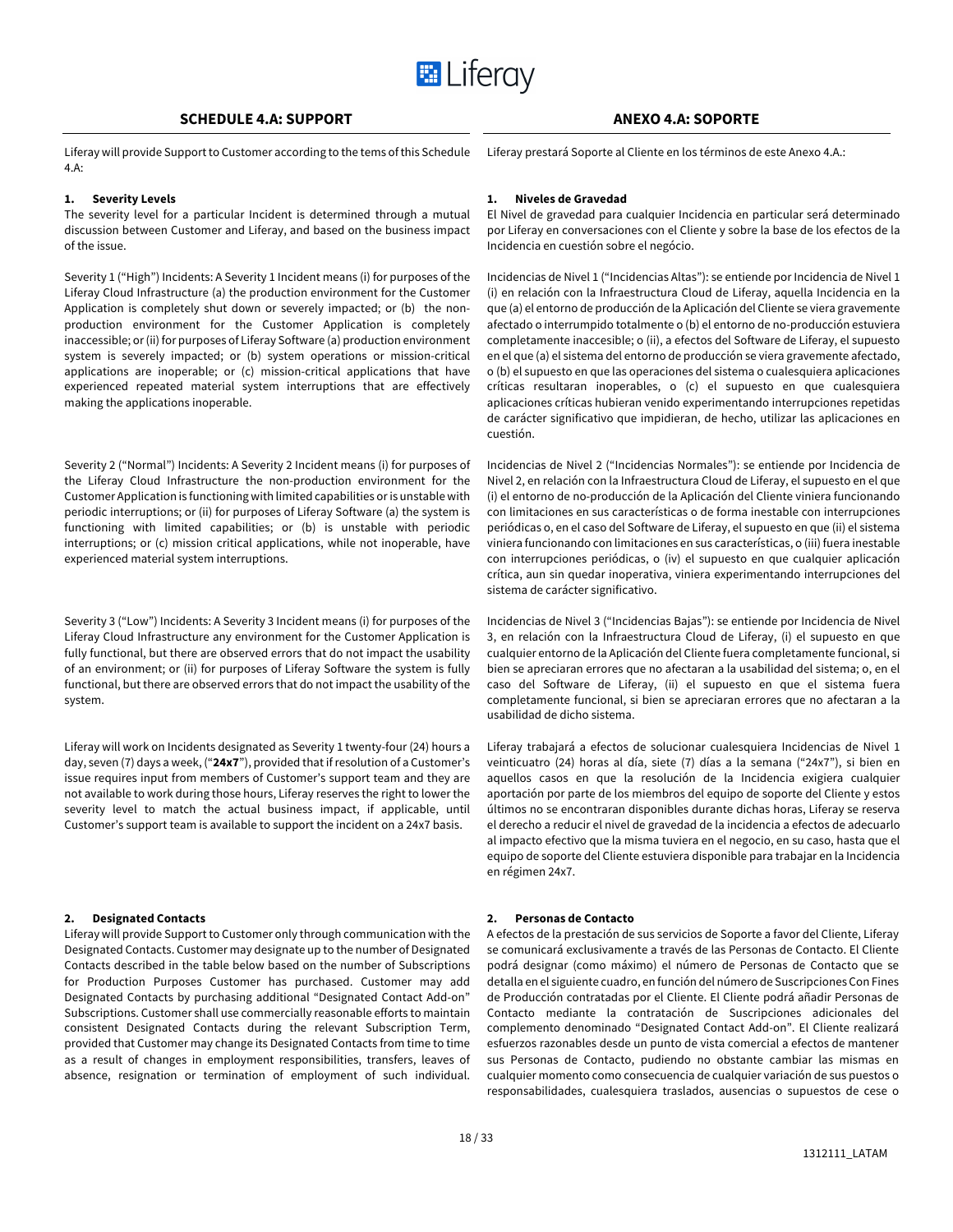

Customer may not use a single Designated Contact to act as a mere forwarding service for other of Customer's personnel.

#### Table 4.A-2

| <b>Number of Subscriptions</b><br>for Production Purposes | <b>Designated Contacts</b> |
|-----------------------------------------------------------|----------------------------|
| $1$ to 4                                                  |                            |
| $5$ to $8$                                                |                            |
| 9 to 12                                                   |                            |
| 13 to 16                                                  | 12                         |
| 17 to 20                                                  | 15                         |
| 21 and over                                               | 18                         |

finalización de la relación laboral de dichas personas. El Cliente no podrá utilizar a ninguna Persona de Contacto como persona interpuesta que simplemente remitiera a cualquier otro miembro del personal del Cliente las comunicaciones que pudiera recibir.

Tabela 4.A-2

| Número de Suscripciones<br><b>Con Fines de Producción</b> | Personas de Contacto |
|-----------------------------------------------------------|----------------------|
| 1a4                                                       |                      |
| 5a8                                                       |                      |
| 9a12                                                      |                      |
| 13a16                                                     | 12                   |
| 17 a 20                                                   | 15                   |
| 21 o más                                                  | 18                   |

#### **3. Acknowledge Receipt Times**

Customer may report Incidents to Liferay in accordance with the provided contact information, currently at https://www.liferay.com/group/customer/support/contact/world-wide-

support. Once Customer has contacted Liferay about an Incident, Liferay will provide an acknowledgement of receipt within the applicable time frame specified below, in accordance with Customer's appropriate Support Services Level. Bug fixes will be delivered to Customer's Designated Contacts. As used in this Section, a receipt acknowledgment means a qualified Liferay engineer has been assigned to the Incident and has begun to work to resolve the Incident.

#### **3. Plazos de Acuse de Recibo de la Incidencia**

El Cliente podrá notificar cualesquiera Incidencias a Liferay a través de la información de contacto que figura a esta fecha en la dirección https://www.liferay.com/group/customer/support/contact/world-wide-

support. Una vez que el Cliente hubiera contactado a Liferay respecto de la Incidencia en cuestión, Liferay acusará recibo de la misma en los plazos que se especifican a continuación, en función del Servicio de Soporte efectivamente contratado por el Cliente. Cualquier elemento, documentación o información que corrigiera o subsanara la Incidencia en cuestión será entregado o comunicada a las Personas de Contacto del Cliente. A efectos del presente Apartado, se entenderá que Liferay ha acusado recibo de la comunicación de la Incidencia en cuestión en el momento en que Liferay hubiera asignado a una persona debidamente cualificada a la resolución de dicha Incidencia, y dicha persona hubiera comenzado a trabajar a efectos de dicha resolución.

#### **Cuadro 4.A-3**

| Nivel de la<br>Incidencia | Plazo de Acuse de Recibo de la Incidencia |
|---------------------------|-------------------------------------------|
|                           | 1 hora                                    |
|                           | 2 Horas Hábiles                           |
|                           | 1 Dia Hábil                               |
|                           |                                           |

#### **Table 4.A-3**

# **4. Support Exclusions**

Liferay is not obligated to provide Support in the following situations:

**Severity Level Acknowledge Receipt Time**

2 2 Business Hours 3 1 Business Day

1 clock hour

- i. Software or Cloud Service has been modified, changed, damaged by Customer in any way, except as provided in the applicable Documentation or otherwise as directed by or under agreement with Liferay, with or without malicious intent;
- ii. the Incident is caused by Customer's negligence, malicious intent, or hardware malfunction, or other causes beyond the reasonable control of Liferay;
- iii. the Incident is caused by Third-Party Software, unless the Third-Party iii. Software causes the Software to not substantially conform to the Documentation;
- iv. customer has been previously provided a fix for an Incident reported to Liferay and where Customer has not installed such fix within forty-five (45) days after its being given to Customer; and/or

# **4. Exclusiones del Servicio de Soporte**

Liferay no vendrá obligada a prestar Servicio de Soporte alguno al Cliente en aquellos casos en que:

- i. El Software o el Servicio Cloud hubiera sido modificado, alterado o dañado por el Cliente, de manera intencionada o no, en cualquier forma, salvo que dicha modificación, alteración o daño hubiera resultado como consecuencia de lo dispuesto en la correspondiente Documentación o las instrucciones cursadas por o acordadas con Liferay;
- ii. La Incidencia fuera atribuible a la negligencia o dolo del Cliente, o a cualquier mal funcionamiento del equipo del Cliente, o a cualquier otra causa más allá del control razonable de Liferay;
	- La Incidencia hubiera sido causada por cualquier Software de Tercero, salvo que como consecuencia de dicho Software de Tercero el Software no resultara sustancialmente conforme con la Documentación;
- iv. Liferay ya hubiera ofrecido a Cliente una solución a la Incidencia notificada a Liferay, y el Cliente no hubiera instalado dicha solución en un plazo de cuarenta y cinco (45) días desde la fecha en que la misma hubiera sido puesta a su disposición; y/o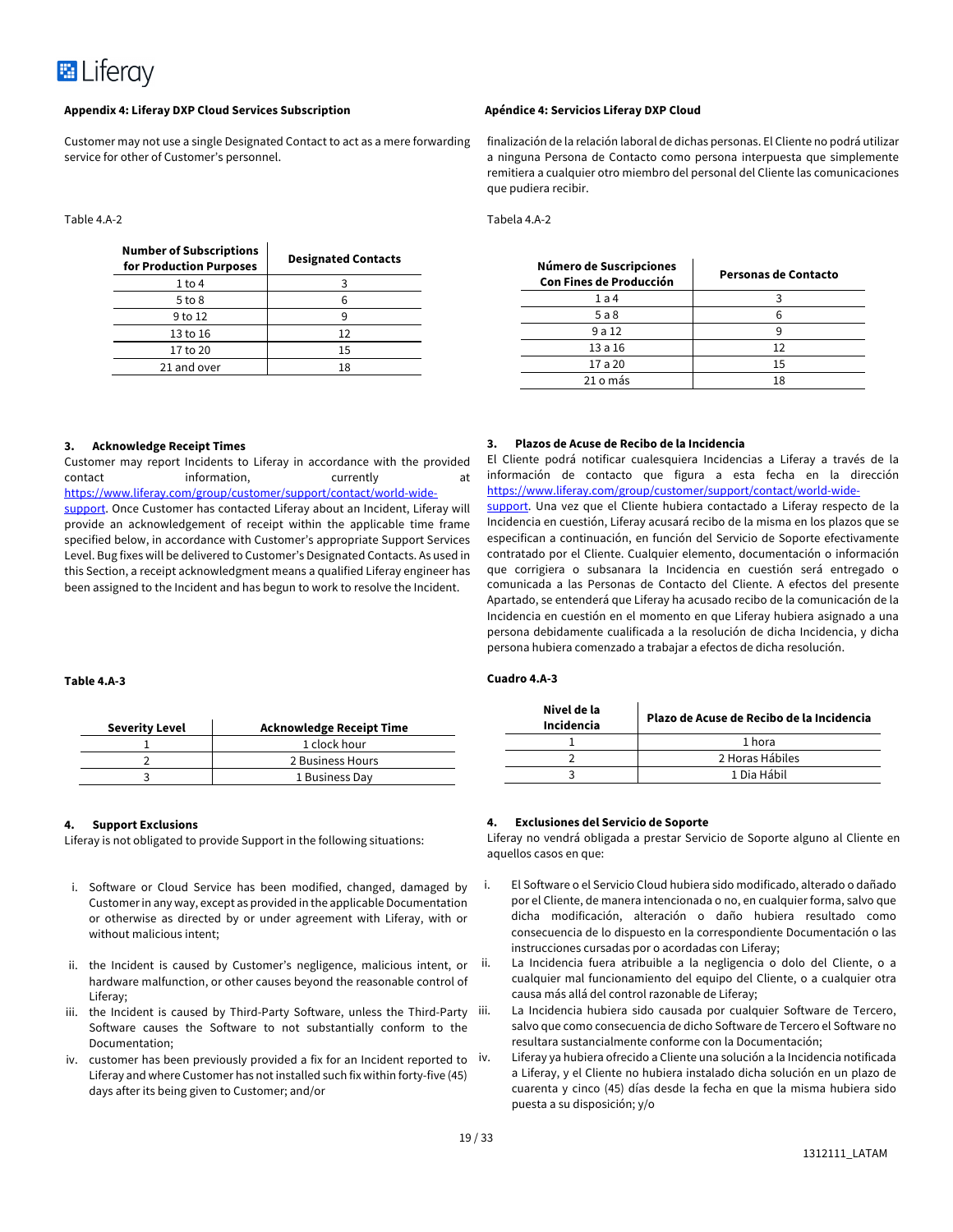v. where Liferay has discontinued Services for the version of the Software in accordance with the EOSL Policy.

Notwithstanding the above, Liferay may nevertheless, but is not obligated to, provide Support to Customer in the above cases (i)-(v).

#### **5. Conditions for Providing Support**

Prior to logging an Incident with Liferay, Customer will use commercially reasonable efforts to diagnose the nature of the Incident to ensure that it is resident in the Software or Cloud Service and not a third-party application or component. During the collaborative initial phase of reporting an Incident, Customer will reciprocate a reasonable level of time and resources in accordance with the severity of Incident. Customer acknowledges that Liferay's ability to perform certain Support may be conditioned upon access to and completeness of certain of Customer's information as reasonably requested by Liferay. Such information may include, but is not limited to, the type of hardware Customer is using, a description of the Incident for which Customer seeks Support, and any other additional software Customer is using.

v. Liferay hubiera dejado de prestar sus Servicios respecto de la versión del Software en cuestión de conformidad con la Política EOSL.

No obstante lo anterior, Liferay podrá, sin que no obstante venga obligada a ello, prestar Servicios de Soporte al Cliente en los supuestos (i) a (v) anteriores.

### **5. Condiciones para la Prestación del Servicio de Soporte**

Con carácter previo a la notificación de la Incidencia a Liferay, el Cliente realizará esfuerzos razonables desde un punto de vista comercial a efectos de identificar la naturaleza de la Incidencia, con vistas a asegurarse de que la misma reside en el Software o en el Servicio Cloud y no en ninguna aplicación o componente de tercero. Durante la fase inicial de colaboración a efectos de la notificación de la Incidencia, el Cliente dedicará el tiempo y asignará recursos razonables de conformidad con la gravedad de la Incidencia. El Cliente reconoce que la capacidad de Liferay para prestar determinados Servicios de Soporte pudiera estar condicionada al acceso a, e integridad de, aquella información del Cliente que fuera razonablemente solicitada por Liferay. Dicha información podrá incluir, por ejemplo, el tipo de equipo que utiliza el Cliente, una descripción de la Incidencia respecto de la cual el Cliente solicitara el Servicio de Soporte, así como una descripción de cualquier otro software adicional que estuviera utilizando el Cliente.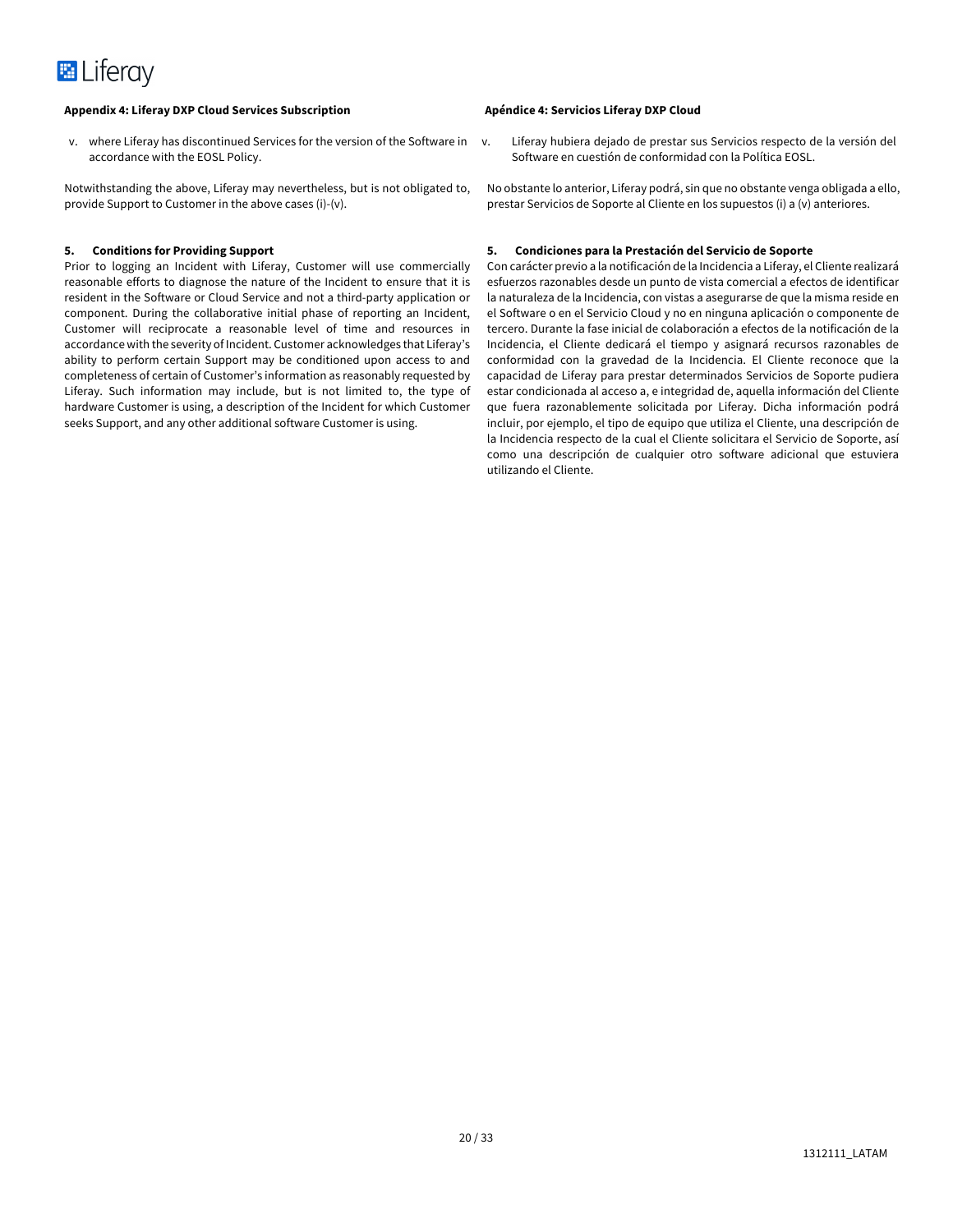

# **SCHEDULE 4.B: LIFERAY CLOUD INFRASTRUCTURE SERVICES**

Liferay Cloud Infrastructure Services ("**Infrastructure Services**") is a "platform as a service" Cloud Service that enables deployment, management, use and hosting of Liferay Software on Liferay Cloud Infrastructure. For clarity and avoidance of doubt, Infrastructure Services are a Cloud Service, as described in Section 2.1 of the body of this Appendix, are included in certain Cloud Subscriptions as specified in an applicable Schedule and are not available for purchase on a standalone basis.

### **1. Definitions**

**"Complete Shutdown"** means the production environment for the Customer Application is completely shut down due to an Incident.

**"Scheduled Maintenance"** is the Maintenance conducted at regular intervals and during the time windows specified at https://help.liferay.com/hc/enus/articles/360032562611-DXP-Cloud-Platform-Release-Schedule

("Scheduled Maintenance Window") which generally does not require the Infrastructure Services to be offline, but may lead to short periods of instability and downtime of up to one (1) clock hour.

**"Unscheduled Maintenance"** is Maintenance outside of the Scheduled Maintenance Window, required to resolve issues that are critical (e.g. security patches, fixes for Severity 1 Incidents) for the Liferay Cloud Infrastructure.

#### **2. Scheduled and Unscheduled Maintenance**

Liferay intends to periodically update, upgrade, backup, improve and/or discontinue certain functionality associated with the Infrastructure Services and Customer's user experience. As a result, the Infrastructure Services may be substantially modified. Liferay reserves the right at any time to change and/or discontinue any or all of the Infrastructure Services (including the underlying platforms and application programming interfaces ("**APIs**") and/or application binary interfaces ("**ABIs**") which may inhibit Customer's ability to use existing applications). Liferay will use reasonable efforts to provide advance notice of material changes to the Services on the applicable Infrastructure Services website.

If Liferay expects a downtime due to the Scheduled Maintenance, Liferay will notify Customer at least fourteen (14) days in advance. If Unscheduled Maintenance shall be required and Liferay expects any downtime due to the Unscheduled Maintenance, Liferay will notify Customer at least four (4) hours prior to the Unscheduled Maintenance. Any notifications of upcoming Maintenance will be provided via email to the Designated Contacts and include reason for the downtime, expected duration of the downtime and contact information.

Liferay will perform Unscheduled Maintenance to address Severity 1 issues. Liferay will address Severity 2 and Severity 3 issues through Scheduled Maintenance.

# **ANEXO 4.B: SERVICIOS DE INFRAESTRUCTURA CLOUD DE LIFERAY**

Los Servicios de Infraestructura Cloud de Liferay (Infrastructure Services o los "**Servicios IC**") constituyen un "platform as a service" Servicio Cloud que permite el despliegue, gestión, uso y alojamiento del Software de Liferay en la Infraestructura Cloud de Liferay.A efectos aclaratorios, los Servicios IC son un Servicio Cloud, según se describe en la Sección 2.1 del cuerpo del Apéndice, incluido en ciertas Suscripciones Cloud, según se especifica en el Anexo correspondiente, y no están disponibles para su adquisición de manera separada.

### **1. Definiciones**

"**Cierre Total**" se refiere al supuesto en que el entorno de producción correspondiente a la Aplicación del Cliente en cuestión estuviera completamente cerrado o inoperativo debido a una Incidencia.

"**Mantenimiento Programado**" se refiere al Mantenimiento que tiene lugar a intervalos regulares durante las ventanas especificadas en https://help.liferay.com/hc/en-us/articles/360032562611-DXP-Cloud-Platform-Release-Schedule ("Ventana de Mantenimiento Programado"), y que en general no requiere la desconexión de los Servicios Cloud Infrastructure, aunque pudiera llevar a breves períodos de inestabilidad y caídas (downtime) de hasta un máximo de una (1) hora de duración.

"**Mantenimiento No Programado**" significa el Mantenimiento que tuviera lugar fuera de la Ventana de Mantenimiento Programado y que en cada caso pudiera ser necesario para resolver aquellos problemas que fueran críticos (e.g. parches de seguridad, soluciones para Incidencias de Nivel 1) para la Infraestructura Cloud de Liferay.

#### **2. Mantenimiento Programado y No Programado**

Liferay tiene intención de actualizar, realizar copias de seguridad, mejorar y/o poner fin a, en cada caso con carácter periódico, ciertas funciones asociadas a los Servicios de Infraestructura Cloud y que afectan a la experiencia de usuario del Cliente. Como consecuencia, los Servicios de Infraestructura Cloud pudieran verse modificados con carácter sustancial. Liferay se reserva el derecho en cada momento a modificar y/o poner fin a la prestación de cualquiera de los Servicios de Infraestructura Cloud-incluyendo en el caso de las plataformas subyacentes y de cualesquiera interfaces de programación de aplicaciones ("**APIs**") y/o interfaces binarias de aplicación ("**ABIs**")- lo que podría impedir al Cliente la utilización de las aplicaciones existentes. Liferay realizará los esfuerzos razonables que procedan a efectos de publicar por anticipado cualesquiera modificaciones de carácter material de los Servicios en la correspondiente página de los Servicios de Infraestructura Cloud.

En el supuesto de que Liferay prevea una caída como consecuencia de acciones de Mantenimiento Programado, Liferay notificará al Cliente con al menos catorce (14) días de antelación. Si fuera necesario cualquier Mantenimiento No Programado y Liferay previera caídas como consecuencia de dicho Mantenimiento No Programado, Liferay notificará dicha circunstancia al Cliente con al menos cuatro (4) horas de antelación al Mantenimiento No Programado en cuestión. Cualquier aviso de un próximo Mantenimiento será remitido por correo electrónico a las Personas de Contacto, e incluirá una referencia a las causas que hubieran de justificar cualquier downtime o tiempo de inactividad, la duración esperada del mismo e información de contacto.

Liferay llevará a cabo acciones de Mantenimiento No Programado para atender Incidencias de Nivel 1. Liferay tratará Incidencias de Nivel 2 y 3 mediante el Mantenimiento Programado.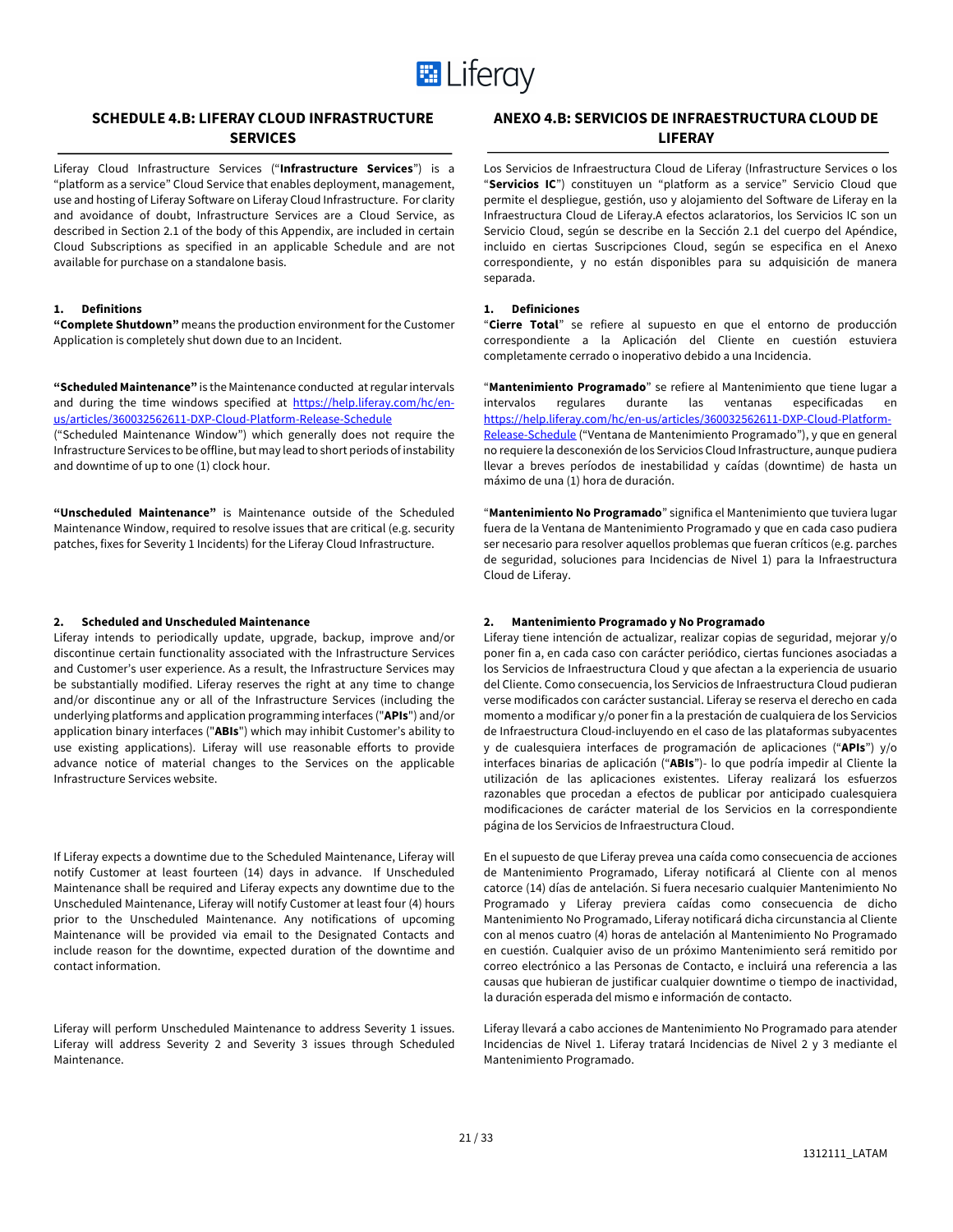

#### **3. Availability and Service Credits**

#### **3.1. Monthly Availability**

Liferay conducts continuous automatic and manual monitoring of the Infrastructure Services to proactively address any potential performance issues. Infrastructure Services provide for certain tools, which allow Customer to monitor its Customer Application.

Liferay will use commercially reasonable efforts to maintain Monthly Availability for the Infrastructure Services at or above 99,95%, except for: (a) Unscheduled Maintenance resulting in planned downtime of which Customer has been given advance notice or Scheduled Maintenance (together **"Planned Downtime**"); or (b) any unavailability caused by circumstances beyond Liferay's reasonable control, including without limitation, force major, acts of government, floods, fires, earthquakes, civil unrest, acts of terror, strikes or other labor problems (other than those involving Liferay employees), internet or web service provider failures or delays, or denial of service attacks ("**Exculpated Downtime**").

"Monthly Availability" or "**MA**" is calculated using the following equation: MA = 100% – ((DT/43800) \* 100%). "**DT**" or "**Down Time**" is defined as the total number of minutes of Complete Shutdown occurring in a calendar month that is not Scheduled Maintenance or Exculpated Downtime. For example, twentytwo (22) minutes of DT in a calendar month result in a Monthly Availability of 99.94%.

Customer may view information about the average downtime for all Infrastructure Services' assets and the applicable region(s), including historical data about downtimes, root cause and solution, through the applicable Infrastructure Services website.

#### **3.2. Service Credits**

In the event that Monthly Availability in a calendar month falls below 99.95%, Customer may request a service credit. Such request must be submitted to Liferay in writing no later than five (5) working days from the end of the concerned calendar month. The Service credit amount shall be calculated by applying the percentage indicated in the table below to pro rata portion of the Subscription Fees paid by Customer for the use of the applicable Cloud Subscription in the concerned calendar month ("Service Credits"):

### **Table 4.B-3.2**

| <b>MA Percentage</b> | <b>Service Credit calculation percentage</b> |
|----------------------|----------------------------------------------|
| 99.80 to 99.94%      | 5%                                           |
| 99.50 to 99.79%      | 10%                                          |
| Below 99.49%         | 25%                                          |

Service Credits owed by Liferay to Customer shall be credited to Customer's account with the concerned Cloud Subscription and applied to future or additional purchases of Liferay Cloud Subscriptions. In the event of a termination of all of Customer's Cloud Subscriptions by Customer due to Liferay's material breach of the Agreement, Liferay shall refund Customer the monetary amount (in the currency in which Subscription Fees were paid) equal to the Service Credits unused and remaining in Customer's account. In

#### **3. Disponibilidad y Créditos de Servicio 3.1. Disponibilidad Mensual**

Liferay supervisa continuamente, tanto de forma automática como manual, el funcionamiento de los Servicios de Infraestructura Cloud a efectos de atender de forma proactiva a cualquier posible problema de rendimiento. Los Servicios de Infraestructura Cloud ofrecen asimismo ciertas herramientas que permiten al Cliente supervisar su propia Aplicación de Cliente.

Liferay realizará los esfuerzos razonables que procedan desde un punto de vista comercial a efectos de mantener la Disponibilidad Mensual de los Servicios de Infraestructura Cloud en o por encima del 99,95%, salvo en supuestos de (a) Mantenimiento No Programado que derivara en cualquier tiempo de inactividad programado del que el Cliente hubiera sido informado por anticipado o supuestos de Mantenimiento Programado (conjuntamente, el "**Tiempo de Inactividad Programado**") o (b) cualquier falta de disponibilidad atribuible a circunstancias ajenas al control razonable de Liferay, incluyendo sin limitación alguna cualesquiera supuestos de fuerza mayor, actuaciones gubernamentales, inundaciones, incendios, terremotos, disturbios civiles, actos de terrorismo, huelgas u otros conflictos laborales (salvo aquellos que involucraran a empleados de Liferay), incumplimientos o demoras atribuibles a proveedores de servicios web o de Internet, o ataques de denegación de servicio (el "**Tiempo de Inactividad No Computable**").

La "**Disponibilidad Mensual**" o "**DM**" se calcula de conformidad con la siguiente fórmula: DM = 100% - ((TI/43800) \* 100%), en la que se entiende por "**TI**" o "**Tiempo de Inactividad**" el número total de minutos durante los cuales tuviera lugar un Cierre Total en cualquier mes natural y que no fuera atribuible -dicho Cierre Total- a un Supuesto de Mantenimiento o tuvieran la condición de Tiempo de Inactividad No Computable. Por ejemplo, un período de veintidós (22) minutos de TI en un determinado mes natural supone una Disponibilidad Mensual del 99,94%.

El Cliente podrá consultar la información relativa al tiempo medio de inactividad para cada uno de los Servicios de Infraestructura Cloud, por región, incluyendo datos históricos al respecto, junto con la causa correspondiente y la solución aplicada, a través de la página web de los Servicios de Infraestructura Cloud.

#### **3.2. Créditos de Servicio**

Si el porcentaje de Disponibilidad Mensual en cualquier mes natural fuera inferior al 99,95%, el Cliente podrá exigir un crédito de servicio a su favor. Dicha solicitud deberá ser presentada por escrito a Liferay en un plazo máximo de cinco (5) días hábiles desde la fecha en que hubiera finalizado el mes natural en cuestión. El importe de dicho crédito se calculará aplicando el porcentaje que figura en el siguiente cuadro a la parte proporcional de los Honorarios de Suscripción satisfechos por el Cliente por el uso de la Suscripción Cloud de Liferay contratada en el mes natural en cuestión (los "**Créditos de Servicio**"):

#### **Cuadro 4.B-3.2**

| Porcentaje de DM         | Porcentaje de Crédito de Servicio |
|--------------------------|-----------------------------------|
| Entre un 99,80% a 99,94% | 5%                                |
| Entre un 99,50% a 99,79% | 10%                               |
| Inferior a un 99,49%     | 25%                               |

Los Créditos de Servicio que hubiera de reconocer Liferay a favor del Cliente se acreditarán a la cuenta del Cliente abierta respecto del Servicio Cloud en cuestión, y su importe se aplicará a cualesquiera compras futuras o adicionales de Suscripciones Cloud de Liferay. En el caso de que el Cliente cancelara todas sus Suscripciones Cloud debido a cualquier incumplimiento de carácter material del Contrato por parte de Liferay, Liferay reembolsará al Cliente un importe (en la misma divisa en que el Cliente hubiera en su momento abonado los Honorarios de la Suscripción) igual a los Créditos de Servicio no utilizados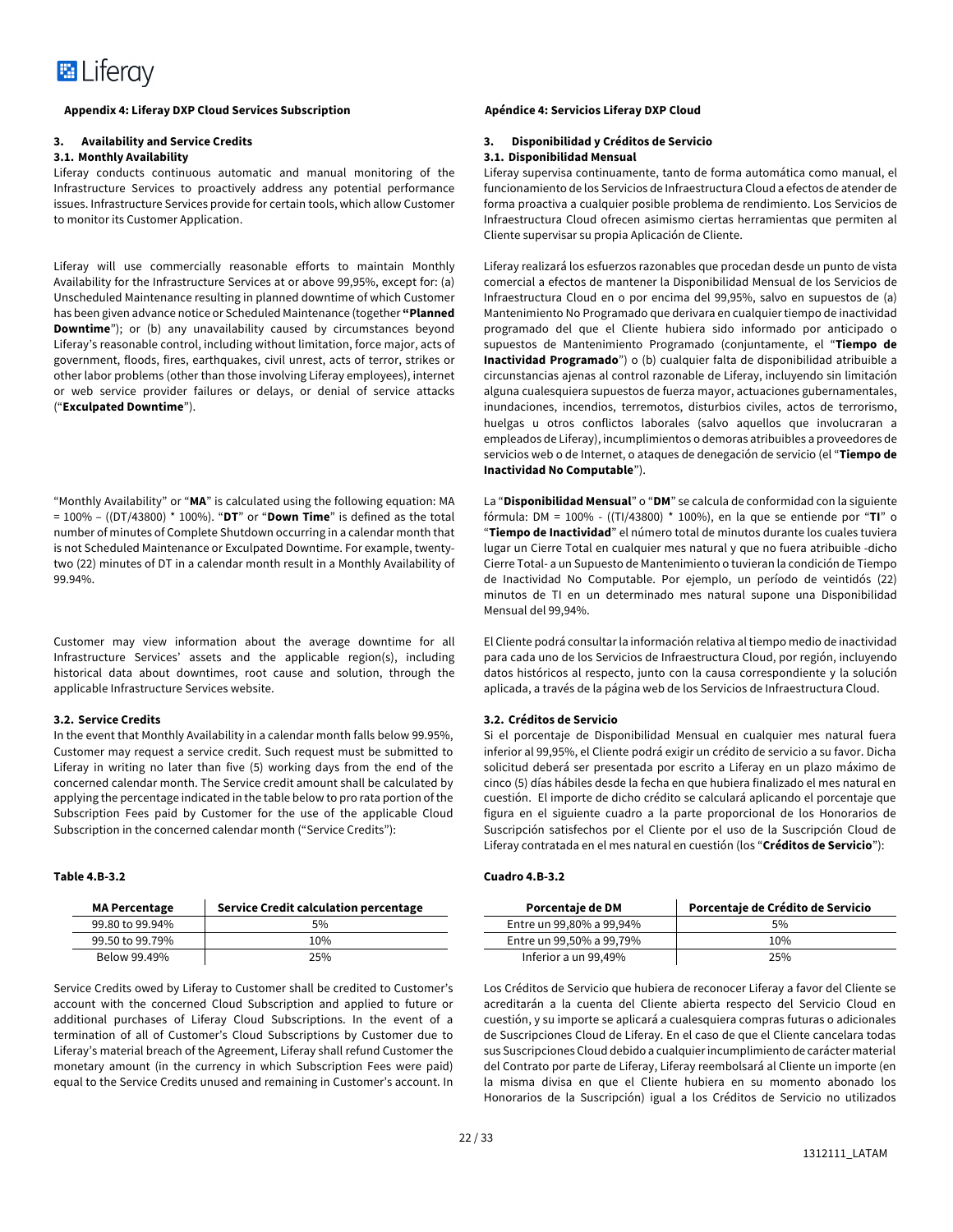

the event of a termination for any other reason, the Service Credits shall expire.

existentes en la cuenta del Cliente. En el caso de la cancelación tuviera lugar por cualquier otra causa, dichos Créditos de Servicio se perderán.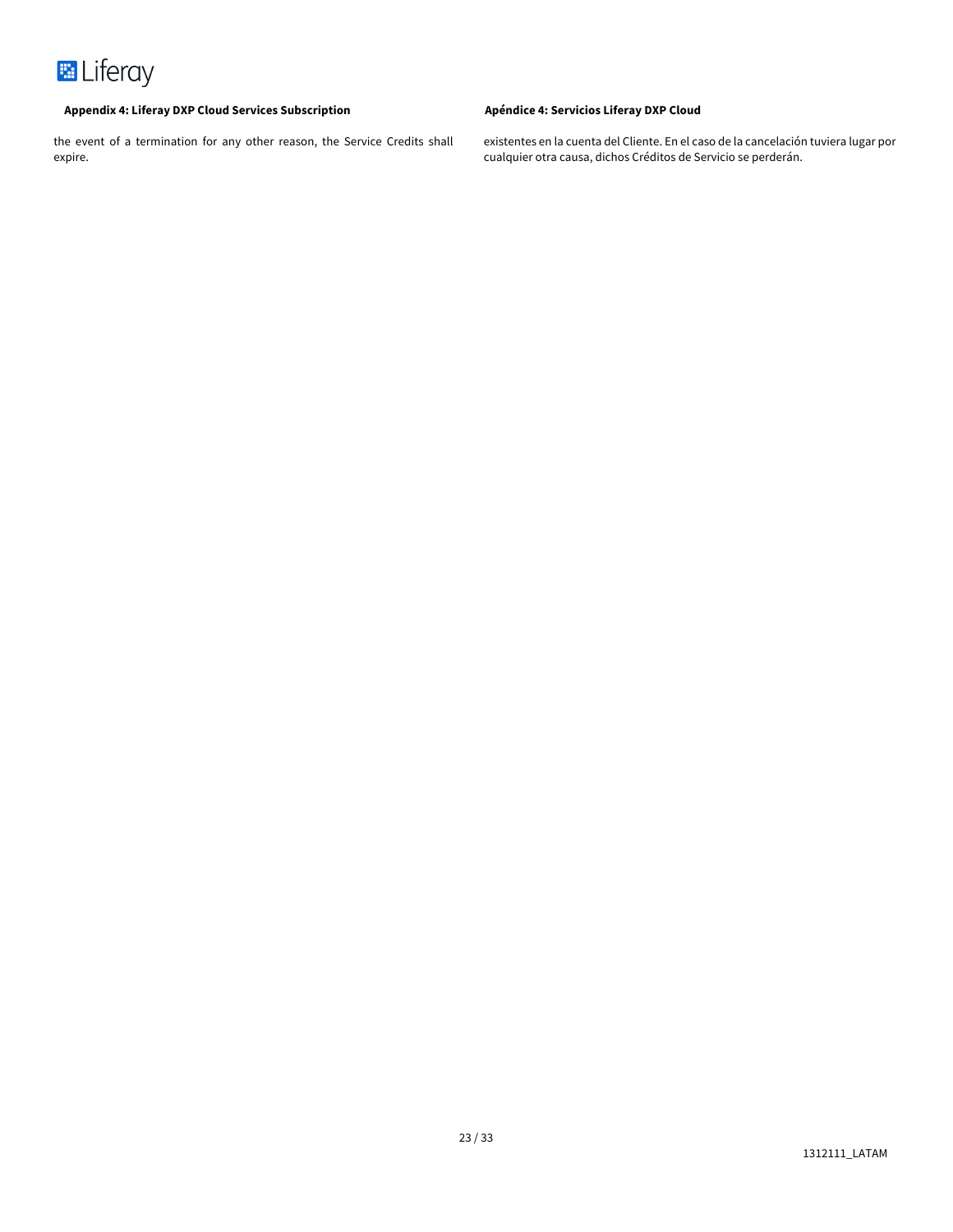

# **SCHEDULE 4.C: LIFERAY DXP CLOUD SUBSCRIPTIONS ANEXO 4.C: SUSCRIPCIÓN AL SERVICIO LIFERAY DXP**

### **1. Liferay DXP Cloud Subscription**

#### **1.1. Liferay DXP Cloud**

"Liferay DXP Cloud" is Liferay's Cloud Subscription offering of Liferay Software known as "Liferay Digital Experience Platform" or "Liferay DXP" preinstalled for development, deployment, management, use and hosting in the Liferay Infrastructure.

A Liferay DXP Cloud Subscription provides Customer the following Subscription Benefits during the Subscription Term and on a per Unit basis applicable to the Liferay DXP Cloud Subscription: Access to the Cloud Services known as "Liferay DXP Cloud" and Infrastructure Services, Customer Portal Access, Maintenance and Support for the Liferay DXP Software and for Infrastructure Services (as described in Schedule 4.B). As used in this Schedule 4.C, "Software" means the software known as Liferay DXP.

Liferay will make available the Software, and Updates and Documentation thereto, to Customer for download from Liferay's Customer Portal. Copies of such Software, Updates and Documentation downloaded from Liferay's Customer Portal and used for Development Purposes and Maintenance are governed by the Liferay DXP End User License Agreement located at: http://www.liferay.com/legal/doc/eula/dxp/1001911\_Cloud ("**DXP EULA**"). For clarity, the usage rights for Instances used for Production, Non-Production or Backup Purposes are limited to the Instances of Liferay DXP Software preinstalled by Liferay for Customer in the Liferay Cloud Infrastructure. Each copy of Software provided for Development Purposes provides Customer an entitlement to use the Software limited to use on one (1) development workstation and for up to ten (10) unique IP addresses, as further described in the DXP EULA.

The Unit by which Liferay measures a Customer's use of the Liferay DXP Cloud Subscription is an Instance of the Software component known as "Liferay DXP" preinstalled by Liferay for the Customer in the Liferay Cloud Infrastructure. Each such Subscription Unit is defined by the Sizing of an Instance and its Designated Purpose. Available Sizing options are as described in the following table:

#### **Table 4.C-1.1**

| <b>Sizing</b> | Number of vCPUs that will be<br>accessible by each Instance | Memory assigned to<br>each Instance |
|---------------|-------------------------------------------------------------|-------------------------------------|
|               | Up to twelve (12)                                           | Up to 16 GB                         |
| м             | Up to sixteen (16)                                          | Up to 32 GB                         |
|               | Up to thirty two (32)                                       | Up to 64 GB                         |

\*Each Subscription provides for an unlimited number of Accounts. An Account designated by Customer as an "administrator" is enabled to add additional Accounts.

Liferay DXP Cloud Subscriptions are also made available by Liferay in bundled packages of Instances, sometimes together with Units of other Subscriptions. The applicable Unit for each such package is a "Package". Where applicable, an Order Form will identify the contents of a Package.

If the number of Instances that Customer deploys, uses or executes Liferay DXP exceeds the number of Instances for which Customer has paid for an active Liferay DXP Cloud Subscription, Customer is required to purchase additional

### **1. Suscripción al Servicio Liferay DXP Cloud**

### **1.1. Liferay DXP Cloud**

"Liferay DXP Cloud" es la Suscripción Cloud de Liferay en cuya virtud se ofrece el Software Liferay conocido como "Liferay Digital Experience Platform" o "Liferay DXP" preinstalado para el desarrollo, despliegue, gestión, uso y alojamiento en los Servicios de Infraestructura Cloud.

La Suscripción al Servicio Liferay DXP Cloud ofrece al Cliente los siguientes Beneficios, por Unidad, durante el Plazo de la Suscripción: acceso al Servicio Cloud conocido como "Liferay DXP Cloud" y Servicios de Infraestructura Cloud, Acceso al Portal de Clientes, Mantenimiento y Soporte del Software Liferay DXP y de la Infraestructura Cloud (según se describe este término en el Anexo 4.B). A los efectos de este Anexo 4.C, "Software" se refiere al Software conocido como Liferay DXP.

Liferay publicará el Software, así como cualquier Actualización y Documentación, en el Portal del Cliente de Liferay, desde el cual el Cliente podrá descargarse el mismo. Tanto las copias de dicho Software como dichas Actualizaciones y Documentación descargada del Portal del Cliente de Liferay y utilizadas con fines de Desarrollo y Mantenimiento se rigen por el Contrato de Licencia para el Usuario Final de la Plataforma DXP disponible en la dirección http://www.liferay.com/legal/doc/eula/dxp/1001911 Cloud (la "**Licencia EULA DXP**"). A efectos de aclaración, los derechos de uso en el caso de Instancias utilizadas Con Fines de Producción, Sin Fines de Producción o con Fines de Backup se limitan a aquellas Instancias del Software DXP de Liferay que hubiera sido preinstalado por Liferay para el Cliente en la Infraestructura Cloud de Liferay. Cada una de las copias del Software facilitada con Fines de Desarrollo faculta al Cliente a utilizar el Software en un (1) único puesto de desarrollo y para un número máximo de diez (10) direcciones de IP únicas, conforme se describe con mayor detalle en la Licencia EULA DXP.

La Unidad con la que Liferay mide la utilización de la Suscripción Cloud DXP de Liferay por el Cliente es una Instancia del componente del Software conocido como "Liferay DXP" que preinstala Liferay para el Cliente en la Infraestructura Cloud de Liferay. La Unidad de cada Suscripción se define en función del Volumen de la Instancia y su Fin Específico. Las opciones de Volumen disponibles se detallan en el siguiente cuadro: Cuadro 4.C-1.1:

#### **Cuadro 4.C-1.1**

| <b>Volumen</b> | Número de vCPUs<br>Memoria asignada<br>accesible por cada<br>a cada Instancia<br>Instancia |             |
|----------------|--------------------------------------------------------------------------------------------|-------------|
| Р              | Hasta doce (12)                                                                            | Hasta 16 GB |
| м              | Hasta dieciséis (16)                                                                       | Hasta 32 GB |
| G              | Hasta treinta e dos (32)                                                                   | Hasta 64 GB |

\*Cada Suscripción permite un número ilimitado de Cuentas. Las Cuentas designadas por el Cliente como "administrador" pueden añadir Usuarios del Cliente adicionales a la Cuenta.

Las Suscripciones Liferay DXP Cloud también están disponibles en paquetes de Instancias, en ocasiones junto con Unidades de otras Suscripciones. La Unidad aplicable a dichos paquetes es un "Paquete". Cuando corresponda, el Formulario de Pedido detallará el contenido del Paquete.

Si el número de Instancias de Liferay DXP desplegadas, utilizadas o ejecutadas por el Cliente excediera del número de Instancias autorizadas al Cliente y abonadas en virtud de su Suscripción Cloud al Servicio Liferay DXP activa en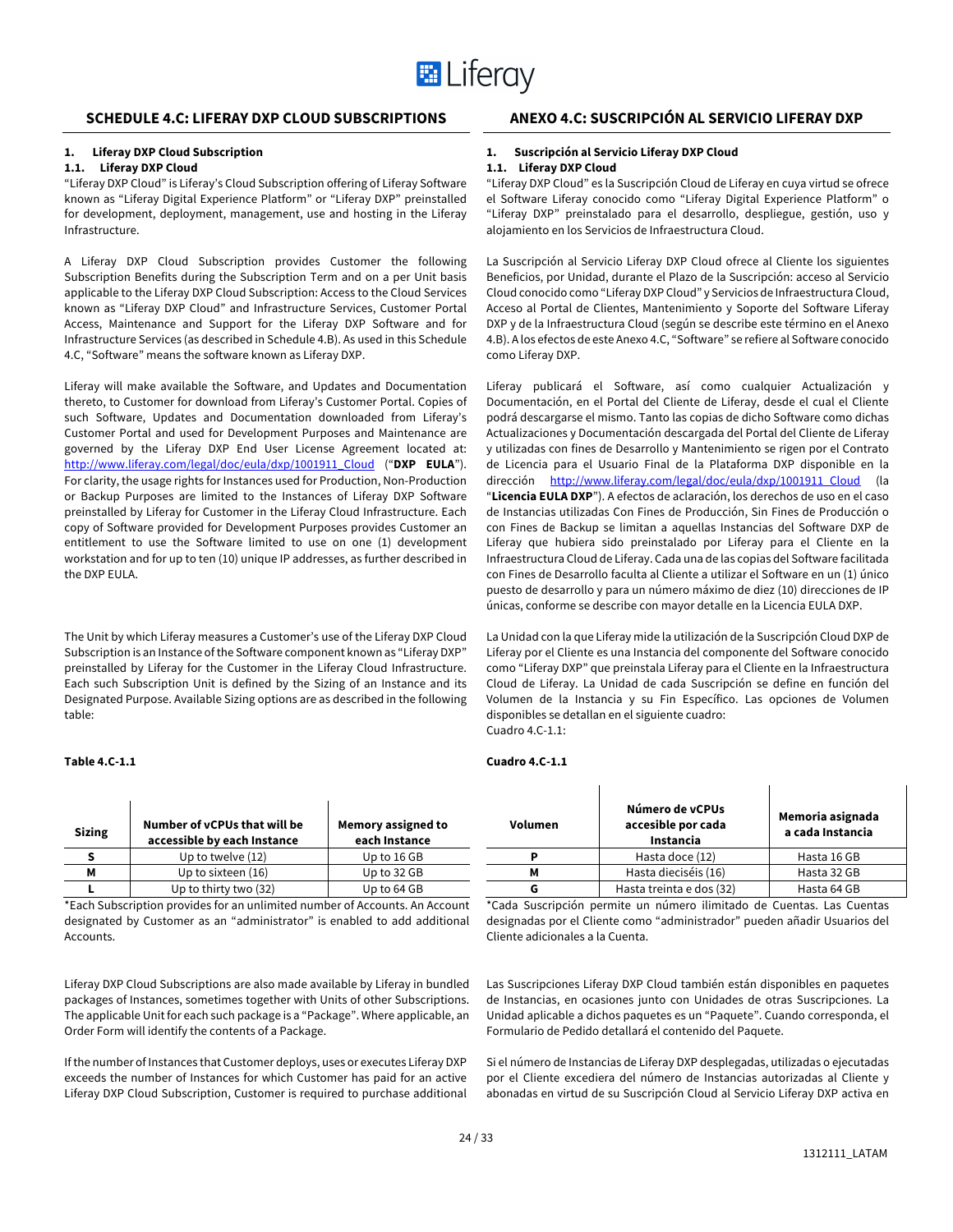#### **Appendix 4: Liferay DXP Cloud Services Subscription Apéndice 4: Servicios Liferay DXP Cloud**

Liferay DXP Cloud Subscriptions, at the appropriate Sizing and for the appropriate Designated Purpose, to cover this exceeding number of Instances. If Customer's Liferay DXP Cloud Subscription is used for an Instance that exceeds the allotted Sizing for such Instance, Customer is required to purchase the appropriate Sizing of Instance to cover the exceeded capacity. Customer's use of the Liferay DXP Cloud Subscriptions is subject to certain capacity limitations as set forth in the Documentation.

Liferay DXP Cloud Subscription are available for the following Designated Purposes: Non-Production, Production or Backup.

#### **1.2. Supplemental Software Conditions**

Liferay DXP Cloud Subscriptions also include access to Software solutions and tools for download from Liferay's website. Except for the cases listed below, the Software is licensed under the DXP EULA and includes access to Maintenance and Support for such Software.

- Some Software provided as part of Liferay DXP is designed to be used on workstations, e.g. Software provided for Development Purposes or to be used on the client-side as connectors to server-based software. These Software components are identified at https://liferay.com/legal/clientside and subject to a different EULA located at http://www.liferay.com/legal/doc/eula/dxp/1001911\_Cloud and limited to the Subscription Term of Customer's applicable Cloud Subscription. Any Updates in response to Incidents reported for workstation and clientside installations of Software are generally limited to new versions and releases of the affected Software due to additional collaboration required with development teams for analysis of root causes. Liferay may nevertheless provide software fixes, updates, upgrades, enhancements, additions, corrections, modifications, when and if they are made available.
- **Free Liferay Subscription Apps.** Access to Free Liferay Subscription Apps is included with a Liferay DXP Cloud Subscription without additional Subscription Fees and made available in the "Subscription App" category of Liferay's Marketplace (displayed as "Free" Apps), rather than through Customer Portal, subject to DXP EULA and limited to the Liferay DXP Cloud Subscription Term.
- **Liferay Lab Apps.** Liferay provides certain preview-based technology called "Liferay Labs Apps" without any Subscription Benefits, subject to the DXP EULA and limited to the Liferay DXP Cloud Subscription Term.

#### **2. Auto-Scaling**

Liferay DXP Cloud Subscriptions includes a feature that allows Customer to deploy and use additional Instances of Liferay DXP Cloud Subscriptions in excess of the number of Instances for which Customer maintains active Liferay

ese momento, el Cliente vendrá obligado a adquirir un número suficiente de Suscripciones Cloud a dicho Servicio, con el Volumen y Fin Específico adecuados, que permita acomodar dicho exceso de Instancias. Si la Suscripción del Cliente al Servicio Liferay DXP fuera utilizada para cualquier Instancia que excediera el Volumen permitido para dicha Instancia, el Cliente vendrá obligado a adquirir el Volumen oportuno que permita atender a dicho exceso. El uso por parte del cliente de las Suscripciones Cloud al Servicio Liferay DXP se encuentra sujeto a ciertas limitaciones en términos de capacidad, conforme se señala en la Documentación.

En particular, dicho precio difiere en función de si dicha Suscripción se contrata Sin Fines de Producción, Con Fines de Producción, o con Fines de Backup.

### **1.2. Términos y Condiciones de Uso del Software Complementario**

Las Suscripciones Cloud al Servicio Liferay DXP incluyen asimismo acceso a soluciones de Software y herramientas disponibles para su descarga desde el sitio web de Liferay. A excepción de los supuestos que se enumeran a continuación, el Software se licencia al Cliente de conformidad con una Licencia EULA DXP, e incluye el acceso al servicio de Mantenimiento y Soporte de dicho Software.

- Parte del Software facilitado como parte del Servicio Liferay DXP ha sido diseñado para ser utilizado en estaciones de trabajo, p.ej., Software Con Fines de Desarrollo o para su uso en la parte del Cliente para conectarse a aplicaciones basadas en servidores. Tales componentes del Software figuran identificados en la dirección https://liferay.com/legal/client-side, estando sujetos a una Licencia EULA distinta cuyos términos pueden consultarse a través del enlace http://www.liferay.com/legal/doc/eula/dxp/1001911\_Cloud, aplicables exclusivamente al Plazo de Suscripción de la correspondiente Suscripción Cloud contratada por el Cliente. Cualquier Actualización puesta a disposición del Cliente en respuesta a Incidencias comunicadas para instalaciones del Software en estaciones de trabajo y del lado del Cliente se limitarán, por lo general, a nuevas versiones del Software en cuestión debido a la necesidad de colaboración adicional con los equipos de desarrollo a efectos del análisis de las causas últimas de la Incidencia en cuestión. Liferay podrá no obstante facilitar correcciones de software, actualizaciones, nuevas versiones, mejoras, adiciones, parches y modificaciones, en el momento en que, en su caso, las mismas pudieran estar disponibles.
- **Suscripciones Liferay Free Apps.** Cada Suscripción Cloud al Servicio Liferay DXP incluye, sin coste adicional alguno, acceso a ciertas Subscripciones Liferay Free Apps, disponibles a través de la pestaña "Subscription App" en el Marketplace de Liferay (e identificadas como "Free Apps"), en vez de a través del Portal del Cliente, con sujeción a la Licencia EULA DXP y exclusivamente durante el Plazo de Suscripción al Servicio Liferay DXP.
- Liferay Lab Apps. Liferay pone a disposición del Cliente ciertas aplicaciones en fase de experimentación, con el nombre de "Liferay Lab Apps", las cuales no van acompañadas de ningún Beneficio de la Suscripción y están sujetas a los términos de la Licencia EULA DXP y disponibles exclusivamente durante el Plazo de Suscripción al Servicio Liferay DXP.

### **2. Auto-Escalado**

La Suscripción Liferay DXP Cloud incluye una función que permite al Cliente desplegar y utilizar Instancias de Suscripciones Liferay DXP Cloud adicionales al número de Instancias contratadas por el Cliente en virtud de una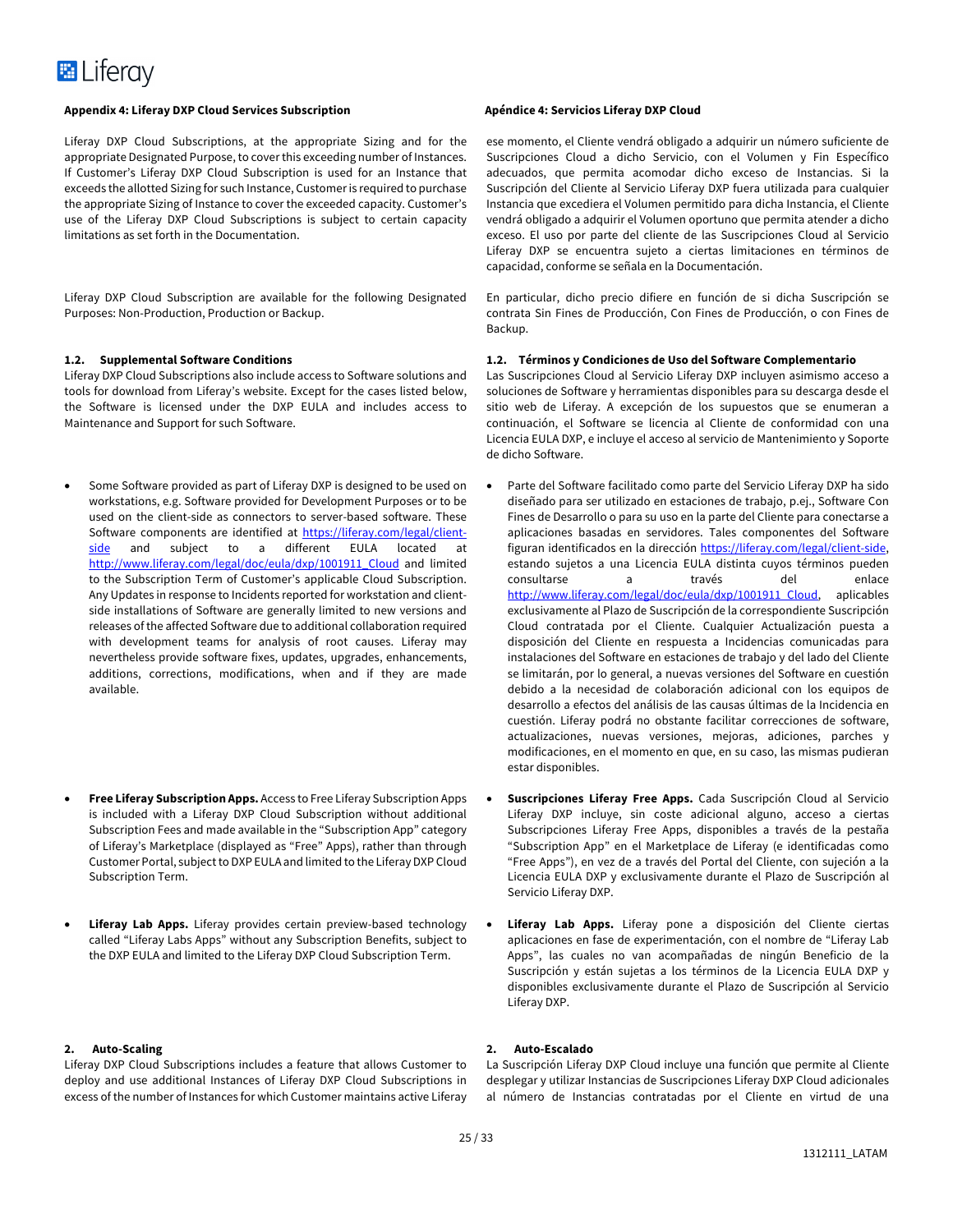#### **Appendix 4: Liferay DXP Cloud Services Subscription Apéndice 4: Servicios Liferay DXP Cloud**

DXP Cloud Subscriptions ("Base DXP Cloud Subscription") and on an ondemand basis ("**Auto-Scaling**"). Customer may enable Auto-Scaling subject to the terms and conditions of the Agreement by activating the capability through the DXP Cloud console.

Pricing for each Instance of Liferay DXP Cloud Subscription utilized through Auto-Scaling is based on the number of clock hours during which Customer utilizes each such Instance. For pricing purposes, total usage during a calendar quarter will be rounded up to the nearest full clock hour.

The price per Unit is defined by the Sizing of the additional Instance that Customer utilizes in accordance with Table 4.C-1.1.

Liferay will issue an invoice to Customer for Fees applicable to use of Auto-Scaling after each quarter that Customer deploys, uses or executes Auto-Scaling Instances and Customer will pay such invoice(s) in accordance with the Agreement. Unless otherwise specified in the applicable Order Form or another written agreement, the price per Unit is set forth on the pricing page accessible through Customer Portal and may be updated by Liferay from time to time.

Liferay will record Auto-Scaling usage, starting from the start time and ending at the end time, for each connected Instance ("Instance Uptime"). Liferay may invoice Customer for the total Instance Uptime of all Instances utilized through Auto-Scaling not covered by a Base DXP Cloud Subscription, rounded up to the nearest whole hour.

### **3. Migrating Customer Application off of the Liferay Cloud Infrastructure**

Customer may, at any time during the Subscription Term of its valid Liferay DXP Cloud Subscription, migrate its Customer Application off of the Liferay Cloud Infrastructure to another hosting environment (e.g., on-premises, third party cloud, etc.). In the event of such a migration, Customer will be required to migrate all Instances of Liferay DXP Software utilized for purposes of the concerned Customer Application off of the Liferay Cloud Infrastructure. For clarification, for a specific Customer Application, Customer may not use some Instances of Liferay DXP within the Liferay Cloud Infrastructure and other Instances in another hosting environment. Liferay will provide Customer an activation key for each migrated Instance of the Software for the corresponding Designated Purpose (Production, Non-Production or BackUp) for which Customer is maintaining an active Liferay DXP Cloud Subscription. Customer's use of the Instances of the Liferay DXP Software outside of Liferay Cloud Infrastructure, including any Updates provided to Customer as part of the Maintenance during the Term of Customer's Liferay DXP Cloud Subscription and installed by Customer outside of Liferay Cloud Infrastructure, provided within the migration process is exclusively governed by the terms of the DXP EULA.

Suscripción Cloud al Servicio Liferay DXP activa (la "Base de Suscripciones DXP Cloud") y bajo demanda (un supuesto de "**Auto-Escalado**"). El Cliente puede habilitar este Auto-Escalado con sujeción a los términos y condiciones del Contrato mediante la activación de la opción de auto-escalado de la consola DXP Cloud.

El precio por cada Instancia de Suscripciones Liferay DXP Cloud utilizadas a través del Auto Escalado se basa en el número de horas durante las cuales el Cliente utilizara cada Instancia adicional. A efectos de cómputo, el uso total durante el trimestre natural se redondeará a la hora completa más cercana.

El precio por Unidad se define en función del Volumen de la Instancia adicional utilizada por el Cliente, de acuerdo con el Cuadro 4.C-1.1.

Liferay emitirá una factura al Cliente por los Honorarios aplicables al uso del Auto-Escalado DXP Cloud a la finalización del trimestre durante el cual el Cliente hubiera desplegado, utilizado o ejecutado cualesquiera Instancias de dicho servicio, viniendo el Cliente obligado a abonar dicha factura o facturas de conformidad con el Contrato. Salvo disposición en otro sentido prevista en el Pedido aplicable u otro acuerdo al respecto adoptado por escrito, el precio por Unidad será el que figurase en la página de precios accesible a través del Portal del Cliente, pudiendo tales precios ser actualizados por Liferay en cualquier momento.

Liferay registrará la hora de inicio y la hora de finalización de la conexión de cada Instancia conectada (el "Tiempo de Conexión"). Liferay facturará al Cliente por el Tiempo de Conexión total de todas las Instancias utilizadas a través de Auto-Escalado que excedieran la Base de Suscripciones Liferay DXP Cloud, redondeado el importe a la hora más cercana.

### **3. Migrando o Aplicativo do Cliente para fora da Infraestrutura na Nuvem Liferay**

El Cliente podrá, en cualquier momento durante el Plazo de su Suscripción al Servicio Liferay Cloud, migrar su Aplicación de Cliente desde la Infraestructura Cloud de Liferay a cualquier otro entorno de alojamiento (p.ej., a sus propias instalaciones, a la nube de otro proveedor, etc.). En el supuesto de dicha migración, el Cliente vendrá obligado a migrar todas las Instancias del Software Liferay DXP utilizadas a los efectos de la concreta Aplicación del Cliente desde la Infraestructura Cloud de Liferay a dicho otro entorno. A efectos de aclaración, y respecto de cada Aplicación del Cliente en particular, el Cliente no podrá mantener algunas Instancias de Liferay DXP dentro de Infraestructura Cloud de Liferay u otras Instancias en otro entorno de alojamiento. Liferay facilitará al Cliente una clave de activación para cada Instancia migrada del Software para el correspondiente Fin Específico (i.e., Con Fines de Producción, Sin Fines de Producción o Con Fines de Backup) respecto de la cual el Cliente mantuviera cualquier Suscripción Cloud al Servicio Liferay DXP activa. El uso por el Cliente de cualesquiera Instancias del Software Liferay DXP fuera de la Infraestructura Cloud de Liferay, incluyendo el uso de cualesquiera Actualizaciones facilitadas al Cliente en el marco del proceso de migración como parte del Mantenimiento durante el Plazo de Vigencia de la Suscripción Cloud al Servicio Liferay DXP contratado por el Cliente e instaladas por el mismo fuera de la Infraestructura Cloud de Liferay, se regirá exclusivamente por los términos de la Licencia EULA DXP.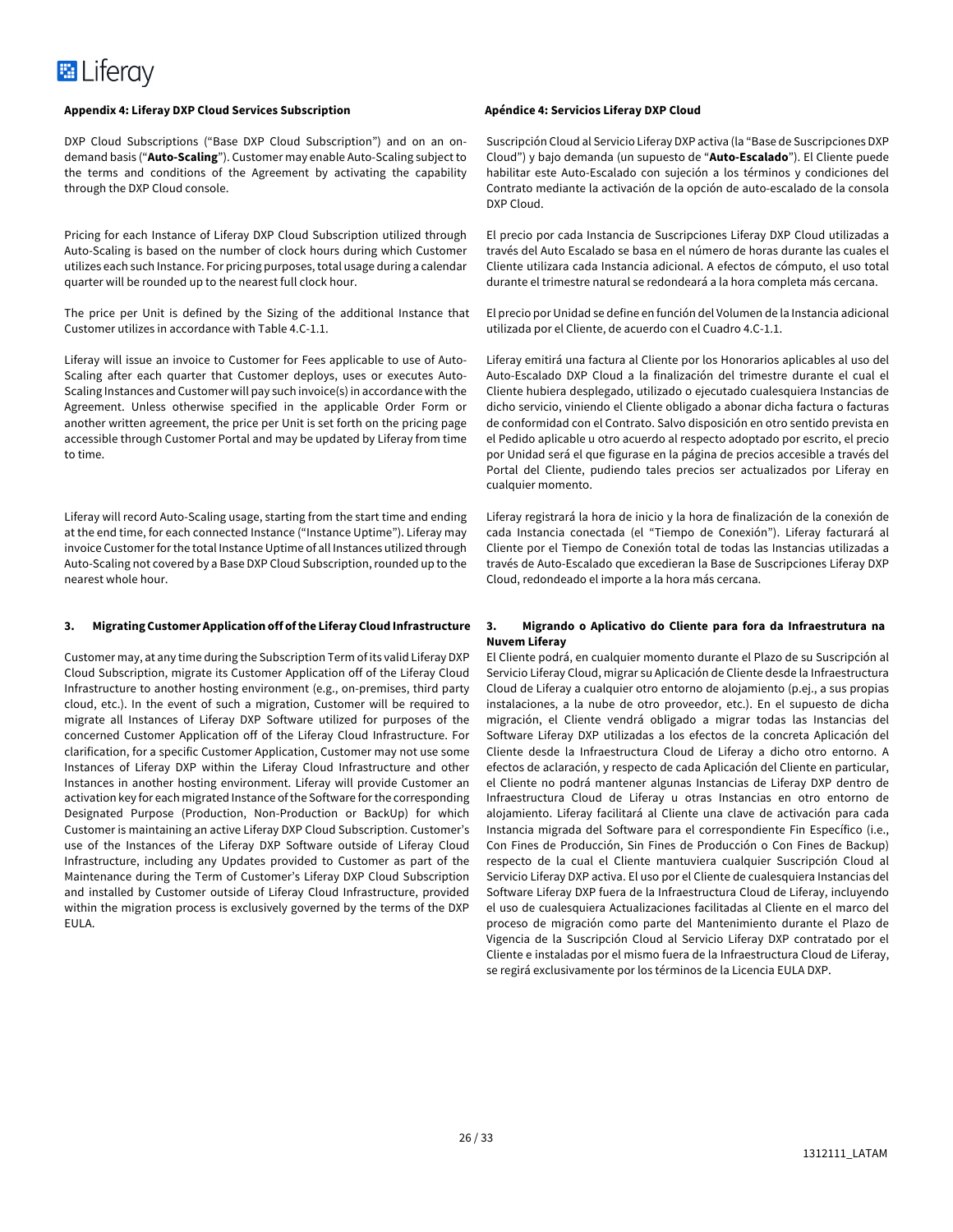

# **SCHEDULE 4.D: LIFERAY DXP CLOUD ADD-ON**

# **SUBSCRIPTIONS**

#### **1. Enterprise Search for DXP Cloud Subscriptions**

Enterprise Search for DXP Cloud Add-On Subscriptions provide access to a certain Third Party Software preinstalled by Liferay in the Liferay Cloud Infrastructure ("Search Software"). This Search Software is a search server with additional functionality and capabilities.

In addition, the Liferay Enterprise Search for DXP Cloud Add-On Subscription includes Support and Maintenance for the Search Software as applicable, provided that Support requires an active underlying Liferay DXP Cloud Subscription.

The Search Software is made available for download from the Search Software provider's website with the purchase of the applicable Add-On Subscription and is licensed under the EULA(s) located at: www.liferay.com/legal/enterprise-search-eula. Any server-side Liferay Software that enables the use of the Search Software provided under Liferay Enterprise Search for DXP Cloud Add-On Subscription is governed by the terms and conditions of the Liferay DXP EULA as set forth in Schedule 41.C above.

The Unit for Enterprise Search Add-on Subscription is an Instance.

Enterprise Search Add-On Subscriptions and the Search Software may only be used in connection with Customer's use of Liferay DXP Cloud Subscriptions.

#### **2. Liferay Analytics Cloud for DXP Cloud Subscription 2.1. Liferay Analytics Cloud Subscription Plans**

The Unit for Liferay Analytics Cloud for DXP Cloud ("LAC") Subscriptions is a Plan. The Pricing for each Plan is defined by the maximum number of Named Individuals and maximum number of Page Views, as set forth in the Table below:

### **Table 4.D-2.1**

| Plan            | Max. Number of<br><b>Named Individuals</b> | Max. Number of<br><b>Page Views</b> |
|-----------------|--------------------------------------------|-------------------------------------|
| <b>Business</b> | 10.000                                     | 5.000.000                           |
| Enterprise      | 100,000                                    | 60,000,000                          |

\*Each Plan provides for an unlimited number of Customer Users.

Customers must acquire a LAC Subscription with the appropriate Plan (Business or Enterprise) based on the estimated number of Named Individuals visiting Customer's Page and Page Views in the applicable Subscription Term. If the number of Named Individuals or Page Views for which Customer utilizes LAC Subscription exceeds the number of Named Individuals or Page Views for which Customer has an active LAC Subscription in the applicable Subscription Term, Customer is required to immediately upgrade to the appropriate Plan or purchase appropriate LAC Add-On Subscriptions as set forth in Section 6.2 below to cover this exceeding number of Named Individuals and Page Views for the remainder of the Subscription Term. The Fees for the higher Plan or Add-On Subscription will be applied on pro-rata basis based on the remainder of the Subscription Term beginning with the day on which either the maximum number of Named Individuals or Page Views is exceeded, whichever occurs first.

### **1. Suscripciones Enterprise Search para DXP Cloud**

Las Suscripciones al Complemento Enterprise Search para DXP Cloud ofrecen acceso a cierto Software de Tercero preinstalado por Liferay en la Infraestructura Cloud de Liferay ("Software de Búsqueda"). Este Software de Búsqueda es un servidor de búsqueda con funcionalidad y capacidades adicionales.

De forma adicional, la Suscripción a este Complemento incluye servicios de Soporte y Mantenimiento del Software de Búsqueda, en el bien entendido que dicho Soporte exigirá una Suscripción al Servicio Liferay DXP Cloud activa.

El Software de Búsqueda podrá ser descargado por el Cliente desde la página web de dicho proveedor desde el momento de la adquisición de una Suscripción al Complemento en cuestión, estando sujeto a los términos de la Licencia o Licencias EULA disponibles en la dirección: www.liferay.com/legal/enterprise-search-eula. Cualquier Software de Liferay de servidor (server-side) que permitiera el uso del Software de Búsqueda facilitado en virtud de cualquier Suscripción al Complemento Enterprise Search para DXP Cloud se regirá por los términos y condiciones de la Licencia DXP EULA referida en el Anexo 4.C anterior.

La Unidad utilizada a efectos de medir el uso por el Cliente en el caso de una Suscripción al Complemento Enterprise Search es una Instancia.

Las Suscripciones al Complemento Enterprise Search y el Software de Búsqueda únicamente podrán ser utilizadas con el Servicio Liferay DXP Cloud.

### **2. Suscripciones Liferay Analytics Cloud para DXP Cloud 2.1. Planes de Suscripción para Liferay Analytics Cloud**

La Unidad correspondiente a las Suscripciones Liferay Analytics Cloud para DXP Cloud ("LAC") es un Plan. El precio por cada Plan se define en función del número máximo de Sujetos Identificados y Accesos a la Página, según se establece en el siguiente cuadro:

#### **Cuadro 4.D-2.1**

| Plan            | Número Máx. de<br>Sujetos Identificados | Número Máx, de Accessos a<br>la Página |
|-----------------|-----------------------------------------|----------------------------------------|
| <b>Business</b> | 10.000                                  | 5.000.000                              |
| Enterprise      | 100.000                                 | 60.000.000                             |

Cada Plan permite un número ilimitado de Usuarios de Cliente.

Los Clientes deben adquirir el Plan adecuado para sus Suscripciones LAC (Business o Enterprise) de acuerdo con sus estimaciones acerca del número de Sujetos Identificados y Accesos a la Página durante el Período de Suscripción correspondiente. Si el número de Sujetos Identificados o Accesos a la Página en relación con los cuales el Cliente utiliza Suscripciones LAC excede el número de Sujetos Identificados o Accesos a la Página para los que el Cliente tiene una Suscripción LAC vigente, el Cliente debe subir de categoría inmediatamente hasta el Plan adecuado, o adquirir Suscripciones LAC Add-On (véase la cláusula 6.2 a continuación) adecuadas para cubrir el exceso de Sujetos Identificados y Accesos a la Página, respectivamente, por el tiempo restante del Plazo de Suscripción. Los Honorarios por la mejora al Plan superior, o por las Suscripciones LAC Add-On se aplicarán de manera prorrateada por el tiempo restante del Plazo de Suscripción, comenzando a contar desde el primer día en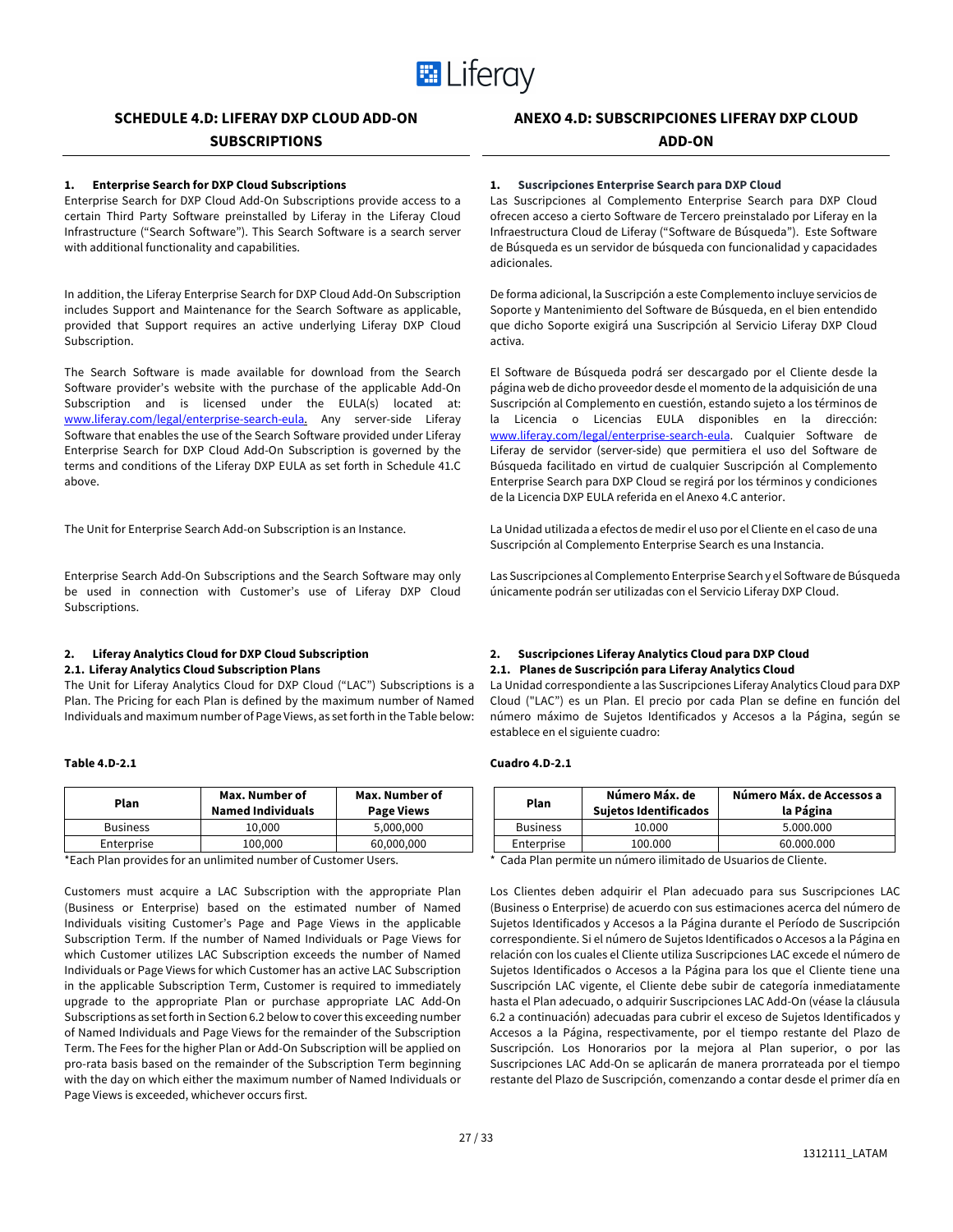#### **Appendix 4: Liferay DXP Cloud Services Subscription Apéndice 4: Servicios Liferay DXP Cloud**

During the Subscription Term, Customer's LAC Subscription provides Customer with the following Subscription Benefits: Cloud Access (to LAC Cloud Service), Customer Portal Access, and Support. Documentation applicable to LAC can be accessed at: https://help.liferay.com.

Liferay intends to periodically update, upgrade, backup, improve and/or discontinue certain functionality associated with LAC and Customer's user experience. As a result, LAC may be substantially modified. Liferay reserves the right at any time to change and/or discontinue any or all of LAC (including the underlying platforms and application programming interfaces ("APIs") and/or application binary interfaces ("ABIs") which may inhibit Customer's ability to use existing applications. Liferay will use reasonable efforts to provide advance notice of material changes to LAC on the applicable LAC Services website.

Support for LAC will be provided through a web-based issue tracker application. Customer may submit Incidents relating to LAC via chat. In addition, Customers utilizing LAC Subscriptions with the Enterprise Plan may report Incidents via phone. Chat and phone-based Support will be available during Business Hours. Notwithstanding anything to the contrary set forth in Schedule 4.A of this Appendix, Acknowledge Receipt Time for Incidents relating to LAC shall be one (1) Business Day irrespective of the channel used to submit an Incident, whereby priority will be given to the Incidents submitted by the customers utilizing LAC Subscriptions with the Enterprise Plan. Liferay is not obligated to provide Support if an Incident relates to Customer's integration of LAC with data sources based on any technology that is not software known as "Liferay DXP" or other technology not supported in accordance with https://liferay.com/services/support/compatibility-matrix.

Free trial access to LAC Subscriptions are available. Such free trials grant Customers up to 300,000 Page Views or 1,000 Name Individuals, for up to three (3) months.

#### **2.2. Liferay Analytics Cloud Add-On Subscriptions**

Customer may incrementally increase the Named Individual or Page View limits of its Business or Enterprise Plan by purchasing an appropriate LAC Add-On Subscription with the appropriate Plan, e. g. a LAC "5,000 Named Individuals" Add-On Subscription increases the maximum number of Named Individuals by 5,000 Named Individuals, while a LAC "5,000,000 Page Views" Add-On Subscription increases the maximum number of Page Views by 5,000,000 Page Views.

#### **3. Liferay Paid Apps for DXP Cloud Add-On Subscriptions**

Liferay Paid Apps are those Liferay Subscription Apps that are subject to Fees (displayed as "Paid" Apps) in the Liferay Marketplace and are not Free Liferay Subscription Apps. Liferay Paid Apps require an active Liferay DXP Cloud Subscription at the time of purchase. A Liferay Paid App Add-On Subscription may only be used with Liferay Software during the term of Customer's valid Liferay DXP Cloud Subscription.

que se supere el número máximo de Sujetos Identificados o de Accesos a la Página, lo que quiera que ocurra primero.

Durante el Plazo de Suscripción, la Suscripción LAC del Cliente le ofrece los siguientes Beneficios de Suscripción: Acceso al Servicio Cloud (Liferay Analytics Cloud), Acceso al Portal de Cliente y Soporte. La Documentación correspondiente a LAC está disponible en el siguiente enlace: https://help.liferay.com.

Liferay pretende actualizar, mejorar, respaldar y/o discontinuar ciertas funcionalidades asociadas a las Suscripciones LAC y a la experiencia de usuario del Cliente. Como resultado, las Suscripciones LAC pueden verse modificadas significativamente. Liferay se reserva el derecho a cambiar o discontinuar en cualquier momento cualquiera de las Suscripciones LAC (incluyendo las plataformas e interfaces de programación de aplicaciones ("APIs") y/o interfaces binarios de aplicaciones ("ABIs") subyacentes) que puedan inhibir la capacidad del Cliente de utilizar las aplicaciones existentes. Liferay empleará esferzos razonables para informar por adelantado acerca de cambios materiales en las Suscripciones LAC a través de la página web de los Servicios LAC correspondientes.

El servicio de Soporte para las Suscripciones LAC se prestará a través de una aplicación web de seguimiento de incidencias. Los Clientes pueden remitir sus Incidencias relativas a las Suscripciones LAC vía chat. Adicionalmente, los Clientes que utilicen Suscripciones LAC con el Plan Enterprise pueden informar sobre Incidencias por teléfono. Los servicios de Soporte por chat o teléfono estarán disponibles durante las Horas Hábiles. Sin perjuicio de lo establecido en el Anexo 4.A de este Apéndice, el Tiempo de Acuse de Recibo para Incidentes relativos a las Suscripciones LAC será de 1 Día Hábil, sea cual sea el canal utilizado para informar sobre el Incidente. Se dará prioridad a los Incidentes remitidos por Clientes que utilicen Suscripciones LAC con el Plan Enterprise. Liferay no está obligada a prestar Soporte si el Incidente está causado por la integración de los Servicios, por parte del Cliente, con fuentes de datos basadas en cualquier tecnología que no sea el Software conocido como Liferay DXP, o tecnología no soportada de acuerdo con el siguiente enlace: https://liferay.com/services/support/compatibility-matrix.

Es posible acceder a Suscripciones LAC de prueba. Dichas Suscripciones LAC de prueba permiten al Cliente un máximo de 300.000 Accesos a la Página o 1.000 Sujetos Identificados, durante un período de hasta tres (3) meses.

### **2.2. Suscripciones Liferay Analytics Cloud Add-On**

El Cliente puede aumentar el número máximo de Sujetos Identificados o Accesos a la Página de su Plan Business o Enterprise adquiriendo las Suscripciones LAC Add-On adecuadas mediante el Plan correspondiente. Por ejemplo, una Suscripción LAC Add-On "5.000 Sujetos Identificados" aumenta el límite máximo de Sujetos Identificados en 5.000 Sujetos Identificados, mientras que una Suscripción LAC Add-On "5.000.000 Accesos a la Página" aumenta el número máximo de Accesos a la Página en 5.000.000 Accesos a la Página.

### **3. Suscripciones Liferay Paid Apps para DXP Cloud Add-On**

Las Aplicaciones Liferay de Pago (Liferay Paid Apps) son aquellas Aplicaciones Liferay puestas a disposición del Cliente en régimen de suscripción y que están sujetas al pago de los correspondientes Honorarios (e identificadas como tales Aplicaciones de Pago ("Paid Apps")) en el Marketplace de Liferay, y que no tienen al condición de Suscripciones Liferay Gratuitas. La contratación de estas Aplicaciones Liferay de Pago exige una Suscripción Cloud al Servicio Liferay DXP activa en el momento de dicha contratación. Las Suscripciones a una Aplicación Liferay de Pago Add-On únicamente podrán ser utilizadas con el Software Liferay en tanto en cuanto el Cliente mantuviera en vigor su Suscripción Cloud al Servicio Liferay DXP.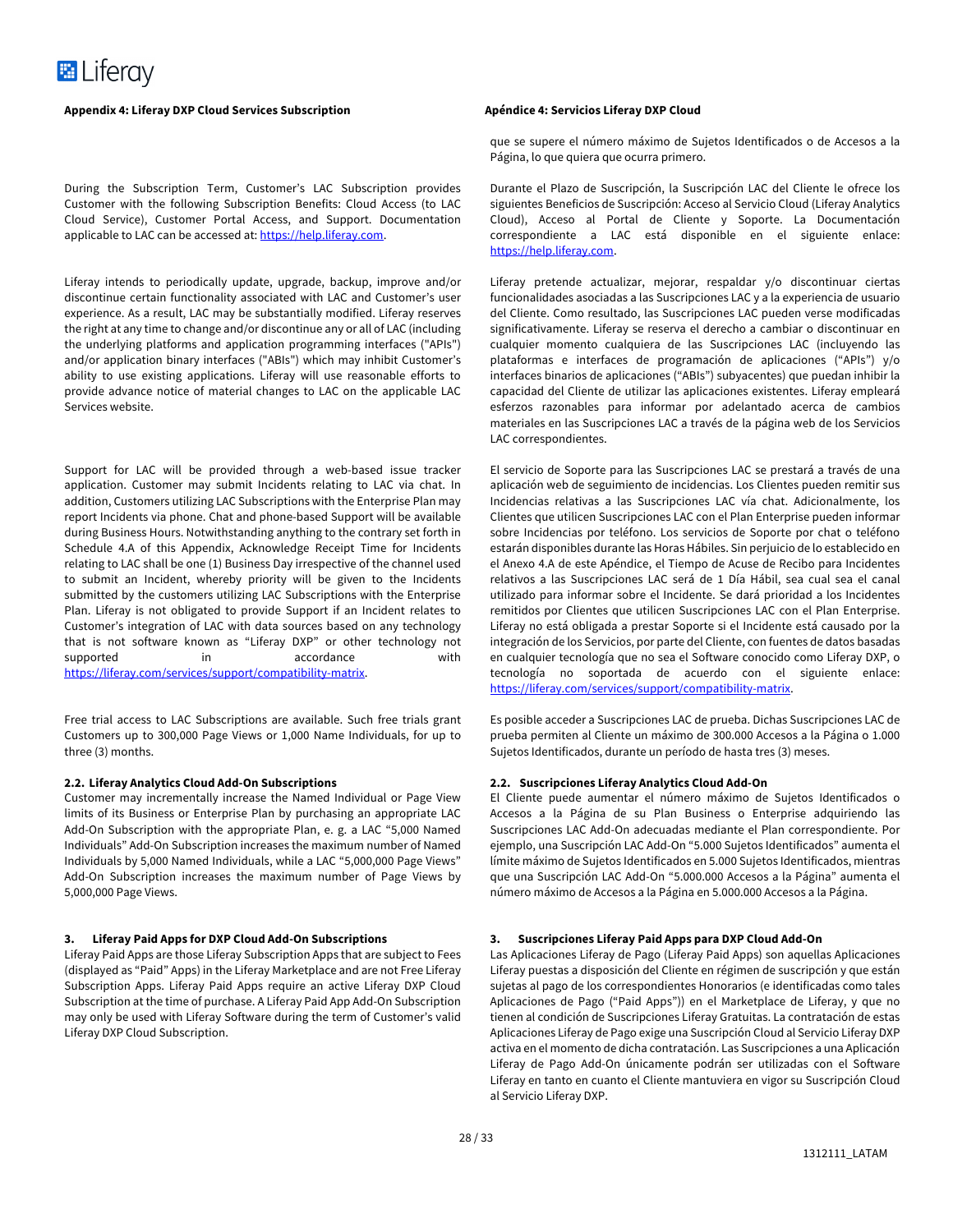#### **Appendix 4: Liferay DXP Cloud Services Subscription Apéndice 4: Servicios Liferay DXP Cloud**

A Liferay Paid App Add-On Subscription provides Customer the following Subscription Benefits during the Subscription Term and on a per Unit basis: Customer Portal Access, Maintenance and Support, provided that Support requires an active underlying Liferay DXP Cloud Subscription.

The Unit for Liferay Paid Apps Add-On Subscriptions is an Instance.

Liferay Paid App Add-On Subscriptions are available as "Standard" and "Developer" versions. The Developer versions have a limitation of ten (10) unique IP addresses.

#### **4. Designated Contact Add-on Subscription**

Designated Contact Add-on Subscriptions are available as optional add-on Subscriptions to an active Liferay DXP Cloud Subscription. Designated Contact DXP Cloud Add-on Subscriptions entitle Customer to an additional Designated Contact. The Unit for Designated Contact Add-on Subscriptions is the number of additional Designated Contacts.

#### **5. Extended Premium Support DXP Cloud Subscription**

The Extended Support DXP Cloud Subscription extends the benefits associated with the Premium Support Phase for Maintenance and Support of certain Liferay Software used by Customer within the scope of its Liferay DXP Cloud Service beyond the end of Premium Support Phase, as defined in the EOSL Policy. Extended Premium Support DXP Cloud Subscriptions must be purchased before the Premium Support Phase ends (as defined in the EOSL Policy).

Each Extended Premium Support DXP Cloud Subscription requires an underlying and active Liferay DXP Cloud Subscription. For example, the Liferay Extended Premium Support Subscription is not available for Customer Applications for which Customer does not have an active Liferay DXP Cloud Subscription.

If purchased, the Extended Premium Support DXP Cloud Subscription is provided for a period of up to three (3) years immediately following the end of the Premium Support Phase. The Unit, Designated Purpose and Support Level for Liferay Extended Premium Support DXP Cloud Subscriptions are the same as for Customer's underlying active Liferay DXP Cloud Subscription.

### **6. Third Party Add-On Subscriptions**

Liferay resells certain third party Add-On Subscriptions for External Offerings (each, a "Third Party Subscriptions"). Such subscriptions will be identified on an applicable Order Form as a Third Party Subscriptions. Additionally, the applicable Order Form will identify the third party provider of the applicable Third Party Subscription and any end user terms applicable to the Third Party Subscription, which are entered into directly between Customer and the third party provider.

La Suscripción a una Aplicación Empresarial Liferay de Pago Add-On otorga al Cliente los siguientes Beneficios durante el Plazo Suscripción, en cada caso para cada Unidad: Acceso al Portal de Clientes, Mantenimiento y Soporte y Programa de Garantías, en el bien entendido que el servicio de Soporte requerirá de una Suscripción Cloud al Servicio Liferay DXP activa.

La Unidad utilizada a efectos de medir el uso por el Cliente de una Suscripción a una Aplicación Empresarial Liferay de Pago Add-On es una Instancia.

Las Suscripciones a las Aplicaciones Empresariales Liferay de Pago Add-On se ofrecen en versión "Estándar" y en versión para Desarrolladores. Las versiones para Desarrolladores están sujetas a un límite máximo de diez (10) direcciones IP únicas.

#### **4. Suscripción al Complemento de Personas de Contacto**

Este tipo de Suscripción (Designated Contact Add-on Subscripcion) se ofrece con carácter opcional y de forma adicional a cualquier Suscripción Cloud al Servicio Liferay DXP que se encontrara activa. La Suscripción permite al Cliente incorporar a Personas de Contacto adicionales. A efectos de este tipo de Suscripción, se entenderá como Unidad el número de Personas de Contacto adicionales.

#### **5. Suscripción al Servicio de Soporte DXP Cloud Premium Ampliado**

La Suscripción al Servicio de Soporte DXP Cloud Premium Ampliado (Extended Support DXP Cloud Subscription) extiende el Período de Soporte Premium disponible como parte del servicio de Mantenimiento y Soporte del Software de Liferay utilizado por el Cliente en el marco de su Suscripción Cloud al Servicio Liferay DXP- más allá del final de dicho Período de Soporte Premium, conforme a la definición de este último prevista en la Política EOSL. Esta Suscripción al Servicio de Soporte DXP Cloud Premium Ampliado deberá ser adquirida antes de que finalice el Período de Soporte Premium (conforme a la definición de este último prevista en la Política EOSL).

La contratación de esta Suscripción exige una Suscripción al Servicio Liferay DXP Cloud activa. Así, la contratación de una Suscripción al Servicio de Soporte DXP Cloud Premium Ampliado no es posible para Aplicaciones del Cliente, en aquellos casos en que el Cliente en cuestión no dispusiera de una Suscripción al Servicio Liferay DXP Cloud.

En caso de contratación de una Suscripción al Servicio de Soporte DXP Cloud Premium Ampliado, dicho servicio tendrá una duración de un máximo de tres (3) años desde la fecha en que hubiera finalizado el Período de Soporte Premium. Las Unidades, Fines Específicos y el Nivel de Soporte que ofrece el Servicio de Soporte DXP Cloud Premium Ampliado al Cliente son los mismos que los que disfruta el Cliente en el caso de la Suscripción Cloud al Servicio Liferay DXP subyacente que hubiera sido igualmente contratada por el Cliente y se encontrará activa.

#### **6. Suscripciones a Servicios Add-On de Terceros**

Liferay revende ciertas Suscripciones a Servicios Add-On de Terceros (cada una de ellas una "Suscripción de Terceros"). Dichas suscripciones aparecerán identificadas en el Formulario de Pedido correspondiente como Suscripciones de Terceros. Adicionalmente, el Formulario de Pedido identificará al tercero proveedor de las Suscripciones de Terceros así como cualesquiera términos y condiciones aplicables a las Suscripciones de Terceros, que se entenderán suscritas directamente entre el Cliente y el tercero proveedor.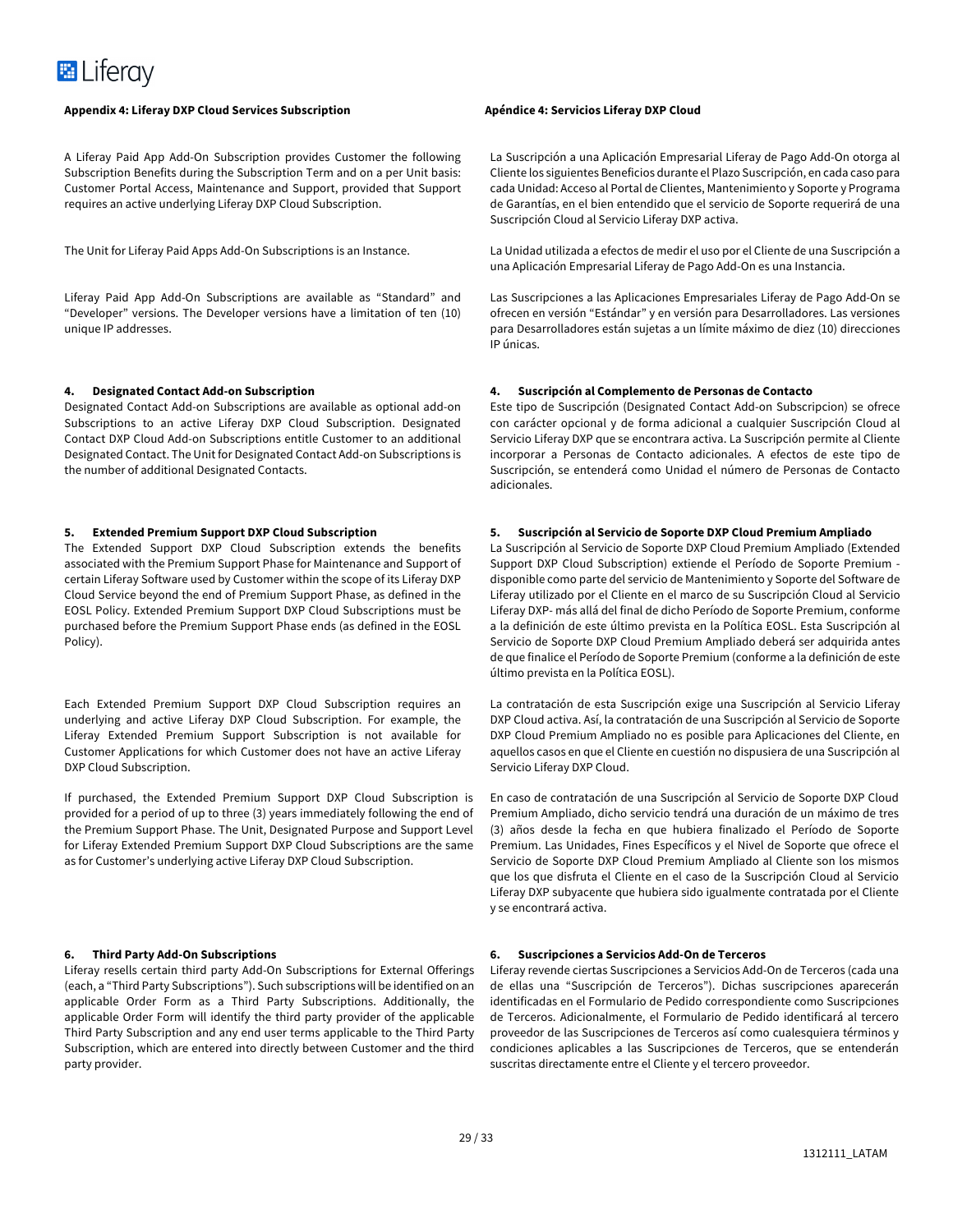

Any support services for such Third Party Services is not within the scope of Support and, if available to Customer, are subject to separate terms and conditions between Customer and the provider of the Third Party Services.

Las Suscripciones de Terceros no están cubiertas por el servicio de Soporte de Liferay, sino que, en su caso, estarían reguladas por los términos y condiciones acordados por separado por el Cliente y el proveedor de las Suscripciones de Terceros.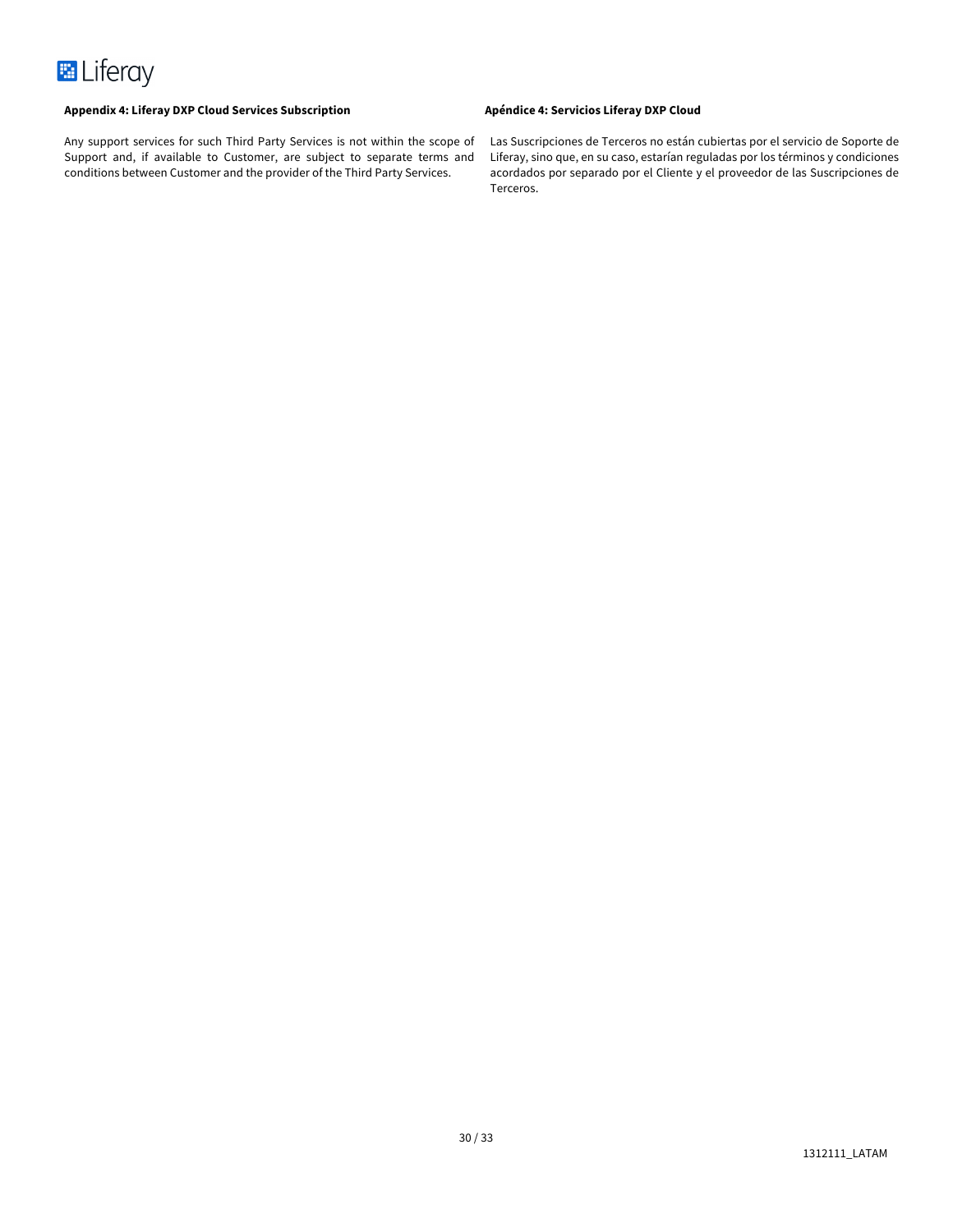

# **SCHEDULE 4.E: LIFERAY COMMERCE FOR DXP CLOUD SUBSCRIPTIONS**

# **ANEXO 4.E: SUBSCRIPCIONES LIFERAY COMMERCE PARA DXP CLOUD**

### **1. General**

"Liferay Commerce for DXP Cloud" is Liferay's Cloud Subscription offering of Liferay Software known as "Liferay Commerce" preinstalled for development, deployment, management, use and hosting in the Liferay Cloud Infrastructure ("LC Cloud Subscription").

A LC Cloud Subscription provides Customer the following Subscription Benefits during the Subscription Term and on a per Unit basis applicable to the Liferay Commerce for DXP Cloud Subscription: Access to the Cloud Service known as "Liferay Commerce for DXP Cloud" and Infrastructure Services, Customer Portal Access (including access to Liferay Software known as "Liferay Commerce"), Maintenance and Support for the Software and for Infrastructure Services (as described in Schedule 4.B). As used in this Schedule 4.E, "Software" means Liferay Commerce.

The Unit by which Liferay measures a Customer's use of the Liferay DXP Cloud Subscription is an Instance of the Software component known as "Liferay DXP" preinstalled by Liferay for the Customer in the Liferay Cloud Infrastructure. Each such Subscription Unit is defined by the Sizing of an Instance and its Designated Purpose. Sizing is as described in the following table:

#### **Table 4.E-1**

| <b>Sizing</b> | Number of Cores or yCPUs that will be<br>accessible by each Instance |
|---------------|----------------------------------------------------------------------|
|               | Up to twelve (12)                                                    |
| м             | Up to sixteen (16)                                                   |
|               | Seventeen (17) or more                                               |

For each unique Customer Application for which Customer utilizes LC Cloud Subscriptions, if the number of Instances for which Customer utilizes LC Cloud Subscriptions exceeds the number of Instances for which Customer has an active LC Cloud Subscription, Customer is required to purchase additional LC Cloud Subscriptions to cover this exceeding number of Instances. If Customer's LC Cloud Subscription is used for an Instance that exceeds the allotted Sizing for such Instance, Customer is required to purchase the appropriate Sizing of Instance to cover the exceeded capacity.

LC Cloud Subscription pricing is available for the following Designated Purposes: Non-Production, Production or Backup.

Within each unique Customer Application, the number of the Instances, and their respective Sizing and Designated Purpose, of LC Cloud Subscriptions must align with the number of Instances, and their respective Sizing and Designated Purposes, of the underlying Liferay DXP Cloud Subscriptions.

LC Cloud Subscriptions also include access to certain other Software solutions and tools for download ("Supplemental Software") licensed under the terms of the DXP EULA, and Maintenance, Support for such Supplemental Software.

#### **2. Use of Liferay Commerce Subscriptions for Community Users**

To the extent Customer has been using a copy of "Liferay Commerce" software not modified by or on behalf of the Customer or a third party in any way (except using permitted methods of extending the Software defined in the

#### **1. General**

"Liferay Commerce para DXP Cloud" consiste en la oferta de Suscripción de Liferay para el Software "Liferay Commerce" preinstalado para su desarrollo, despliegue, uso y alojamiento en la Infraestructura Cloud de Liferay ("Suscripción Cloud LC").

Una Suscripción Cloud LC concede al Cliente los siguientes Beneficios de Suscripción, durante el Plazo de Suscripción, y en relación con las Unidades contratadas: Acceso al Servicio Cloud conocido como "Liferay Commerce for DXP Cloud" y Servicios de Infraestructura, Acceso al Portal de Clientes (incluyendo acceso al Software de Liferay conocido como "Liferay Commerce"), Mantenimiento de Software, Soporte al Software y a los Servicios de Infraestructura (en los términos del Anexo 4.B). A los efectos de este Anexo 4.E, "Software" significa Liferay Commerce.

Salvo que se establezca lo contrario en el Pedido, la Unidad correspondiente a las Suscripciones Cloud LC es una Instancia del Software Liferay DXP preinstalado por Liferay para el Cliente en la Infraestructura Cloud de Liferay. El precio por Unidad se determina con base (entre otras cosas) en el Volumen de la Instancia y el Fin Específico. Los Clientes deben adquirir el número y tipo adecuado de Suscripciones LC en función del número y volumen de Instancias, de acuerdo con la siguiente tabla:

### **Caudro 4.E-1**

| Volumen | Número de Núcleos o vCPUs accesibles a<br>través de cada Instancia |
|---------|--------------------------------------------------------------------|
|         | Hasta doce (12)                                                    |
| м       | Hasta dieciséis (16)                                               |
|         | A partir de diecisiete (17)                                        |

Si el número de Instancias en relación con las cuales el Cliente utiliza Suscripciones Cloud LC excede del número de Instancias para el que el Cliente dispone de una Suscripción Liferay LC activa, el Cliente está obligado a adquirir Suscripciones Liferay Cloud LC adicionales hasta cubrir el exceso en el número de Instancias. Si una Suscripción Liferay Cloud LC del Cliente es utilizada para una Instancia que excede el Volumen atribuido a dicha Instancia, el Cliente tendrá la obligación de adquirir el Volumen de Instancia apropiado para cubrir el exceso de capacidad.

Las Suscripciones Liferay Cloud LC están disponibles para los siguientes Fines Específicos: Con Fines de Producción, Sin Fines de Producción y Backup.

Dentro de cada Aplicación de Cliente, el número de Instancias de una Suscripción Cloud LC, su respectivo Volumen y Fin Específico debe ser coincidente con el número de Instancias, así como su respectivo Volumen y Fin Específico, de las Suscripciones Liferay DXP subyacentes.

Las Suscripciones Cloud LC también incluyen acceso a ciertas otras soluciones de Software y herramientas para su descarga ("Software Suplementario") que se licencia bajo los términos de la EULA DXP, y viene acompañado de Mantenimiento de Software y Soporte para dicho Software Suplementario.

#### **2. Uso de las Suscripciones Cloud LC por Usuarios de la Comunidad**

En el caso de que el Cliente haya venido utilizando una copia del software "Liferay Commerce" no modificada por o en beneficio del Cliente de ninguna manera (excepto utilizando métodos de extensión del Software permitidos y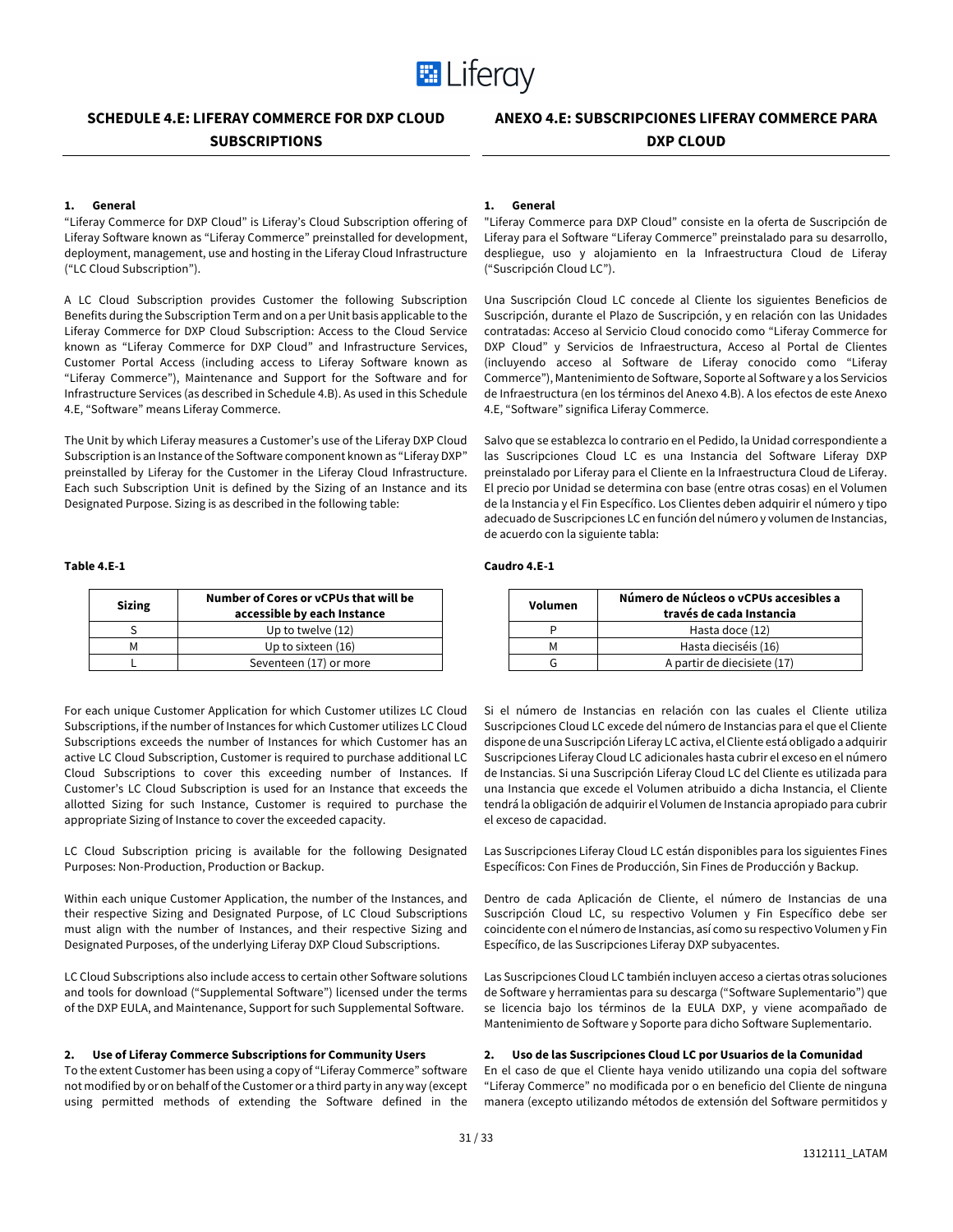#### **Appendix 4: Liferay DXP Cloud Services Subscription Apéndice 4: Servicios Liferay DXP Cloud**

Documentation, such as using the Liferay Plugins SDK and developing Liferay EXT Plugins) originally obtained under the terms of an open source license ("Copy"), and wishes to continue using such Copy under a LC Cloud Subscription, the following applies: (i) the components of the Copy licensed by Liferay under an open source license shall, as of the beginning of applicable Subscription Term, be deemed to be licensed under the DXP EULA; and (ii) notwithstanding anything to the contrary set forth in Section 1 of the main body of this Appendix, the term "Software" as used in this Appendix, shall for purposes of Liferay Commerce Subscriptions, include such Copy and certain Add-Ons.

#### **3. Liferay Commerce Add-Ons**

Certain Liferay Commerce Subscriptions combine the Subscription Benefits of a Liferay Commerce Subscription as described above with certain add-ons in the form of additional functionality, capacity or other additional services ("Commerce Add-Ons"). Any included Commerce Add-Ons will be identified in the applicable Order Form.

#### **3.1. Liferay Commerce Software Add-Ons**

If a Commerce Add-On includes additional software (a "Commerce Add-On Software") the Subscription Benefits applicable to the underlying Software apply to the Commerce Add-On Software and is licensed by Liferay subject to following license terms:

Subject to Customer's compliance with the Agreement, Liferay grants Customer, during the term of the relevant LC Cloud Subscription a nonexclusive, non-transferable, non-sublicenseable, world-wide right to use the Commerce Add-On Software solely for purposes of the associated Cloud Subscription and limited to the number and Sizing of Instances and their respective Designated Purposes for which Customer has acquired the applicable LC Cloud Subscriptions. Customer is hereby notified that the Commerce Add-On Software may contain time-out devices, counter devices, and/or other devices intended to ensure the limits of the license granted to Customer under this Section 3.1 will not be exceeded ("Limiting Devices"). If the Commerce Add-On Software contains Limiting Devices, Liferay will provide Customer with materials necessary to use the Commerce Add-On Software to the extent permitted. Customer may not tamper with or otherwise take any action to defeat, disable or circumvent a Limiting Device or other control measure, including but not limited to, resetting the Unit amount. Customer acquires only the right to use the Commerce Add-On Software and does not acquire any rights of ownership in the Commerce Add-On Software. Liferay reserves all rights to the Commerce Add-On Software not expressly granted to Customer. Customer may not: (a) modify, copy or create any derivative works of the Commerce Add-On Software; (b) decompile, disassemble or reverse engineer the Commerce Add-On Software (except to the extent permitted by applicable law without possibility of contractual waiver); (c) redistribute, encumber, sell, rent, lease, sublicense or otherwise transfer rights to the Commerce Add-On Software (except to the extent permitted herein); (d) use the Commerce Add-On Software to create a competing service; or (e) remove or alter any trademark, logo, copyright or other proprietary notices, legends, symbols or labels in the Commerce Add-On Software. Upon termination of the Subscription Term for all applicable LC Cloud Subscriptions, Customer will promptly destroy all copies of the Commerce Add-On Software in Customer's possession. The Commerce Add-On Software (and any media containing the Commerce Add-On Software) is copyrighted by and is the confidential information of Liferay or the relevant Liferay Affiliate, and Customer will not use or disclose any information regarding the Commerce Add-On Software, except as permitted by the Agreement. The Commerce Add-On Software is subject to the export control regulations described in the Base Agreement and Customer agrees to comply with those restrictions in Customer's use of the

expresamente previstos en la Documentación, tales como los Liferay Plugins SDK y Liferay EXT Plugins), originalmente obtenida bajo los términos de una licencia open source (la "Copia") y desee seguir utilizando dicha Copia bajo una Suscripción Cloud LC, los siguientes términos resultan aplicables: (i) los componentes de la Copia licenciados por Liferay bajo una licencia open source serán considerados como licenciados bajo la Licencia EULA DXP, desde el inicio del Plazo de Suscripción y (ii) no obstante lo establecido en la Cláusula 1 del documento central de este Apéndice, el término "Software", tal y como es utilizado en este Apéndice, incluirá dicha Copia y ciertos Add-Ons a los efectos de las Suscripciones Cloud LC.

### **3. Liferay Commerce Add-Ons**

Ciertas Suscripciones Liferay Commerce incorporan Add-Ons a los Beneficios de Suscripción descritos más arriba, en la forma de funcionalidades, capacidad, u otros servicios adicionales ("Add-Ons para Commerce"). El alcance de los Add-Ons se identificará en el Pedido correspondiente.

#### **3.1. Liferay Commerce Software Add-Ons**

En los casos en los que los Add-Ons para Commerce incluyen Software adicional ("Commerce Add-On Software"), los Commerce Add-On Software disponen del mismo Nivel de Soporte y los mismos Beneficios de Suscripción aplicables al Software Commerce subyacente, descritos con anterioridad, y están sujetos a los siguientes términos de licencia:

Condicionado al cumplimiento por el Cliente de los términos del Contrato, Liferay concede al Cliente, durante el plazo de la Suscripción LC correspondiente, una licencia no exclusiva, no transferible, sin derecho a sublicenciar, para utilizar el Commerce Add-On Software en todo el mundo, únicamente para fines relacionados con los Servicios de Suscripción y limitado al número y Volumen de las Instancias y para los Fines Específicos por los que el Cliente ha adquirido las Suscripciones Cloud LC. El Cliente es notificado por la presenta de que el Commerce Add-On Software puede contener dispositivos de desconexión, contadores y /u otros dispositivos destinados a asegurar que los límites de la licencia concedida al Cliente bajo esta Cláusula no son excedidos ("Dispositivos de Control"). Si el Software contiene Dispositivos de Control, Liferay facilitará al Cliente los materiales necesarios para utilizar el Software con el alcance permitido. El Cliente no puede falsificar o de otro modo llevar a cabo acciones para vencer, deshabilitar o superar los Dispositivos de Control o cualesquiera medidas de control (lo que incluye el reseteado de Unidades). El Cliente adquiere únicamente el derecho a utilizar los Commerce Add-On Software y no adquiere derechos de propiedad sobre los Commerce Add-On Software. Liferay se reserva todos los derechos sobre los Commerce Add On Software no expresamente concedidos al Cliente. El Cliente no puede: (a) modificar, copiar o transformar el Software; (b) descompilar, desensamblar, realizar ingeniería inversa sobre, el Commerce Add-On Software (salvo conforme pudiera permitir la legislación aplicable sin posibilidad de renuncia contractual); (c) redistribuir, gravar, vender, alquilar, sublicenciar o de otro modo transferir derechos sobre los Commerce Add-On Software (salvo de maneras permitidas expresamente aquí); (d) utilizar el Commerce Add-On Software para crear servicios que compitan con los de Liferay; o (e) eliminar o alterar cualquier marca, logotipo, aviso de copyright u otros avisos de propiedad, leyendas, símbolos o etiquetas de los Commerce Add-On Software. En el momento de la terminación del Plazo de Suscripción de la Suscripción Cloud LC correspondiente, el Cliente deberá destruir todas las copias de Commerce Add-On Software en su posesión. Los Commerce Add-On Software (y cualquier medio que los contenga) son propiedad de Liferay y sus Afiliadas y constituyen Información Confidencial de estas, de modo que los Clientes no pueden utilizar o revelar la información relativa a los Commerce Add-On Software, salvo de acuerdo con lo permitido en el Contrato. Los Commerce Add-On Software están sujetos a la normativa de control de